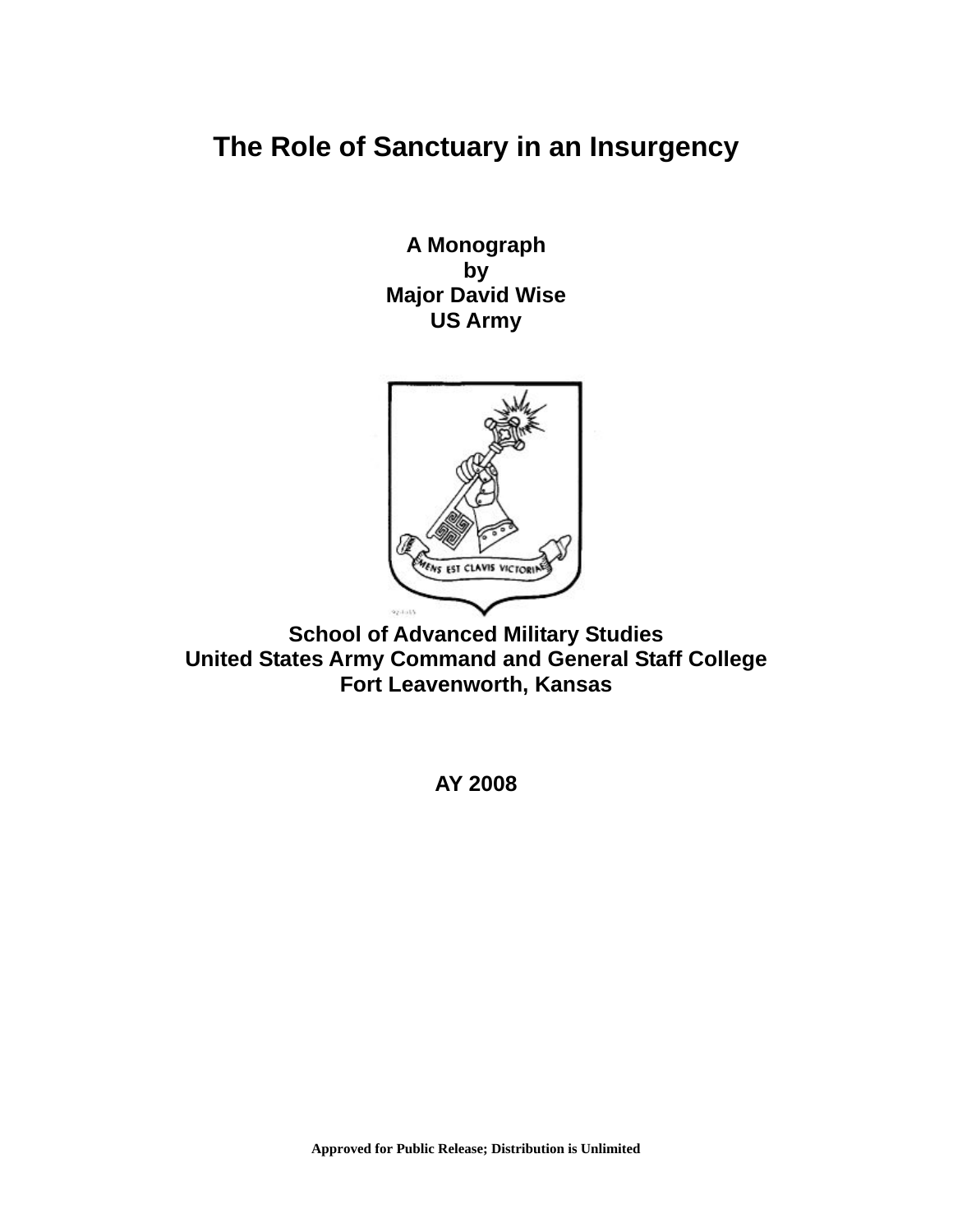|                                                                                                                                                                                                                                                                                                                                                                                                                                                                                                                                                                                                                                                                                                                                                                                                                                                                                                                                                                                                                                                                                                                                                                                                                                                                                                                                                                                                                                                                                                                                      |                             |              |                                      |                               |                                                 | Form Approved                                                         |  |  |
|--------------------------------------------------------------------------------------------------------------------------------------------------------------------------------------------------------------------------------------------------------------------------------------------------------------------------------------------------------------------------------------------------------------------------------------------------------------------------------------------------------------------------------------------------------------------------------------------------------------------------------------------------------------------------------------------------------------------------------------------------------------------------------------------------------------------------------------------------------------------------------------------------------------------------------------------------------------------------------------------------------------------------------------------------------------------------------------------------------------------------------------------------------------------------------------------------------------------------------------------------------------------------------------------------------------------------------------------------------------------------------------------------------------------------------------------------------------------------------------------------------------------------------------|-----------------------------|--------------|--------------------------------------|-------------------------------|-------------------------------------------------|-----------------------------------------------------------------------|--|--|
| <b>REPORT DOCUMENTATION PAGE</b>                                                                                                                                                                                                                                                                                                                                                                                                                                                                                                                                                                                                                                                                                                                                                                                                                                                                                                                                                                                                                                                                                                                                                                                                                                                                                                                                                                                                                                                                                                     |                             |              |                                      |                               |                                                 | OMB No. 0704-0188                                                     |  |  |
| Public reporting burden for this collection of information is estimated to average 1 hour per response, including the time for reviewing instructions, searching existing data<br>sources, gathering and maintaining the data needed, and completing and reviewing this collection of information. Send comments regarding this burden estimate or any other<br>aspect of this collection of information, including suggestions for reducing this burden to Department of Defense, Washington Headquarters Services, Directorate for Information<br>Operations and Reports (0704-0188), 1215 Jefferson Davis Highway, Suite 1204, Arlington, VA 22202-4302. Respondents should be aware that notwithstanding any other<br>provision of law, no person shall be subject to any penalty for failing to comply with a collection of information if it does not display a currently valid OMB control number.<br>PLEASE DO NOT RETURN YOUR FORM TO THE ABOVE ADDRESS.                                                                                                                                                                                                                                                                                                                                                                                                                                                                                                                                                                    |                             |              |                                      |                               |                                                 |                                                                       |  |  |
|                                                                                                                                                                                                                                                                                                                                                                                                                                                                                                                                                                                                                                                                                                                                                                                                                                                                                                                                                                                                                                                                                                                                                                                                                                                                                                                                                                                                                                                                                                                                      | 1. REPORT DATE (DD-MM-YYYY) |              | 2. REPORT TYPE                       |                               |                                                 | 3. DATES COVERED (From - To)                                          |  |  |
| 22-05-2008                                                                                                                                                                                                                                                                                                                                                                                                                                                                                                                                                                                                                                                                                                                                                                                                                                                                                                                                                                                                                                                                                                                                                                                                                                                                                                                                                                                                                                                                                                                           |                             |              | <b>SAMS</b> Monograph                |                               | July 2007 - May 2008                            |                                                                       |  |  |
| <b>4. TITLE AND SUBTITLE</b>                                                                                                                                                                                                                                                                                                                                                                                                                                                                                                                                                                                                                                                                                                                                                                                                                                                                                                                                                                                                                                                                                                                                                                                                                                                                                                                                                                                                                                                                                                         |                             |              |                                      |                               |                                                 | <b>5a. CONTRACT NUMBER</b>                                            |  |  |
| The Role of Sanctuary in Insurgency                                                                                                                                                                                                                                                                                                                                                                                                                                                                                                                                                                                                                                                                                                                                                                                                                                                                                                                                                                                                                                                                                                                                                                                                                                                                                                                                                                                                                                                                                                  |                             |              |                                      |                               |                                                 | <b>5b. GRANT NUMBER</b>                                               |  |  |
|                                                                                                                                                                                                                                                                                                                                                                                                                                                                                                                                                                                                                                                                                                                                                                                                                                                                                                                                                                                                                                                                                                                                                                                                                                                                                                                                                                                                                                                                                                                                      |                             |              |                                      |                               |                                                 | <b>5c. PROGRAM ELEMENT NUMBER</b>                                     |  |  |
| 6. AUTHOR(S)                                                                                                                                                                                                                                                                                                                                                                                                                                                                                                                                                                                                                                                                                                                                                                                                                                                                                                                                                                                                                                                                                                                                                                                                                                                                                                                                                                                                                                                                                                                         |                             |              |                                      |                               |                                                 | <b>5d. PROJECT NUMBER</b>                                             |  |  |
| Major David Wise (U.S. Army)                                                                                                                                                                                                                                                                                                                                                                                                                                                                                                                                                                                                                                                                                                                                                                                                                                                                                                                                                                                                                                                                                                                                                                                                                                                                                                                                                                                                                                                                                                         |                             |              |                                      |                               |                                                 | <b>5e. TASK NUMBER</b>                                                |  |  |
|                                                                                                                                                                                                                                                                                                                                                                                                                                                                                                                                                                                                                                                                                                                                                                                                                                                                                                                                                                                                                                                                                                                                                                                                                                                                                                                                                                                                                                                                                                                                      |                             |              |                                      |                               |                                                 |                                                                       |  |  |
|                                                                                                                                                                                                                                                                                                                                                                                                                                                                                                                                                                                                                                                                                                                                                                                                                                                                                                                                                                                                                                                                                                                                                                                                                                                                                                                                                                                                                                                                                                                                      |                             |              |                                      |                               |                                                 | <b>5f. WORK UNIT NUMBER</b>                                           |  |  |
| 7. PERFORMING ORGANIZATION NAME(S) AND ADDRESS(ES)<br>School of Advanced Military Studies (SAMS)<br>250 Gibbon Avenue<br>Fort Leavenworth, KS 66027-2134                                                                                                                                                                                                                                                                                                                                                                                                                                                                                                                                                                                                                                                                                                                                                                                                                                                                                                                                                                                                                                                                                                                                                                                                                                                                                                                                                                             |                             |              |                                      |                               | <b>SAMS</b>                                     | 8. PERFORMING ORG REPORT NUMBER                                       |  |  |
| 9. SPONSORING / MONITORING AGENCY NAME(S) AND ADDRESS(ES)<br>Command and General Staff College (CGSC)<br>1 Reynolds Avenue                                                                                                                                                                                                                                                                                                                                                                                                                                                                                                                                                                                                                                                                                                                                                                                                                                                                                                                                                                                                                                                                                                                                                                                                                                                                                                                                                                                                           |                             |              |                                      |                               | 10. SPONSOR/MONITOR'S ACRONYM(S)<br><b>CGSC</b> |                                                                       |  |  |
| Fort Leavenworth, KS 66027                                                                                                                                                                                                                                                                                                                                                                                                                                                                                                                                                                                                                                                                                                                                                                                                                                                                                                                                                                                                                                                                                                                                                                                                                                                                                                                                                                                                                                                                                                           |                             |              |                                      |                               |                                                 | <b>11. SPONSOR/MONITOR'S REPORT</b><br><b>NUMBER(S)</b>               |  |  |
| <b>12. DISTRIBUTION / AVAILABILITY STATEMENT</b>                                                                                                                                                                                                                                                                                                                                                                                                                                                                                                                                                                                                                                                                                                                                                                                                                                                                                                                                                                                                                                                                                                                                                                                                                                                                                                                                                                                                                                                                                     |                             |              |                                      |                               |                                                 |                                                                       |  |  |
| Approved for Public Release; Distribution is Unlimited<br><b>13. SUPPLEMENTARY NOTES</b>                                                                                                                                                                                                                                                                                                                                                                                                                                                                                                                                                                                                                                                                                                                                                                                                                                                                                                                                                                                                                                                                                                                                                                                                                                                                                                                                                                                                                                             |                             |              |                                      |                               |                                                 |                                                                       |  |  |
|                                                                                                                                                                                                                                                                                                                                                                                                                                                                                                                                                                                                                                                                                                                                                                                                                                                                                                                                                                                                                                                                                                                                                                                                                                                                                                                                                                                                                                                                                                                                      |                             |              |                                      |                               |                                                 |                                                                       |  |  |
| 14. ABSTRACT<br>Current and future adversaries are able to create and sustain complex and adaptive networks of physical, social,<br>virtual, and legal sanctuary from which they wage global campaigns. As long as insurgents can claim refuge for<br>their ideologies and control the resources necessary to impose their objectives, terrorist organizations will remain a<br>threat to international peace and prosperity. Sanctuary allows the insurgent to preserve and protect limited resources<br>and provides protected access to additional resources. Traditionally, insurgencies relied upon the physical and social<br>sanctuaries provided by geography and social conditions. Advances in technology and globalization provide<br>insurgents with additional forms of refuge unavailable during the eighteenth century--virtual and legal. Individually<br>these modern modes of sanctuary consist of a complex array of nodes and links. Collectively, they form a system of<br>great structural and interactive complexity. Defeating, mitigating or containing sanctuary requires a holistic,<br>qualitative, and systemic operational approach. SOD/CACD uses systemic framing to gain an appreciation of the<br>entire insurgent system of sanctuary and to understand the behavior of the nodes and links across the entire spectrum<br>of physical, social, virtual, and legal modes. Changing the way we think and act against these complex adaptive<br>adversaries will enable us to mitigate their impact. |                             |              |                                      |                               |                                                 |                                                                       |  |  |
| <b>15. SUBJECT TERMS</b><br>Sanctuary; Insurgency; Commander's Appreciation and campaign Design                                                                                                                                                                                                                                                                                                                                                                                                                                                                                                                                                                                                                                                                                                                                                                                                                                                                                                                                                                                                                                                                                                                                                                                                                                                                                                                                                                                                                                      |                             |              |                                      |                               |                                                 |                                                                       |  |  |
| <b>16. SECURITY CLASSIFICATION OF:</b><br>N/A                                                                                                                                                                                                                                                                                                                                                                                                                                                                                                                                                                                                                                                                                                                                                                                                                                                                                                                                                                                                                                                                                                                                                                                                                                                                                                                                                                                                                                                                                        |                             |              | <b>17. LIMITATION</b><br>OF ABSTRACT | 18. NUMBER<br><b>OF PAGES</b> |                                                 | 19a. NAME OF RESPONSIBLE PERSON<br>Stefan J. Banach<br>COL, U.S. Army |  |  |
| a. REPORT                                                                                                                                                                                                                                                                                                                                                                                                                                                                                                                                                                                                                                                                                                                                                                                                                                                                                                                                                                                                                                                                                                                                                                                                                                                                                                                                                                                                                                                                                                                            | <b>b. ABSTRACT</b>          | c. THIS PAGE |                                      |                               |                                                 | 19b. PHONE NUMBER (include area code)                                 |  |  |
| (U)                                                                                                                                                                                                                                                                                                                                                                                                                                                                                                                                                                                                                                                                                                                                                                                                                                                                                                                                                                                                                                                                                                                                                                                                                                                                                                                                                                                                                                                                                                                                  | (U)                         | (U)          | (U)                                  | 51                            |                                                 | 913-758-3302                                                          |  |  |

**Standard Form 298 (Rev. 8-98) Prescribed by ANSI Std. Z39.18**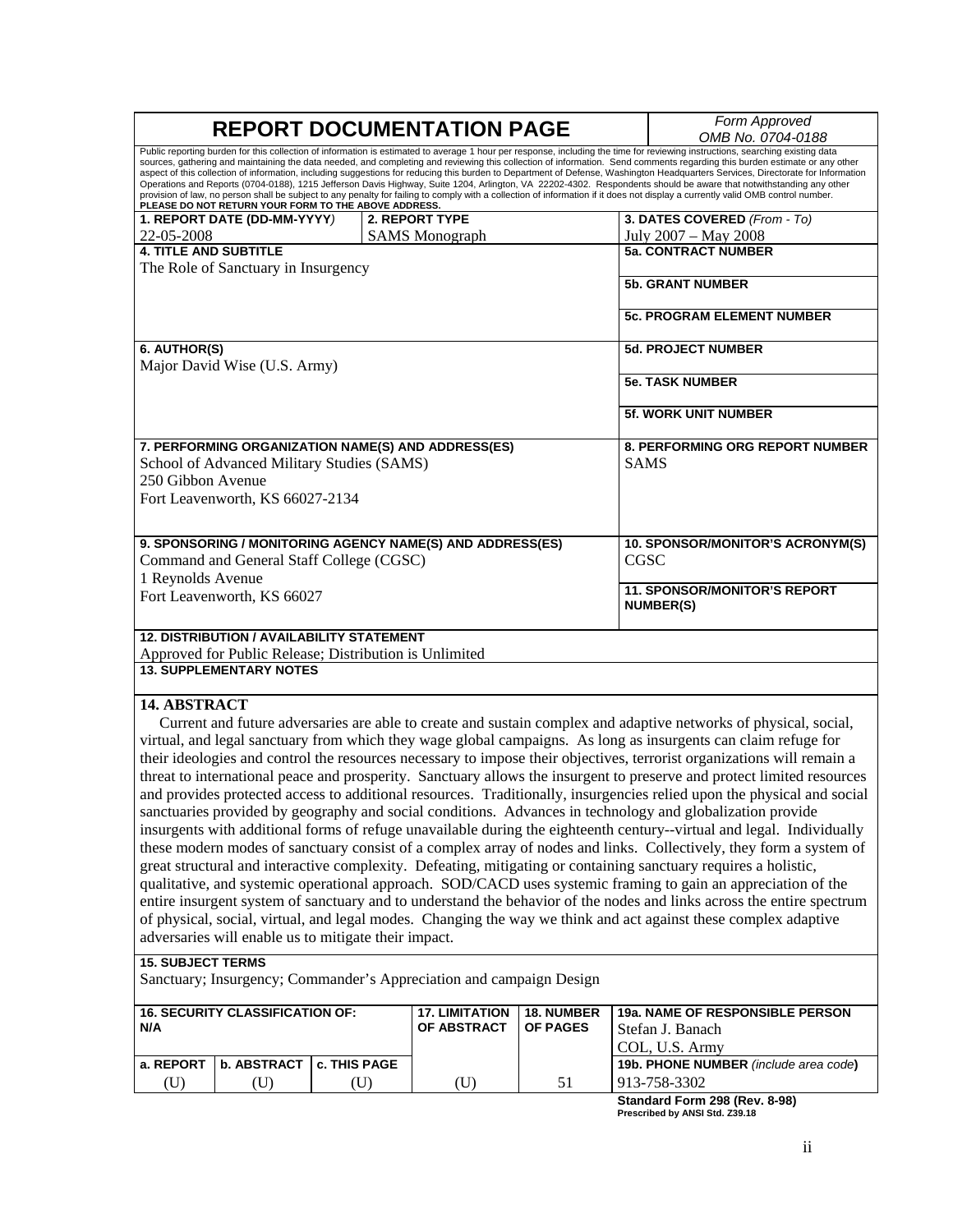# **SCHOOL OF ADVANCED MILITARY STUDIES**

# **MONOGRAPH APPROVAL**

Major David Wise

Title of Monograph: The Role of Sanctuary in an Insurgency

This monograph was defended by the degree candidate on 8 April 2008 and approved by the monograph director and reader named below.

Approved by:

Richard D. Newton, LTC (R), JSOU

\_\_\_\_\_\_\_\_\_\_\_\_\_\_\_\_\_\_\_\_\_\_\_\_\_\_\_\_\_\_\_\_\_\_ Monograph Director

Christopher M. Hickey, COL, AR

Monograph Reader

Stefan J. Banach, COL, IN School of Advanced

Director, Military Studies

Robert F. Baumann, Ph.D. Graduate Degree

Director, Programs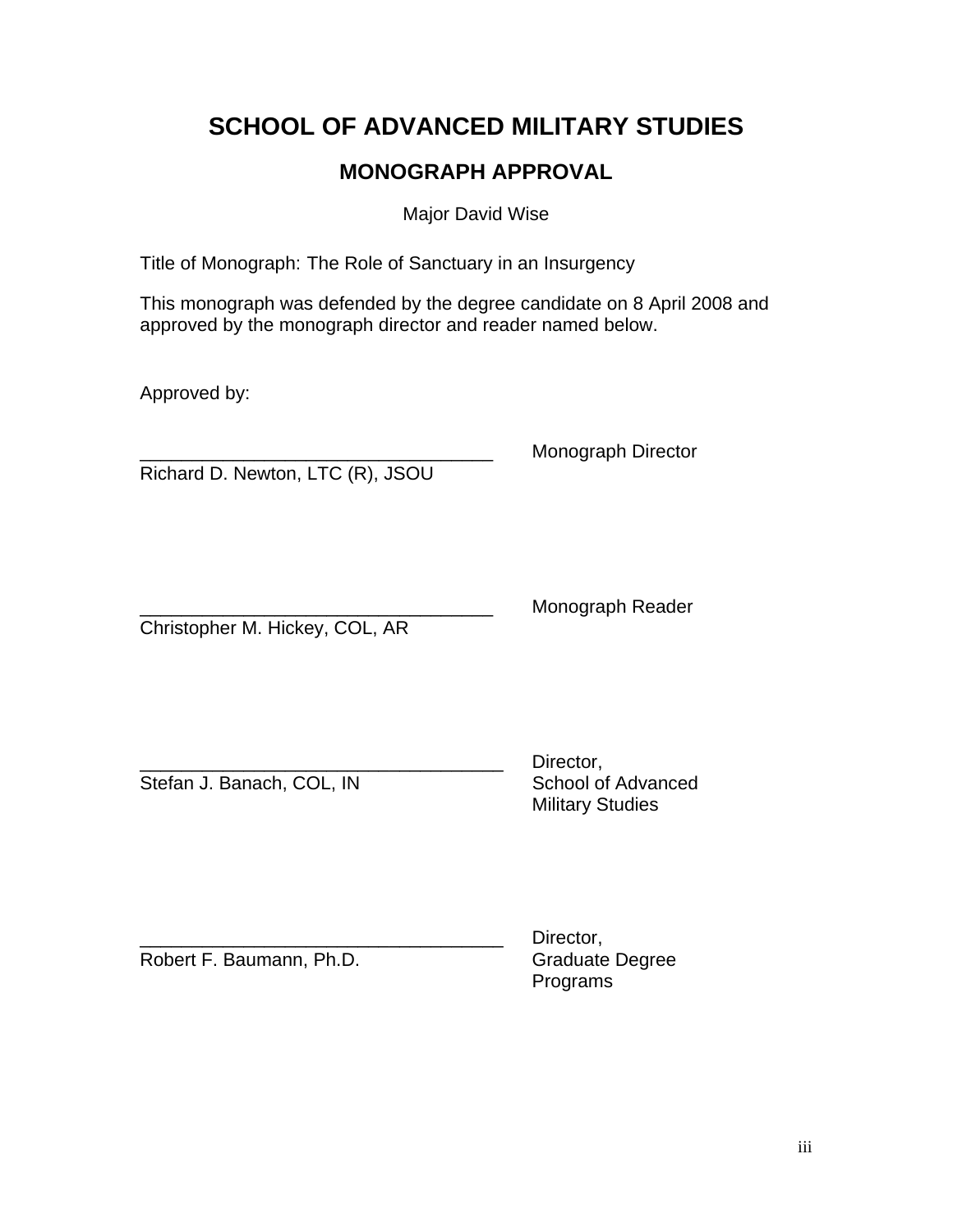# **Abstract**

The Role of Sanctuary in an Insurgency by Major David Wise, US Army, 51 pages.

Insurgency is a time-honored form of warfare that allows a weaker opponent to subvert the power of a stronger foe. At the turn of the nineteenth century, Spanish guerillas waged an effective insurgency against the premier army of the period—Napoleon's Grand Armee. In the eighteenth, nineteenth, and twentieth century, numerous European colonies around the globe used insurgent strategies to secure their independence. In each case, sanctuary served as a critical ingredient for the insurgent successes and the importance of all forms of sanctuary was acknowledged by insurgents and counterinsurgents alike.

The significance of insurgent sanctuary is that it allows the insurgent to preserve and protect limited resources and provides protected access to additional resources. Traditionally, insurgencies relied upon the physical and social sanctuaries provided by geography and social conditions. Advances in technology and globalization provide insurgents with additional forms of refuge unavailable during the eighteenth century--virtual and legal. Individually these modern modes of sanctuary consist of a complex array of nodes and links. Collectively, they form a system of great structural and interactive complexity.

The resulting complex, adaptive system forces planners to change the way they analyze and address insurgent sanctuary. Specifically, defeating, mitigating or containing sanctuary requires a holistic, qualitative, and systemic operational approach. SOD/CACD uses systemic framing to gain an appreciation of the entire insurgent system of sanctuary and to understand the behavior of the nodes and links across the entire spectrum of physical, social, virtual, and legal modes. This systemic appreciation facilitates analysis of which nodes and links provide the insurgency with refuge and access to resources. This informed analysis allows operational planners to design a comprehensive campaign to achieve desired effects on these nodes and links.

 Defeating, mitigating, or containing sanctuary is particularly salient in the current and future operational environment. Current and future adversaries are able to create and sustain complex and adaptive networks of physical, social, virtual, and legal sanctuary from which they wage global campaigns. As long as insurgents can claim refuge for their ideologies and control the resources necessary to impose their objectives, terrorist organizations will remain a threat to international peace and prosperity. Changing the way we think and act against these complex adaptive adversaries will enable us to mitigate their impact.

.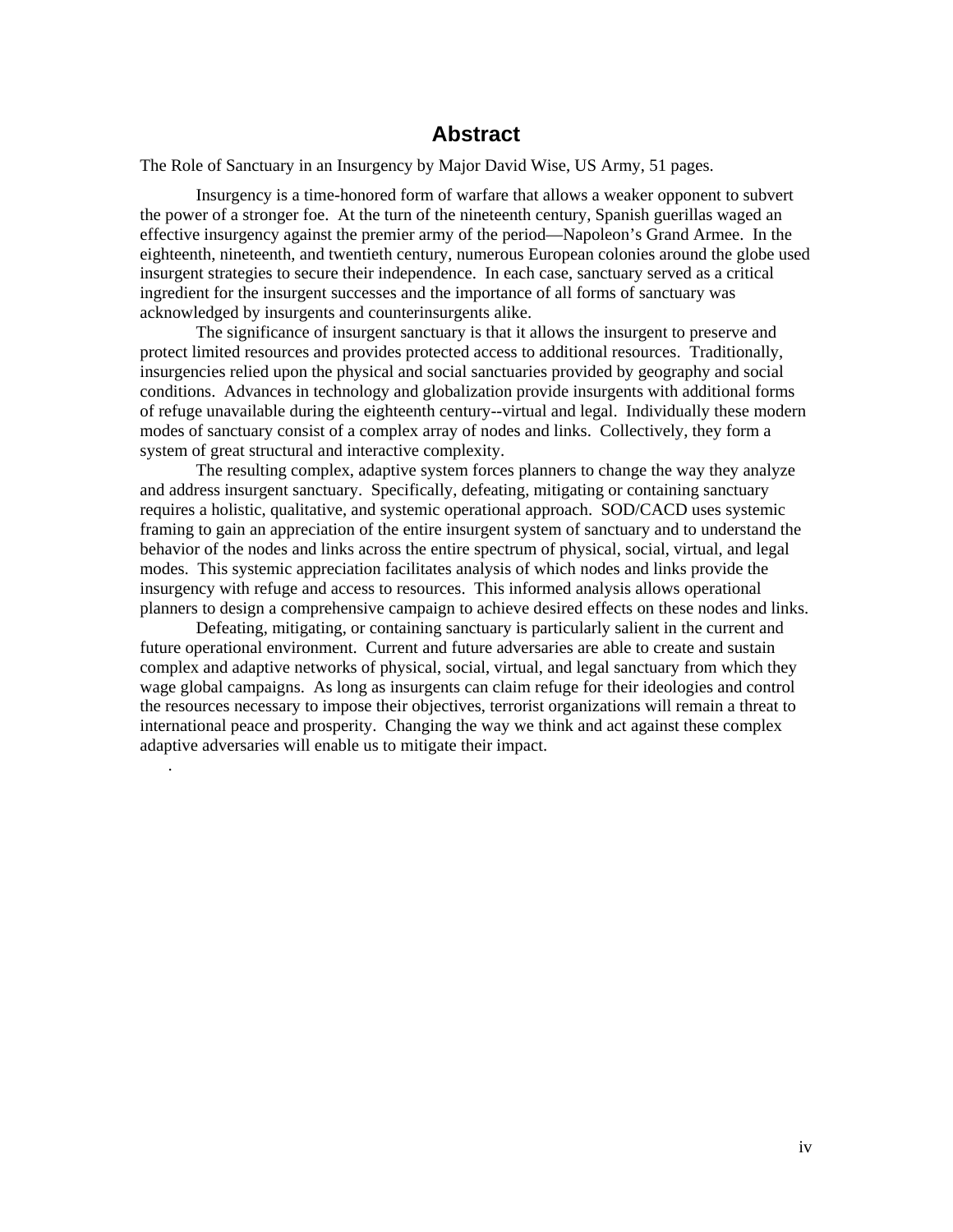# **TABLE OF CONTENTS**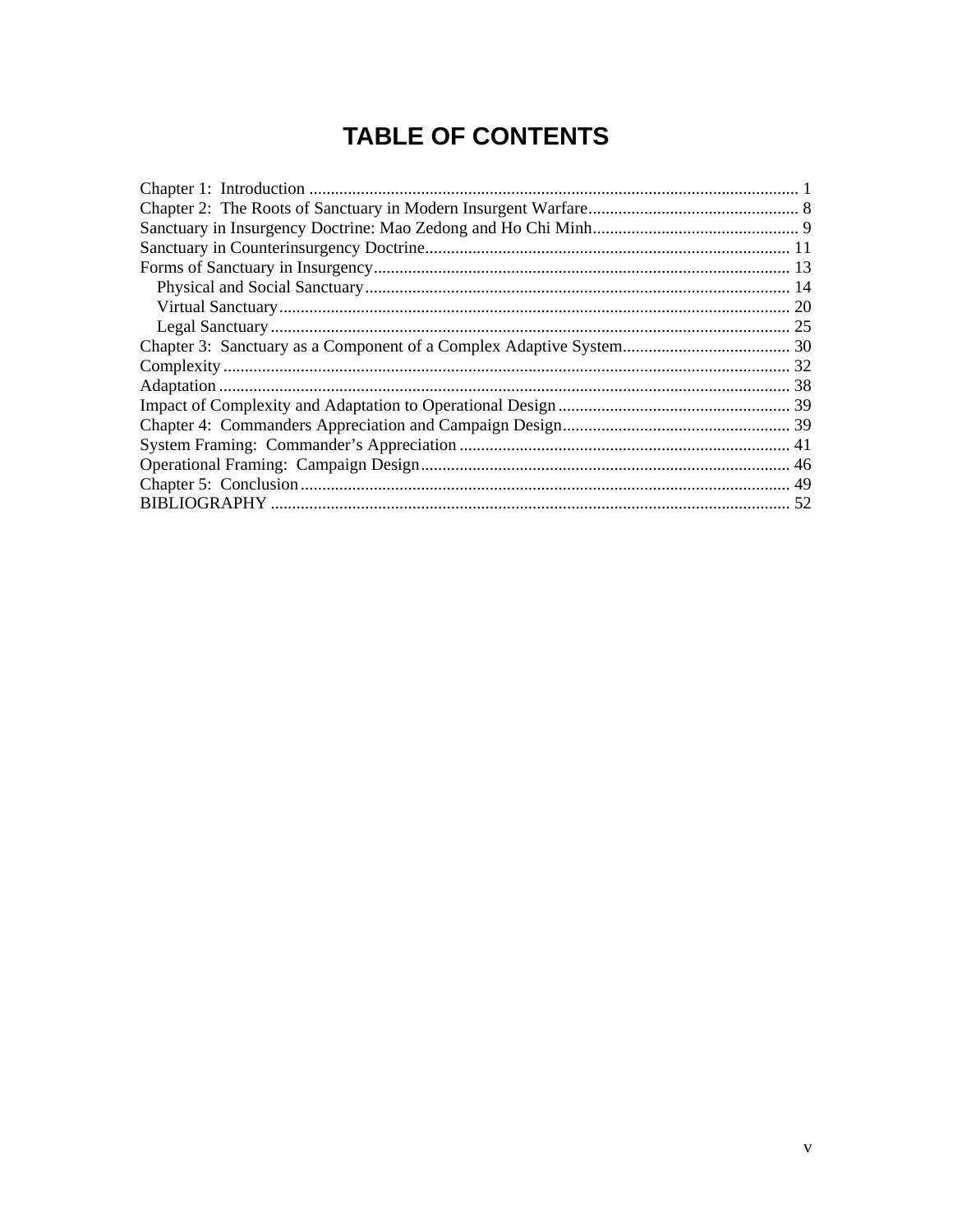## **Chapter 1: Introduction**

<span id="page-5-0"></span>On September 11, 2001, 19 terrorists belonging to the militant Islamic organization Al Qaeda killed over 3000 American citizens by hijacking airplanes and flying them into the World Trade Center in New York City and the Pentagon in Washington D.C. A fourth plane heading for Washington D.C. crashed in a field in Pennsylvania when the passengers fought back against the terrorists. Like the Japanese attack on Pearl Harbor the morning of December 7, 1941, or the sinking of the USS Maine in Havana, Cuba the night of February 15, 1898, Al Qaeda's surprise attack galvanized the nation and was the catalyst that took a peaceful nation into war.

In response to the September  $11<sup>th</sup>$  attacks, the United States initiated an aggressive campaign to defeat the Al Qaeda terrorist organization. A few short months later, during Operation Enduring Freedom, the United States overthrew the Taliban regime in Afghanistan, preventing that country from being used as a base of operations for Al Qaeda and forcing the organization's leadership into hiding. Unfortunately, the fall of the Taliban did not spell the end of Al Qaeda. The organization has demonstrated remarkable resiliency and survivability. Al Qaeda has adapted to the new environment and established a complex and adaptive web of physical, social, legal, and virtual sanctuaries through which they obtain necessary resources and control their operations worldwide.

Intelligence estimates suggest that Al Qaeda has relocated its leadership and training camps to the Northwest Frontier Provinces of Pakistan<sup>[1](#page-5-1)</sup>—a tribal area in which the local Pashtu

<span id="page-5-1"></span><sup>&</sup>lt;sup>1</sup> Bill Roggio, "Al Qaeda's Pakistan Sanctuary: Musharraf Appeases the Taliban." *The Weekly Standar*d, Volume 12, Issue 28 (April 2007),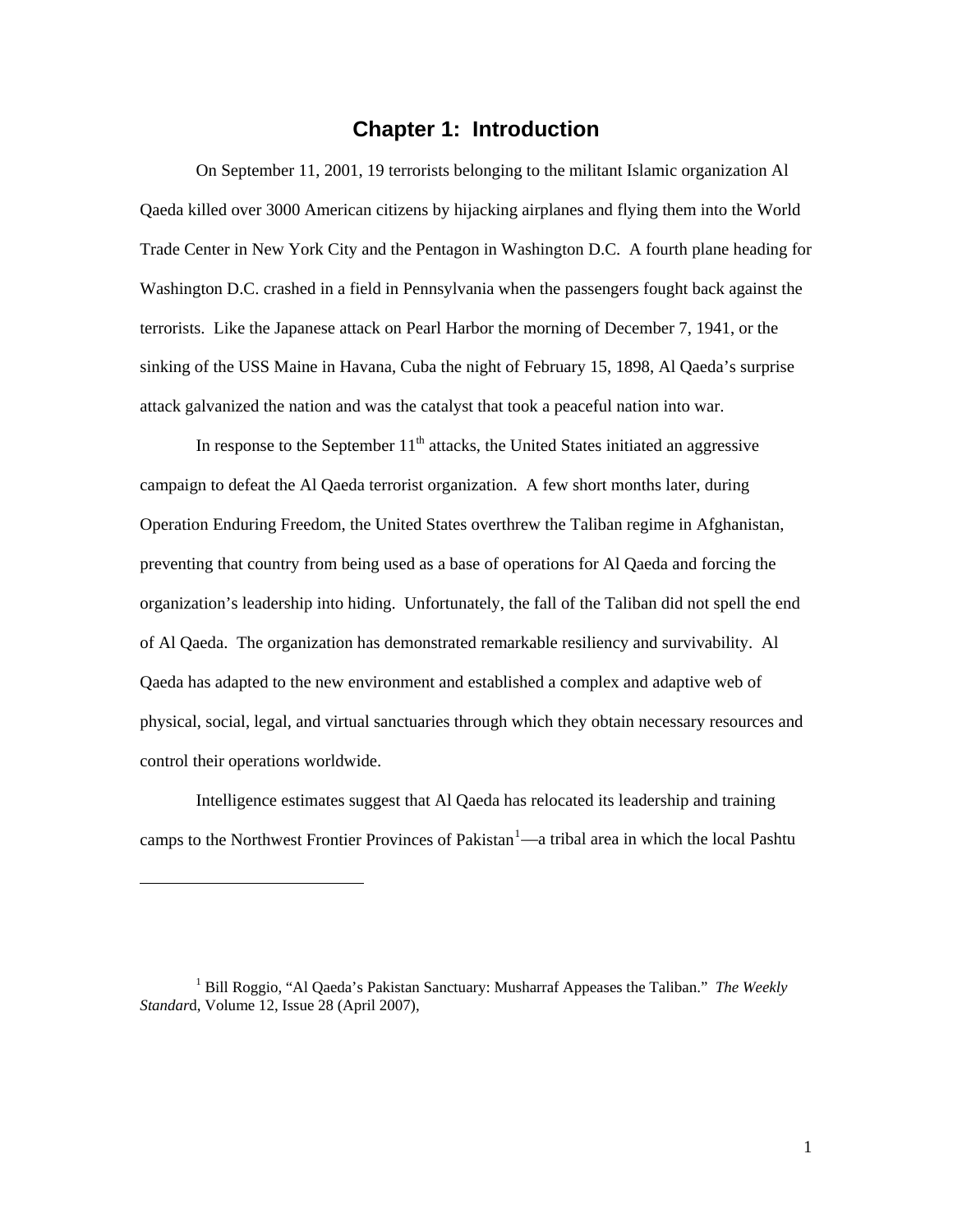people are sympathetic to Al Qaeda's anti-Western views and where the government of Pakistan has little political or physical control. Within the sovereign borders of Pakistan, Al Qaeda remains sheltered from U.S. military and political power.

This physical refuge provides Al Qaeda freedom of action to leverage modern technology to conduct their information operations and to communicate with their followers and sympathizers around the world. Al Qaeda's use of the open internet with its capability to easily and quickly transmit audio and video messages, combined with other electronic communications such as global 24-hour news television, cell phone messaging and video sharing, and even oldfashioned shortwave radio broadcasts, have provided Al Qaeda with a form of "virtual sanctuary" that has proven extremely effective. Senior leaders of Al-Qaeda have sent videotaped messages to media outlets that many intelligence analysts believe contain coded messages to geographically-separated operational cells, other related insurgent groups, and supporting organizations providing finances, logistics, membership, and transportation.<sup>[2](#page-6-0)</sup> Recently, Ayman al-Zawahiri, the organization's second-in-command, offered to answer written questions submitted by "individuals, agencies, and all media" $3$  via web forums operated by Al Qaeda's media arm, As Sahab. From the virtual sanctuary of the worldwide web, As Sahab has

<http://www.weeklystandard.com/Content/Public/Articles/000/000/013/457rzpvh.asp> (Accessed March 5, 2008).

<span id="page-6-0"></span><sup>2</sup> Timothy L. Thomas, *Cyber Silhouettes: Shadows Over Information Operations* (Fort Leavenworth: Foreign Military Studies Office, 2005), 33.

<span id="page-6-1"></span><sup>3</sup> The Associated Press, "Al Qaeda: We're Open to Questions," *CNN.com/world* (December 19, 2007) <http://edition.cnn.com/2007/WORLD/meast/12/19/alqaeda.interview.ap/>. Accessed December 21, 2007.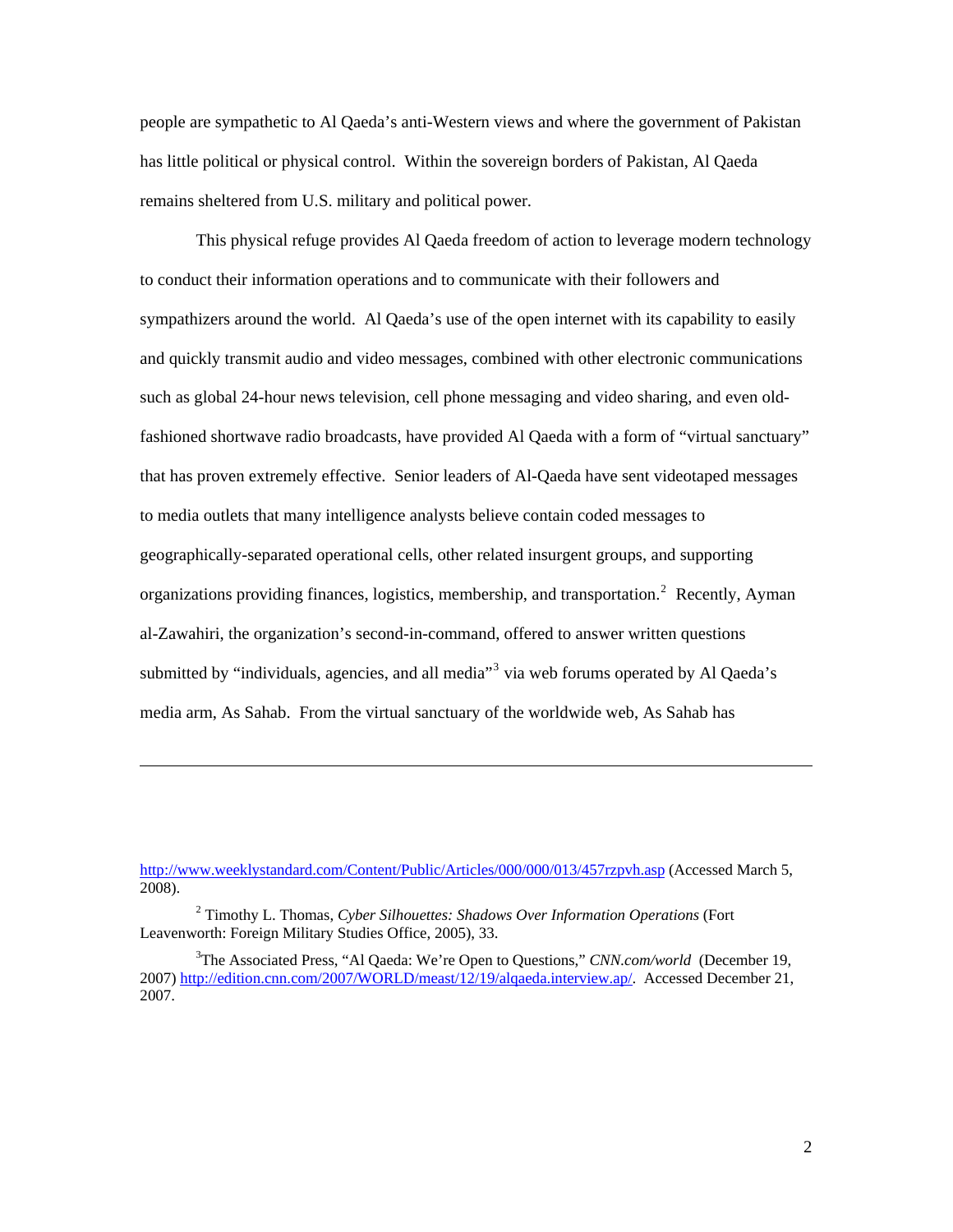established websites through which they can communicate anonymously to deliver training and motivational videos and other propaganda to members, cells, and recruits, and to control operations.

Al Qaeda's actions are further enabled by operating under the protection of the laws and freedoms of the western democracies they seek to destroy. This astute use of "legal sanctuary" is ironic. Many of Al Qaeda's websites operate from servers located in the United States or other western countries where civil liberties make it difficult for the law enforcement and intelligence agencies to monitor or disrupt Al Qaeda's communications. As demonstrated by the September 11<sup>th</sup> hijackers, Al Qaeda operatives infiltrated western countries in order to obtain training, funding, and a myriad of other resources. The hijackers legally entered the United States on student visas to obtain flight training in the United States. As they had no prior criminal records, the US legal system protected their rights to travel, congregate, study, and say what they wished. They used the legal sanctuary of US law for terrorist gains.

Terrorist organizations have also used legal sanctuary to secure resources. In 1996, a routine investigation into cigarette smuggling in North Carolina led to a multi-year Federal Bureau of Investigation (FBI) investigation revealing a large scale funding operation for the Lebanese terrorist organization Hezbollah. Several Lebanese citizens obtained U.S. citizenship through marriage. They then formed a cell that smuggled millions of dollars worth of cigarettes from North Carolina, a state with low taxes on cigarettes, to Michigan where the taxes are much

3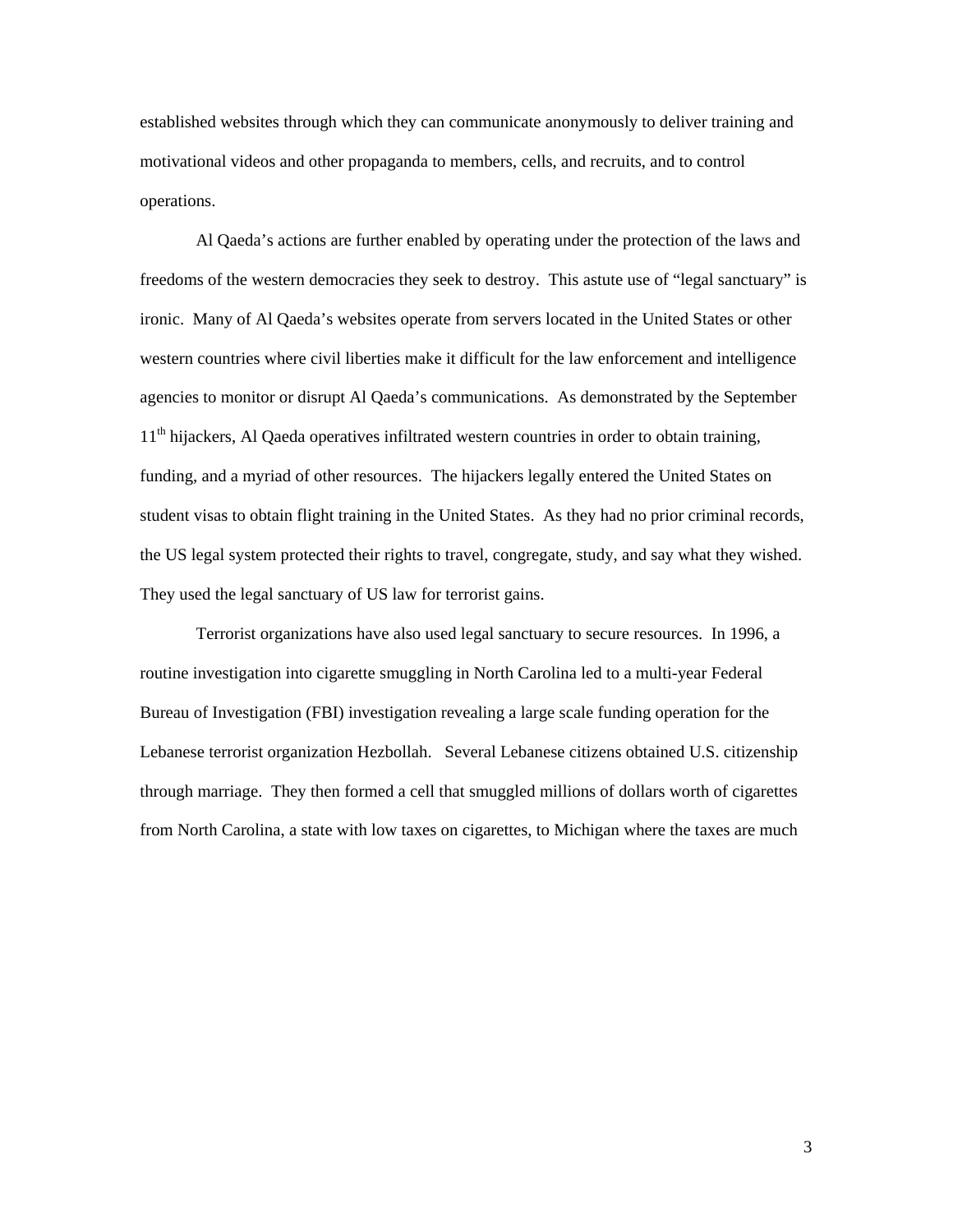higher and sent the profits to Hezbollah.<sup>[4](#page-8-0)</sup> The fact that Hezbollah was operating within US borders demonstrates a dilemma western democracies face when dealing with terrorists—should they be treated as criminals and thus subject to the same rights and legal protections as regular citizens, or do the terrorists require a different set of rules? The question of sanctuary, in its legal, physical, and virtual forms must be addressed as the nation adjusts to the evolving threats posed by trans-national, radical, Islamist insurgent groups wishing to impose their values and ideals upon western democracies.

The Oxford English dictionary defines sanctuary as "a place of refuge or safety."<sup>[5](#page-8-1)</sup> The term refuge suggests the first component of sanctuary: protection from danger or hardship. The requirement for protection stems from a mismatch in the relative strengths and capabilities between two opponents. Throughout history, weaker armies have used asymmetric tactics to fight larger, stronger armies. This asymmetry in capabilities forces the weaker opponent to employ non-traditional methods and strategies that avoid the strengths and exploit the weaknesses of the stronger opponent<sup>[6](#page-8-2)</sup>. Traditionally this has meant avoiding decisive battle against a larger and better-equipped army in favor of indirect attacks against the enemy's populace, governmental agencies, financial institutions, or other "soft" targets. In its simplest form, asymmetric warfare may be defined as a "conflict in which the two sides have different weapons available to them

<sup>4</sup> <http://www.tkb.org/CaseHome.jsp?caseid=615>, accessed December 21, 2007.

<sup>5</sup> [http://www.askoxford.com/concise\\_oed/sanctuary?view=uk](http://www.askoxford.com/concise_oed/sanctuary?view=uk), accessed April 15, 2008.

<span id="page-8-2"></span><span id="page-8-1"></span><span id="page-8-0"></span> $6$  For clarity and simplicity the term Insurgent will be used from this point to denote the weaker opponent and the term Counterinsurgent will be used for the stronger opponent.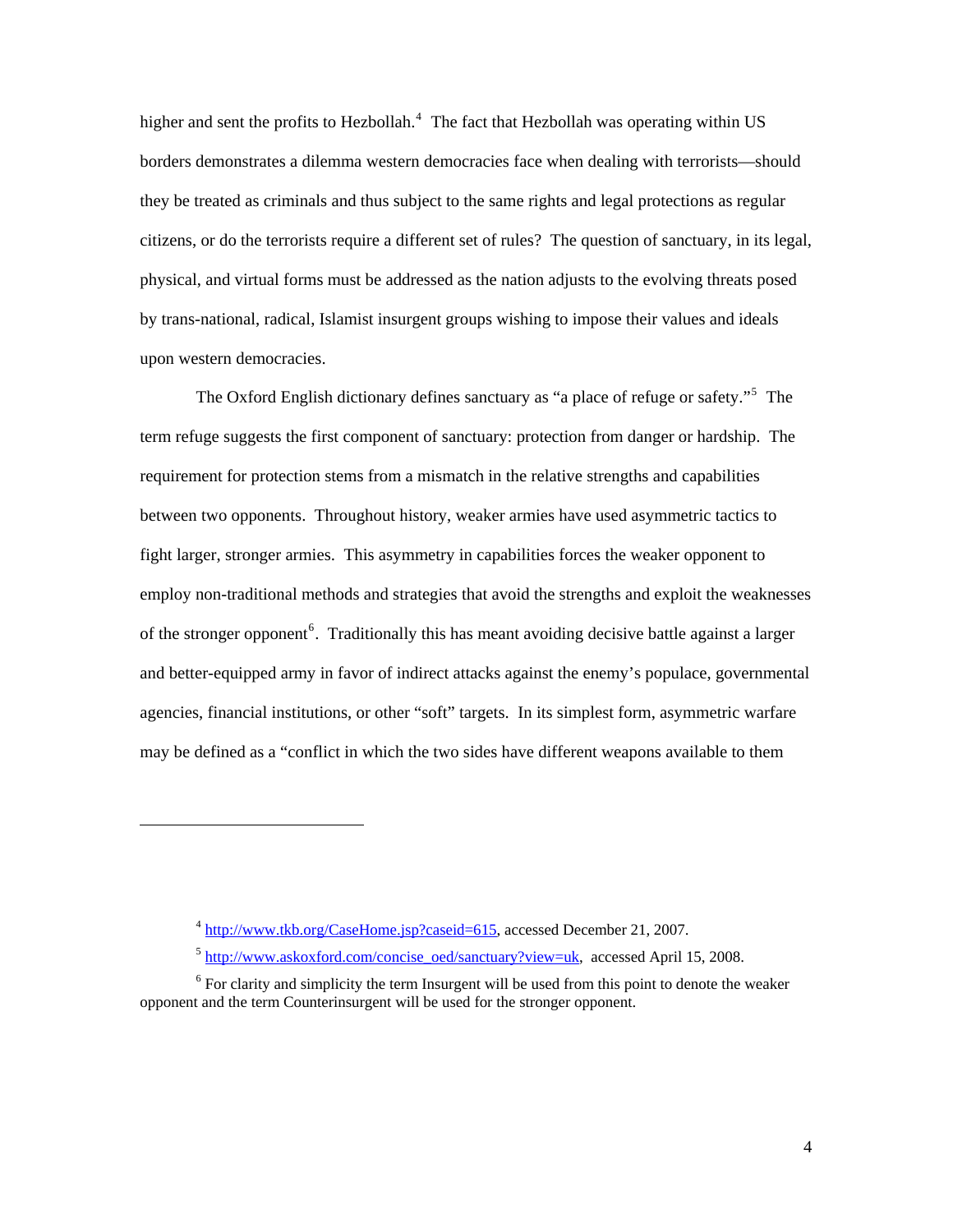and pursue different strategies."<sup>[7](#page-9-0)</sup> This disparity in relative strength forces the weaker opponent to seek sanctuary in order to preserve and protect his resources from the stronger foe.

In recent history, a common form of asymmetric warfare has been insurgency. JP 1-02, *Department of Defense Dictionary of Military and Associated Terms*, defines an insurgency as "an organized movement aimed at the overthrow of a constituted government through the use of subversion and armed conflict."<sup>[8](#page-9-1)</sup> During the eighteenth, nineteenth, and twentieth centuries the colonial era came to a turbulent end. Fueled by the Enlightenment and propelled by the American and French revolutions, many colonized nations demanded national independence, social equality, and democratic reforms. In many cases, this led to armed insurrections. Unable to defeat the stronger colonizing armies upon the battlefield, the indigenous populations resorted to insurgent tactics and mobilization of the populace to fight their wars of independence.

The frequency and efficacy of insurgent warfare resulted in considerable publication of writings, theories, and doctrines regarding insurgency. In most cases both insurgents and counterinsurgents identified some form of refuge as a critical component of an insurgency. Various writers refer to sanctuary as a base area, a safe haven, or a sanctuary. Without sanctuaries, insurgencies are vulnerable to counterinsurgent forces. Thus, sanctuary provides a safe haven from which the insurgent can marshal resources against the stronger foe. Sanctuary

<span id="page-9-0"></span><sup>7</sup> Coral Bell, "Asymmetric Wars," *Asymmetry and Complexity: Selected papers from the 2005 Rowell Seminar and the 2005 Chief of Army's Conference*, ed. Scott Hopkins (Canberra: Land Warfare Studies Institute, 2007), 5.

<span id="page-9-1"></span><sup>8</sup> JP1-02, *Department of Defense Dictionary of Military and Associated Terms*, April 12, 2001 (as amended through March 4, 2008), 267.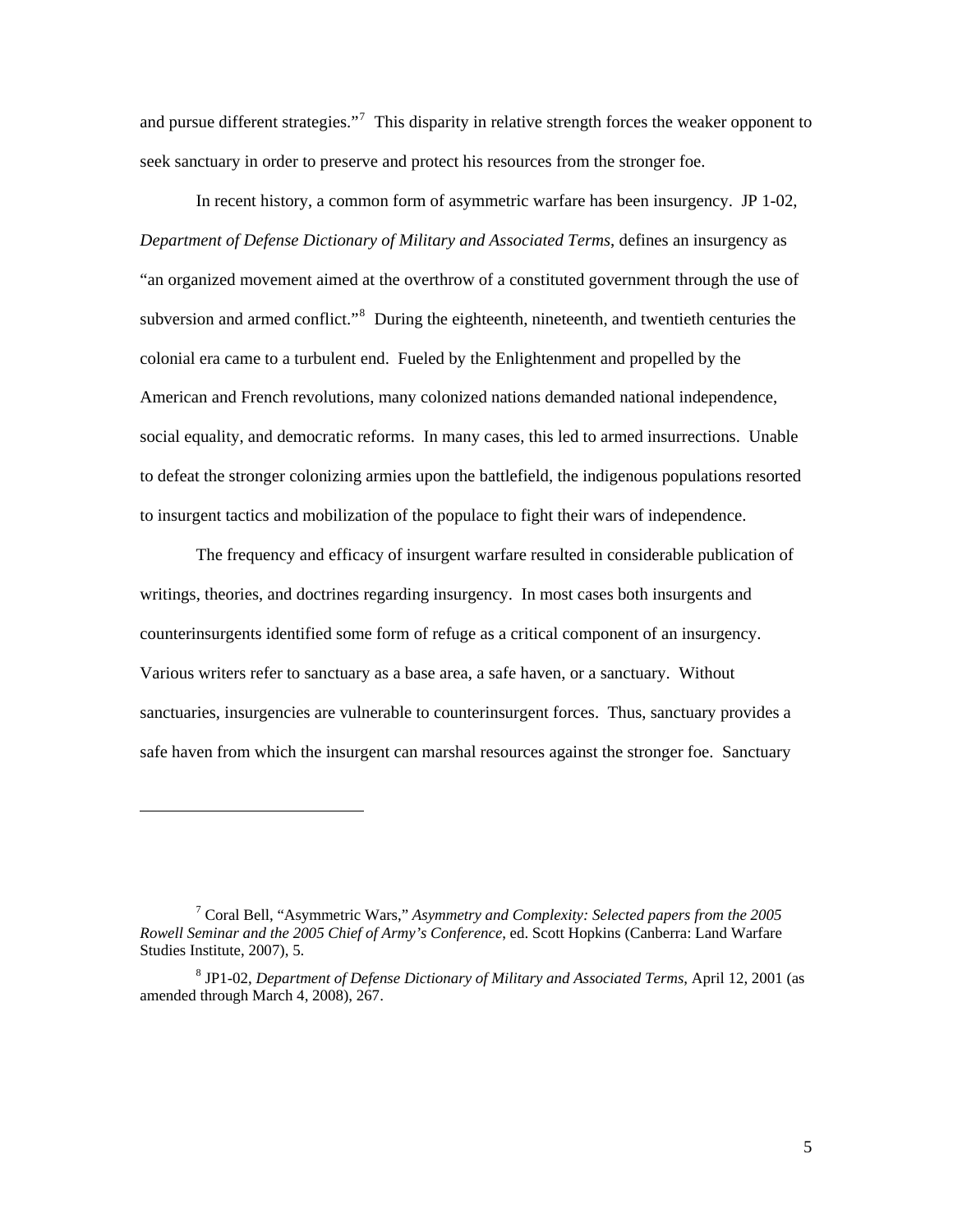also provides refuge to conduct training and control the activities of insurgent elements. Insurgency expert Bernard Fall defined sanctuary as "a territory contiguous to a rebellious area which, though ostensibly not involved in the conflict, provides the rebel side with shelter, training facilities, equipment, and—if it can get away with it—troops."<sup>[9](#page-10-0)</sup> This definition lacks the component of protection from counterinsurgent forces, but highlights the second key component of sanctuary as it relates to insurgency, access to or provision of resources to the insurgent. For the purpose of this monograph we will define sanctuary as refuge comprised of various modalities which provides insurgent forces both access to critical resources and protection from counterinsurgent efforts.

Historically, physical sanctuary has been the most common form used by insurgents and, as a result, the preponderance of studies analyzing the role of sanctuary deal primarily with physical sanctuary. Technological advancements and the increasing capabilities of non-state actors, however, have resulted in a more complex environment in which insurgents may leverage not only physical, but social, legal and virtual sanctuaries. Modern, global, non-state insurgents such as Al Qaeda and its affiliates do so with great effect. Together, these various forms of sanctuary serve as nodes within a complex and adaptive system. The more forms of sanctuary an insurgency combines, the more well-buffered their system. Targeting only one type of sanctuary is largely ineffective--as soon as you defeat one mode of sanctuary, the successful insurgent leverages another mode.

<span id="page-10-0"></span><sup>9</sup> Bernard B. Fall, *Street Without Joy*, (New York: Schocken Books, 1972),375.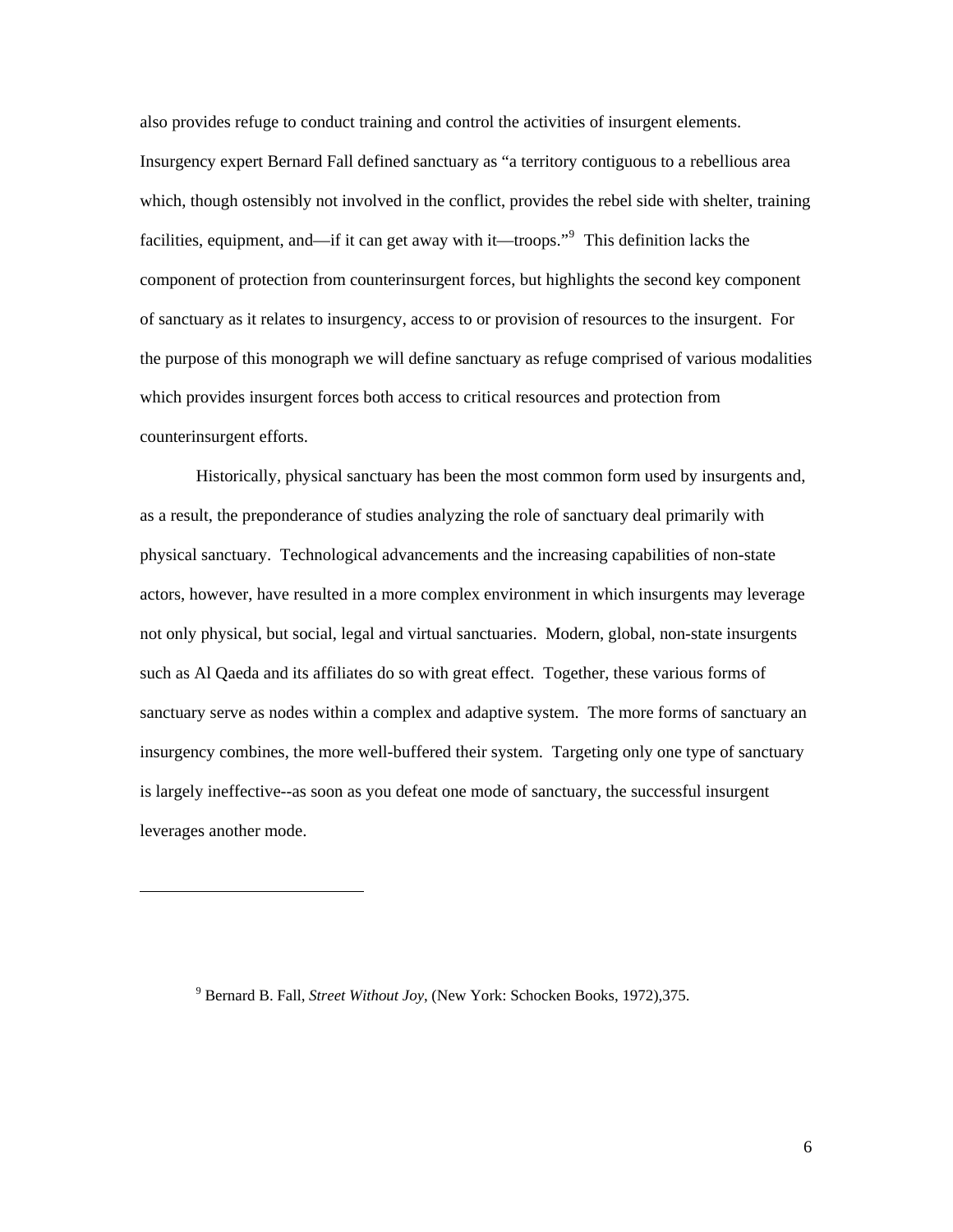This paper will demonstrate that in order to successfully defeat a complex and adaptive web of sanctuary, operational planners must first develop a holistic understanding of the insurgent's system of sanctuaries. Only through an informed understanding of the insurgent's system of sanctuaries can planners apply feasible, appropriate and synchronized effects across the broad spectrum of sanctuary. In short, planners must understand and frame the problem before they can develop solutions.

The question this paper will examine is, "Is current US joint military doctrine adequate for dealing with complex and adaptive systems?" In addition, the study will determine if doctrine provides operational planners the flexibility and cognitive tools to adapt to the amorphous, nonkinetic environment that is an insurgency; the US military's recent experience in the Global War on Terror (GWOT) suggests that the doctrine does not. Five years after toppling the Taliban regime and expelling Al Qaeda from Afghanistan, the Taliban are still conducting an insurgency to combat the newly established Afghan government and the US and NATO presence there. From their sanctuary in Pakistan, Al Qaeda's senior leaders remain alive and continue to direct terrorist activities worldwide. In Iraq, the US military also faces an insurgency which successfully leverages sanctuary.

Outdated counterinsurgency doctrine played a role in the US military's inability to deny the enemy sanctuary in Afghanistan and Iraq. A new US manual prescribing counterinsurgency doctrine was not published until 2006, in response to the wars in Afghanistan and Iraq. The lack of new and updated counterinsurgent doctrine at the beginning of Operations Enduring Freedom and Iraqi Freedom forced the US military to rely upon theories that predate modern forms of media and globalization. As a result, when faced with insurgencies in Iraq and Afghanistan, the US focused largely on physical sanctuary and failed to account for sanctuary's other forms.

As the paper analyzes the various modalities of sanctuary in an insurgency, it will discuss how these forms of sanctuary comprise a complex adaptive system, and apply the emerging concept of Commander's Appreciation and Campaign Design (CACD) as a useful analytical tool

7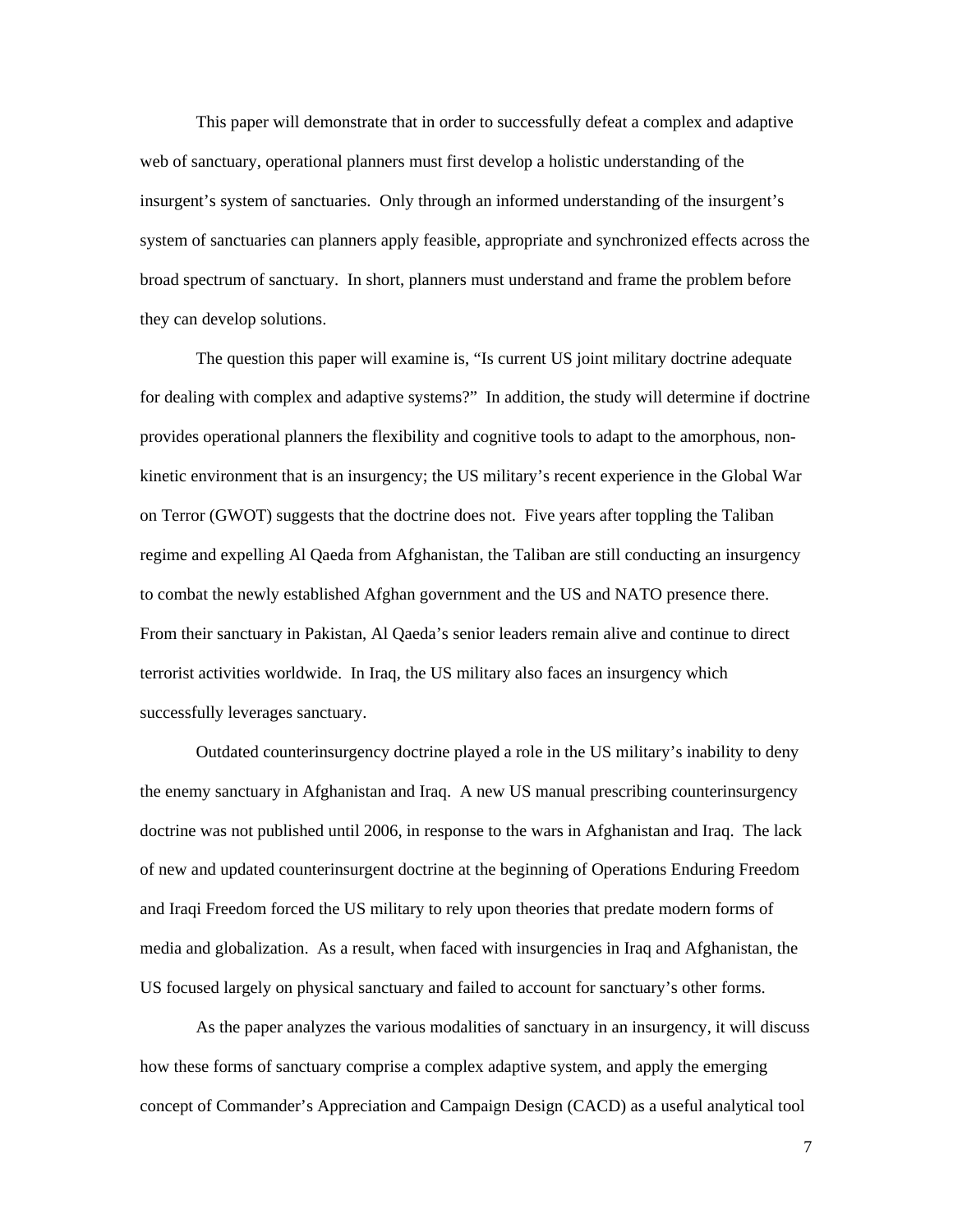<span id="page-12-0"></span>for planners to understand problems and design operations against insurgent sanctuary. This paper will first discuss the roots of sanctuary in modern insurgent warfare and explore the various types of sanctuary. In chapter 2, a discussion of complex adaptive systems and the complex adaptive nature of sanctuary will lay the theoretical framework for the study. Finally, a discussion of CACD will explain its principles and demonstrate its utility in dealing with complexity and adaptation. Throughout, the paper will use case studies to illustrate the salient points.

## **Chapter 2: The Roots of Sanctuary in Modern Insurgent Warfare**

As an armed struggle to overthrow a constituted government through subversion and armed conflict, insurgencies seek to establish themselves as the legitimate government of the concerned populace. As such, winning the "hearts and minds" of the people determines victory in an insurgency. The side with the most appealing ideology and the ability to impose that ideology will carry the day. For the insurgent, as long as he can sustain his ideology and means to propagate it, the insurgency remains a threat to the established government. By providing refuge from counterinsurgent actions and access to resources, sanctuary ensures the survivability of the insurgent's ideology and capabilities, and is, therefore, a vital component of an insurgency.

Despite the frequency of asymmetric wars during the post-colonial era, until recently US military doctrine remained fixated on fighting conventional wars against peer or near-peer foes. As a result, current US counterinsurgency doctrine relied heavily upon the recorded lessons learned by both insurgents and counterinsurgents during the last half of the twentieth century—a body of literature which largely predates modern forms of information technology and globalization. Though the literature clearly acknowledges the important role of sanctuary in an insurgency, the focus is predominantly upon the roles of physical, or geographic, sanctuary and social sanctuary. Modern information technology and rapid globalization, however, have lead to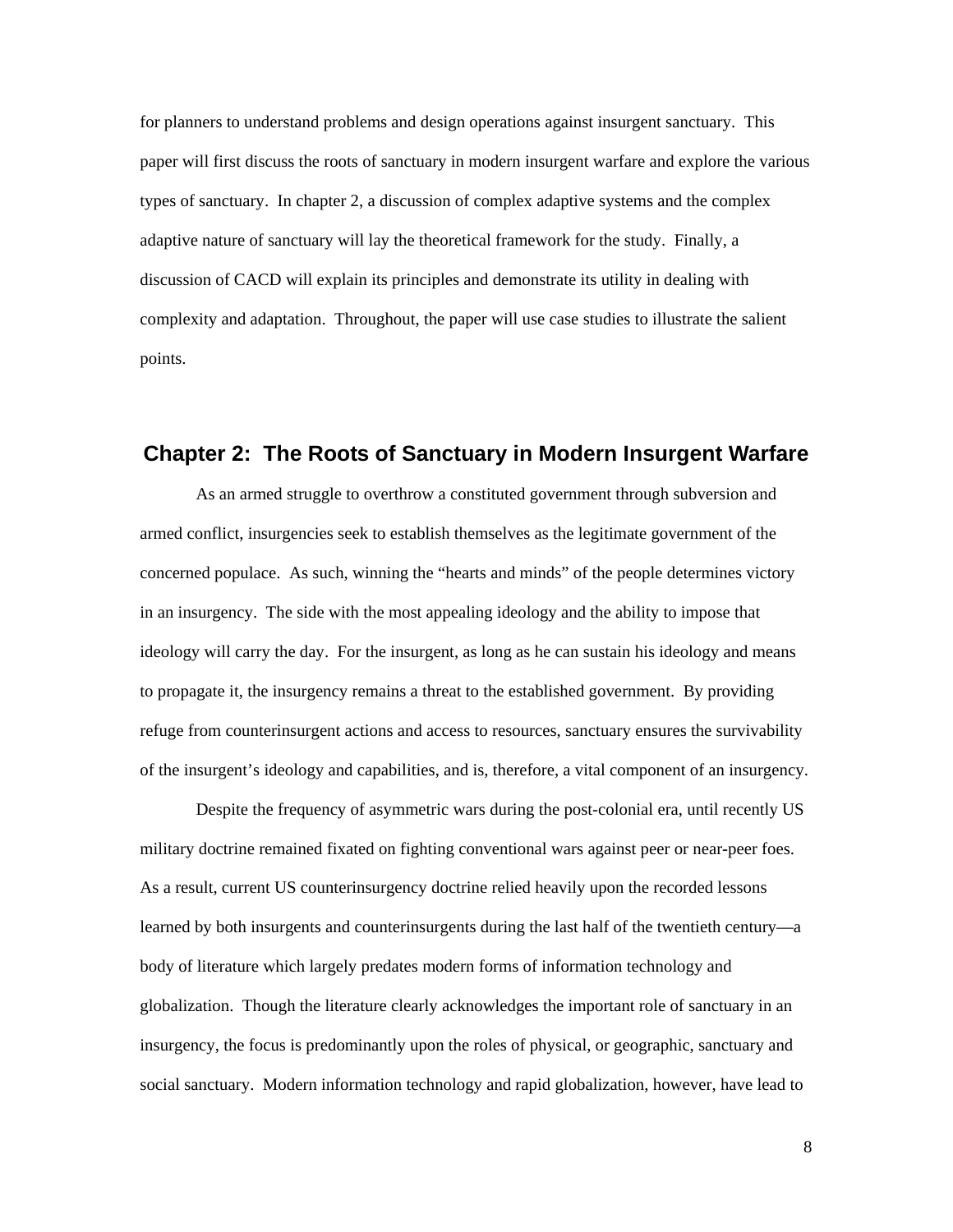<span id="page-13-0"></span>newer and more advanced forms of sanctuary. Collectively these forms of sanctuary reinforce an insurgency's ability to keep its ideology alive.

# **Sanctuary in Insurgency Doctrine: Mao Zedong and Ho Chi Minh**

The writings of Mao Zedong remain perhaps the most influential theory regarding the conduct of an insurgency. As the leader of the Chinese Communist party, Mao waged an insurgency against the Chinese Nationalist government during the first half of the twentieth century. Initially lacking the military means to challenge the stronger, US backed, Nationalist forces, Mao developed a powerful rural insurgency that eschewed a decisive battle of annihilation in favor of a strategy of exhaustion. This required a long-term strategy in which the Communists politicized and mobilized the rural populace to provide resources with which to form an army. In order to do this, the Communists required the freedom of maneuver afforded by both physical sanctuary and popular support. $10$ 

In *The Struggle in the Chinkang Mountains*, written November 1928, Mao identifies a "sound mass base" and "economic resources sufficient for sustenance" as elements critical to the survival and growth of his insurgent movement.<sup>[11](#page-13-2)</sup> In his treatise *Problems of Strategy in Guerilla War Against Japan*, written in 1938, Mao discussed the concept of base areas. Mao stated that the establishment of base areas is a fundamental principle "to be adopted before we can attain the object of preserving and expanding ourselves and destroying the enemy," and that "it will be

<span id="page-13-2"></span><span id="page-13-1"></span><sup>&</sup>lt;sup>10</sup> Paret, *Makers of Modern Strategy: from Machiavelli to the Nuclear Age*, (Princeton: Princeton University Press, 1986), 839.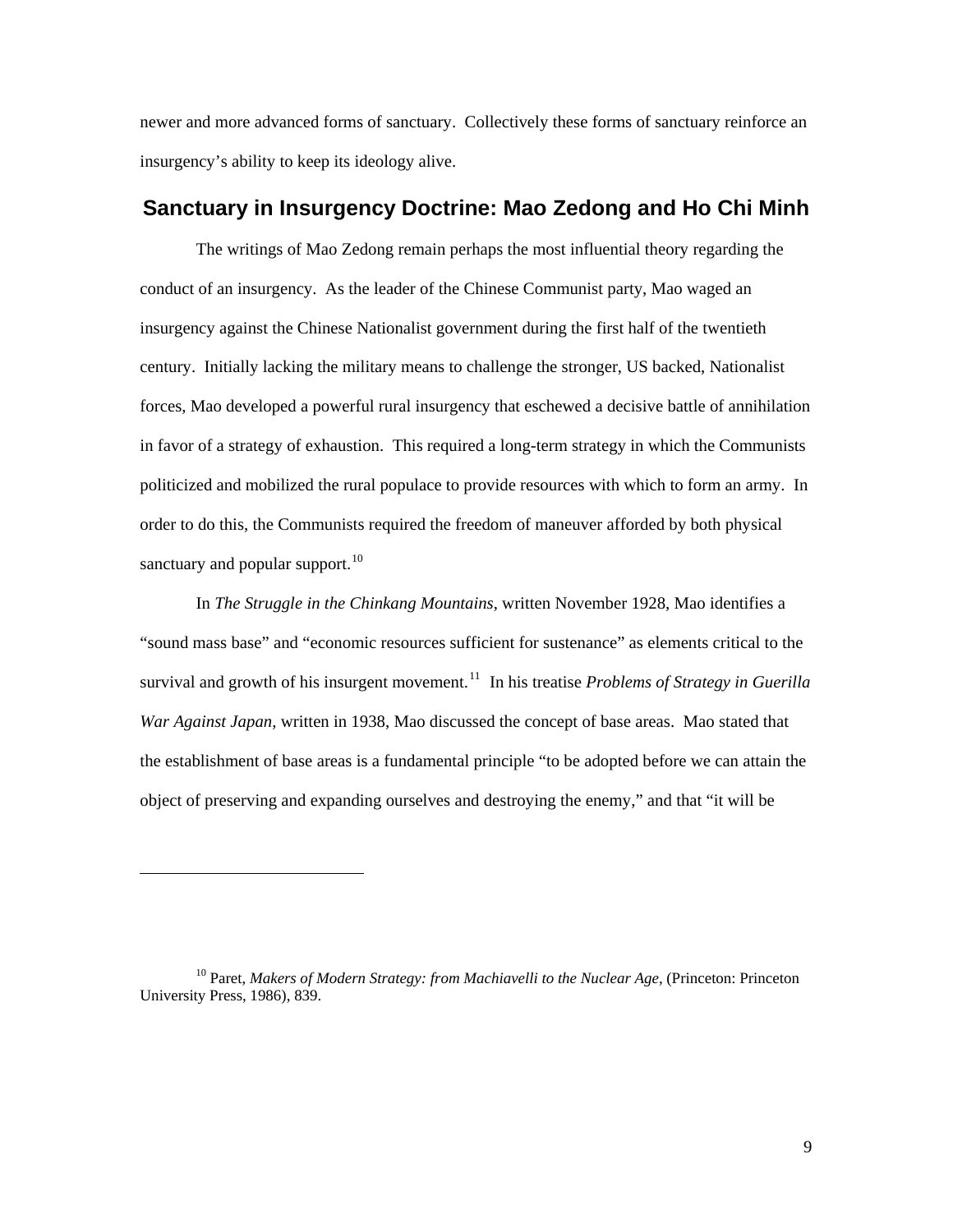impossible to sustain guerilla warfare behind enemy lines without base areas."<sup>[12](#page-14-0)</sup> Mao then categorized these base areas into three geographic types: mountains, plains, and river-lake-estuary regions. This focus on physical sanctuary is understandable as Chinese Communists had few resources to work with except the refuge and bounty provided by the rugged mountainous terrain. During Mao's struggles against the Nationalist Chinese, as well as the Japanese armies, the Communist forces continually relied upon the sanctuary of China's mountains as base areas. Within these physical sanctuaries, they mobilized the populace to provide food, create and repair equipment, and provide manpower.

The mountains also provided a physical barrier that protected the Communists from their enemies. The Nationalist forces used conventional tactics that required large formations of troops and were bound to roads as their primary lines of communication back to bases in the urban areas. The large troop formations used by the Nationalists required significant logistical support. In the rugged terrain of the mountains, narrow roads were easily interdicted by small numbers of guerrillas, requiring more Nationalist forces just to secure the tenuous supply lines. Facing the prospect of committing, and possibly losing, significant resources just to defeat a handful of guerillas forced the Nationalists to concede significant geographic regions to the Communists.

<sup>11</sup>Mao Zedong, *Selected Military Writings of Mao Tse Tung*, (Fort Leavenworth: Combat Studies Institute), 21.

<span id="page-14-0"></span><sup>12</sup> Ibid. 167. Mao defines base areas as "strategic bases on which guerilla forces rely in performing their strategic tasks and achieving the object of preserving and expanding themselves and destroying or driving out the enemy."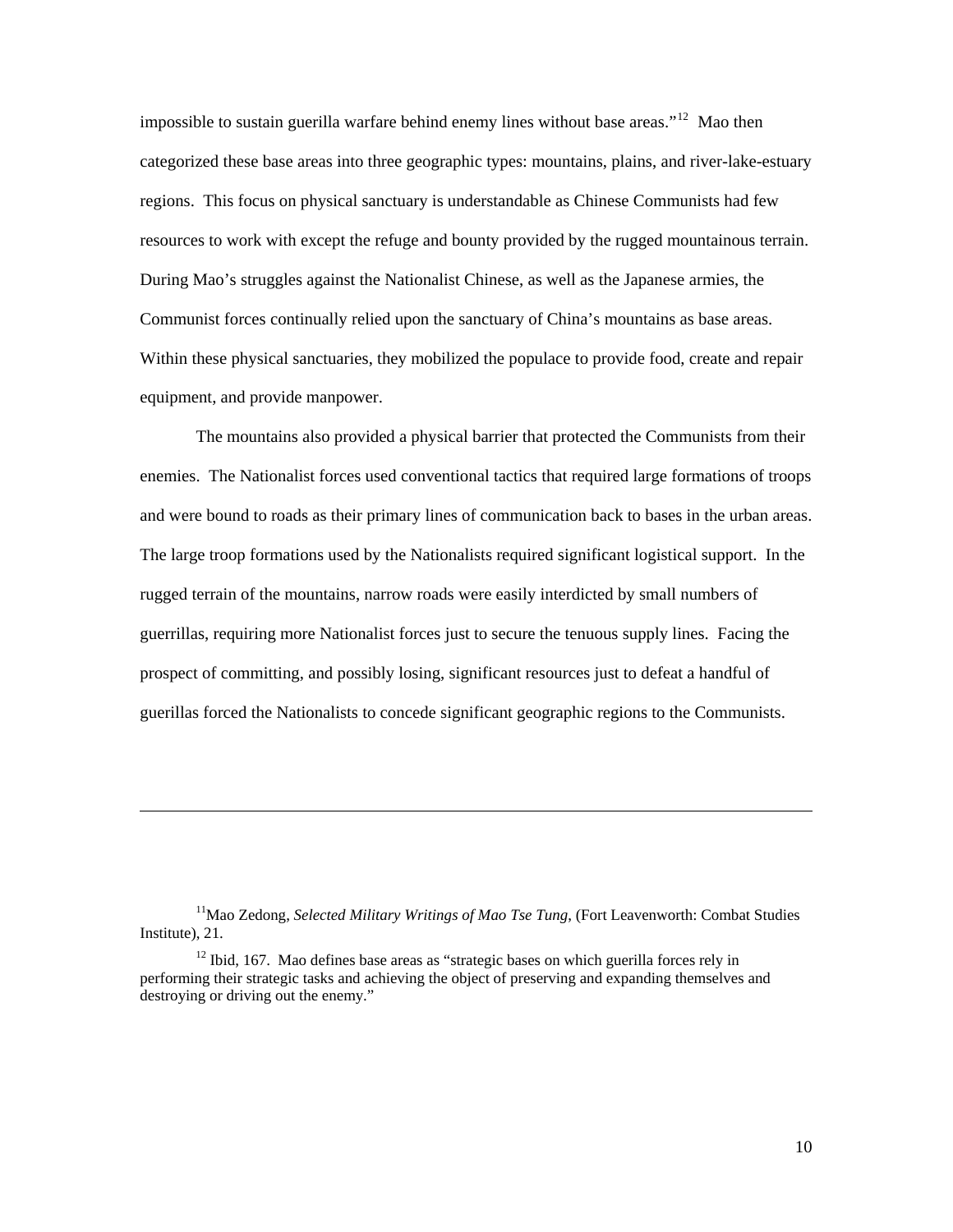<span id="page-15-0"></span>The terrain provided the Communist forces both a significant refuge from the Nationalist forces as well as valuable and necessary resources.

The Vietnamese leaders Ho Chi Minh and Vo Nguyen Giap were heavily influenced by the example and writings of Mao during their struggle to obtain independence from first the Japanese, then the French, and the Americans. Ho and Giap capitalized upon physical and social sanctuary in Vietnam then leveraged information and world opinion as a crude form of virtual sanctuary. In response to the Japanese occupation of the northern Tonkin region of Vietnam in 1940, Ho and Giap organized propaganda teams and prepared articles, pamphlets, and banners advocating a general uprising to obtain liberation.<sup>[13](#page-15-1)</sup> During the wars against the Japanese and French, Ho and Giap used information primarily to encourage support for their cause by the Vietnamese population. During the war against the Americans, Ho expanded his information operations to a wider audience by using the US and international news organizations to influence world opinion in his favor. $14$ 

# **Sanctuary in Counterinsurgency Doctrine**

In addition to Vietnam, Mao's model of revolutionary warfare heavily influenced numerous other insurgencies worldwide in the last half of the twentieth century. Armies trained and equipped to fight the conventional battles during the two World Wars struggled to adapt to

<span id="page-15-1"></span><sup>13</sup> John Shy and Collier, "Revolutionary Warfare," *Makers of Modern Strategy: from Machiavelli to the Nuclear Age*, ed. Peter Paret, (Princeton: Princeton University. Press, 1986), 846-847

<span id="page-15-2"></span><sup>&</sup>lt;sup>14</sup> Ho Chi Minh, On Revolution: Selected Writings, 1920-66, ed. Bernard B. Fall, (New York: Frederick A. Praeger Publishers, 1967), this book contains numerous letters written by Ho Chi Minh to various western press agencies and governments. .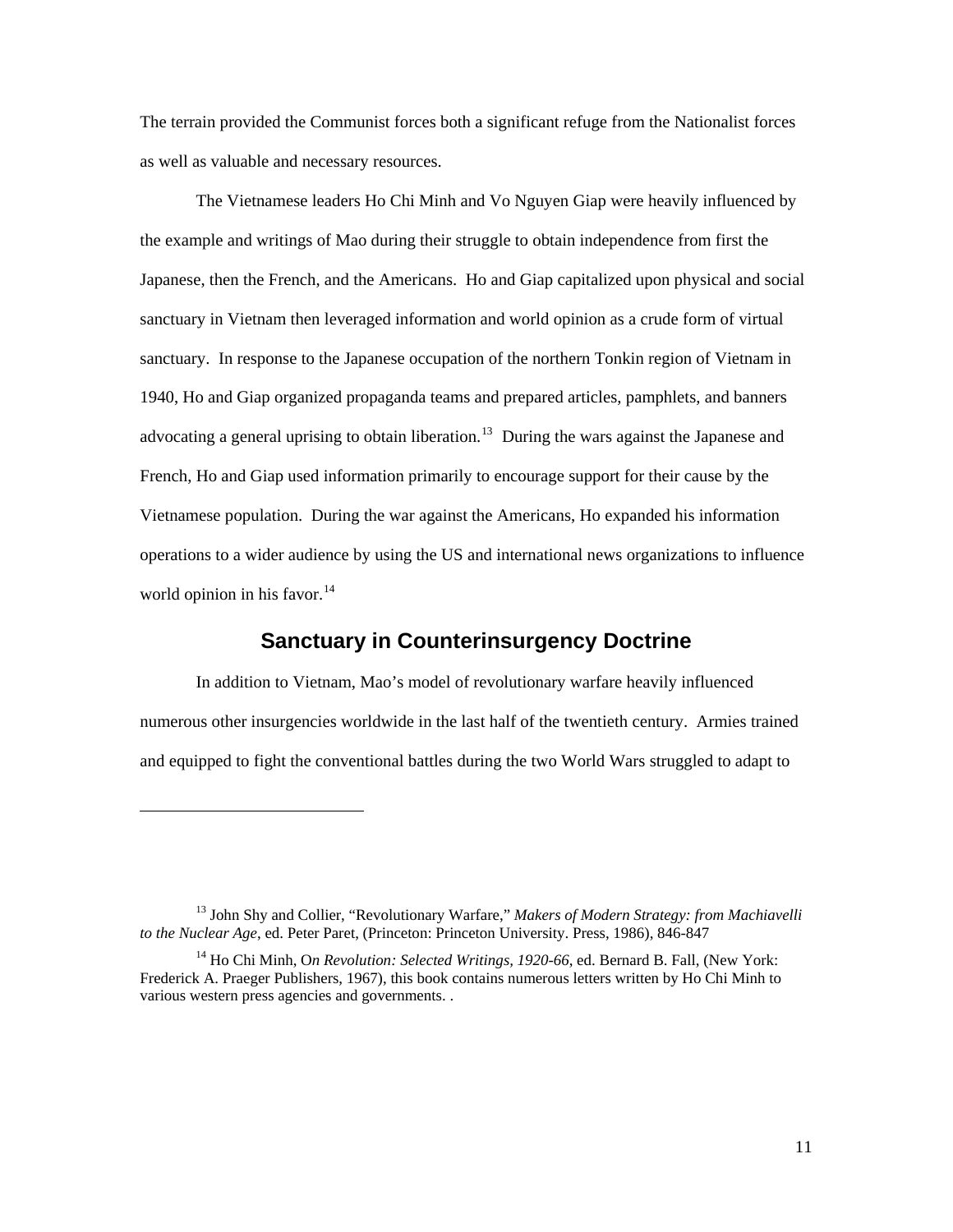counterinsurgency warfare. The British army faced Mao-inspired Communist insurgencies in Malaya, Cypress and Kenya and the French fought against insurgencies in Algeria and Indochina, just to name a few. This resulted in a wealth of counterinsurgency study and doctrine which acknowledged the role of sanctuary and identified gaining the support of the local populace as the most effective means of denying sanctuary to the insurgent.

David Galula, a French military officer with considerable counterinsurgency experience garnered from assignments in China, Greece and Algeria from 1945 until 1958 published the book *Counterinsurgency Warfare: Theory and Practice* in 1964. In defining the characteristics of a successful insurgency, Galula cited the significance of physical sanctuary stating that, "By moving from one side of the border to the other, the insurgent is often able to escape pressure or, at least, to complicate operations for his opponent."<sup>[15](#page-16-0)</sup> Galula also suggested that during the early stages of an insurgency, insurgents must operate in remote areas far from the center of the counterinsurgent's power, preferably on both sides of administrative borders to make it difficult for a coordinated counterinsurgent reaction.<sup>[16](#page-16-1)</sup> Though Galula was principally speaking about geographic refuge, the concept of isolation and refuge from counterinsurgent reaction is valid for other modalities of counterinsurgent reaction. Exploiting seams in laws or the anonymity of modern information technology can provide insurgents with refuge from the counterinsurgents.

<span id="page-16-1"></span><span id="page-16-0"></span><sup>15</sup> David Galula, *Counterinsurgency Warfare: Theory and Practice*, (New York: Frederick A. Praeger Publishers, 1964), 35

<sup>&</sup>lt;sup>16</sup> Ibid, 51.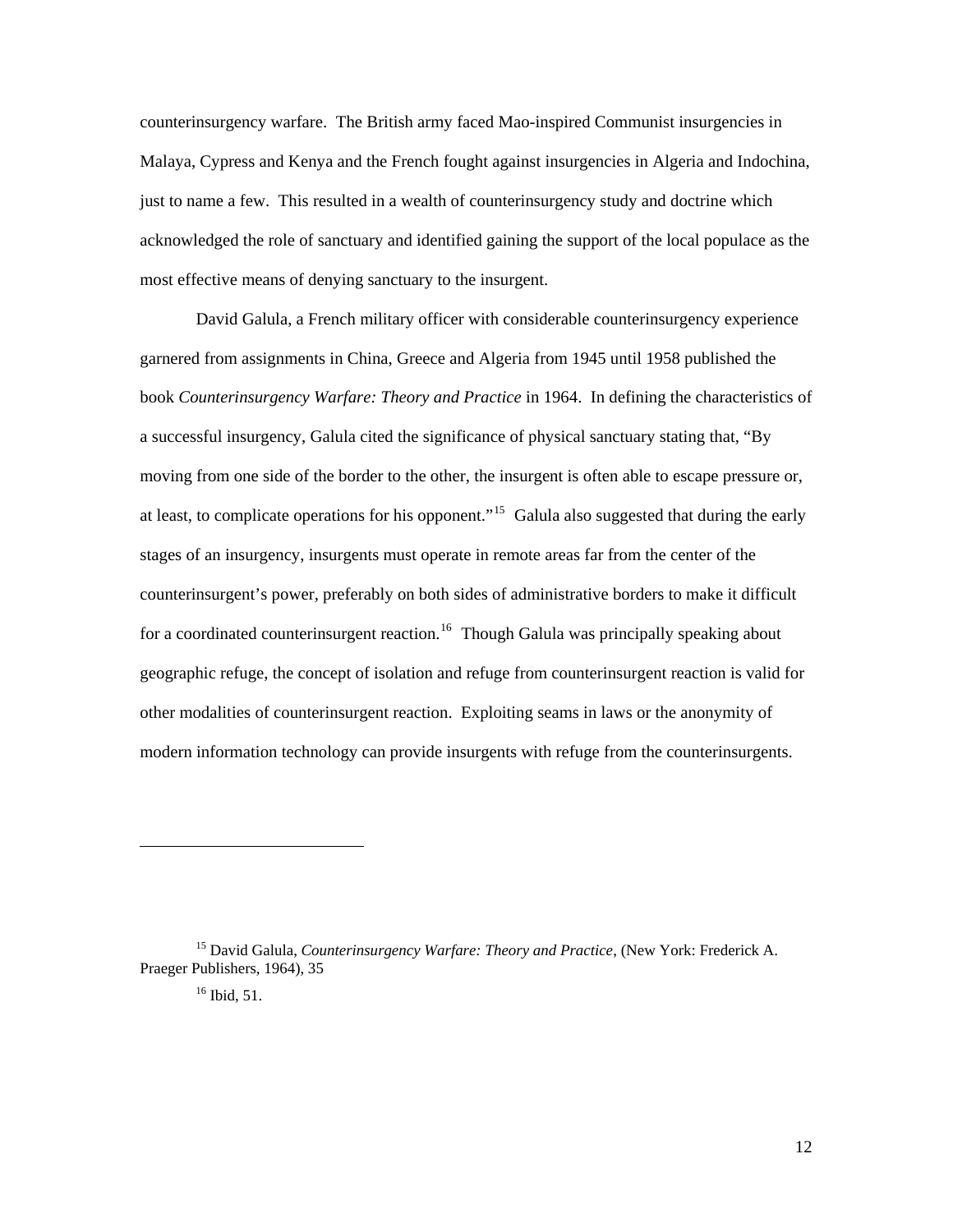<span id="page-17-0"></span>Also writing in the 1960s, British Colonel Julian Paget analyzed the insurgencies in Malaya, Kenya, and Cypress to distill five basic requirements for a successful insurgency: a cause, support from the local populace, bases, mobility, and supplies. In discussing the requirement for bases he stated, "The ideal position for the guerillas is to be in possession not only of secure bases, but also of an inviolate 'sanctuary', accessible to them, but not to the security [counterinsurgent] forces."<sup>[17](#page-17-1)</sup>

Both Galula and Paget acknowledged the difficulty in countering sanctuary. Discussing the challenge of combating physical sanctuary, Galula stated that, "Geographic factors…cannot be significantly changed or influenced except by displacing the population…or by building artificial fences."[18](#page-17-2) Paget suggested that "operations against the insurgent bases depend on good intelligence if they are to be effective."<sup>[19](#page-17-3)</sup> In regards to bases that take advantage of political boundaries, he suggested that special political action will be required, as well as cooperation from law enforcement agencies and other branches of the military.<sup>[20](#page-17-4)</sup>

# **Forms of Sanctuary in Insurgency**

A theme common to all studies of insurgency, both insurgent and counterinsurgent, is the primacy of social factors. Insurgents fight to wrest the support of the populace away from the

<span id="page-17-4"></span><span id="page-17-3"></span><span id="page-17-2"></span><span id="page-17-1"></span><sup>17</sup> Julian Paget, *Counter-Insurgency Operations: Techniques of Guerilla Warfare*, (New York: Walker and Company, 1967), 25.

<sup>18</sup> Galula, *Counterinsurgency Warfare*, 67.

<sup>19</sup> Paget, *Counter-Insurgency Operations*, 170.

<sup>20</sup> Ibid, 171.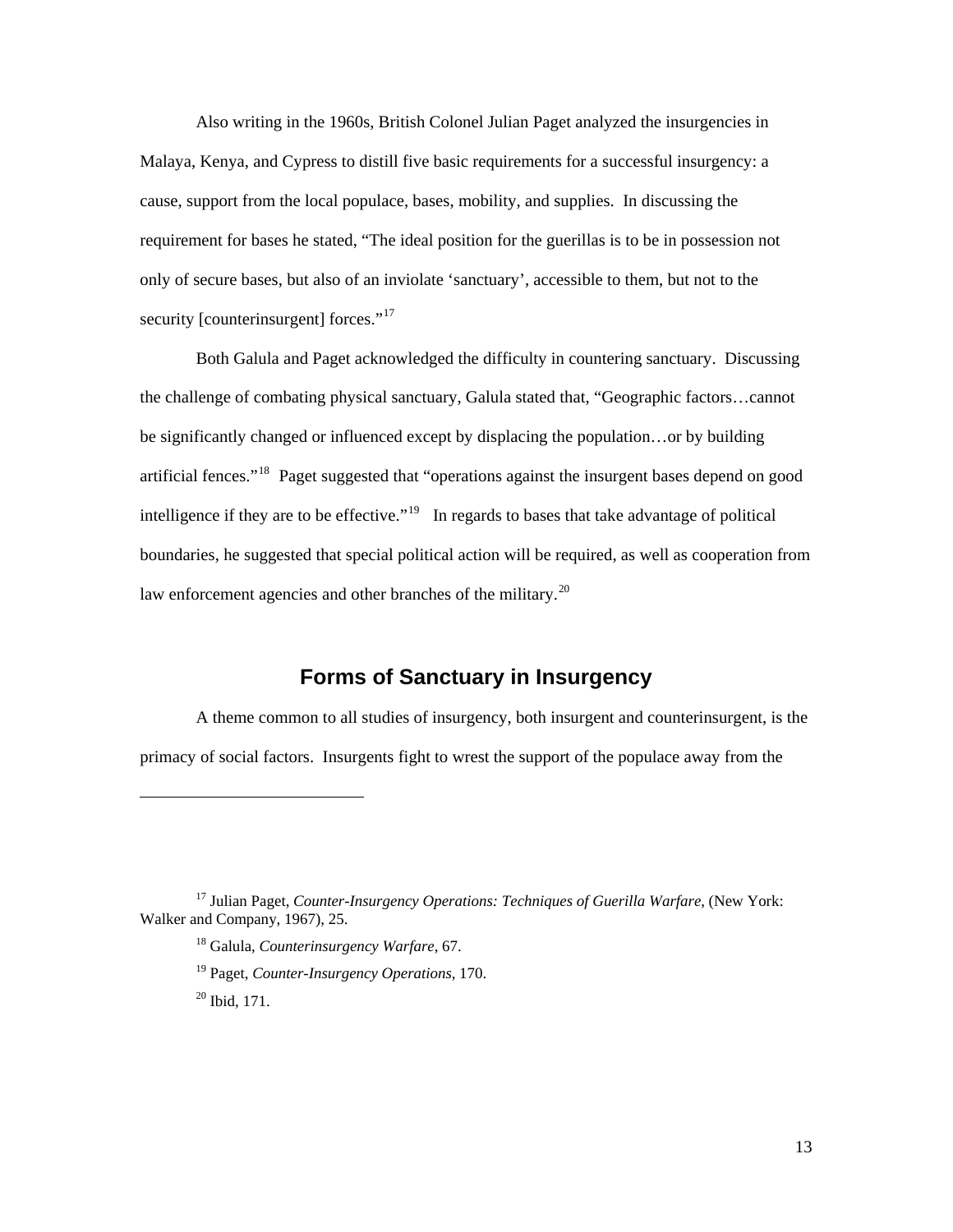<span id="page-18-0"></span>counterinsurgent government. In his study of insurgency *War of the Flea*, Robert Taber said, "Without the consent and active aid of the people, the guerilla would be merely a bandit, and could not long survive."<sup>[21](#page-18-1)</sup> It follows, then, that physical sanctuary, in and of itself, possesses no intrinsic value. Rather, its efficacy is inextricably linked to societal conditions. Changes in society have led to changes in the concept of sanctuary. As a result, insurgents can leverage multiple forms of sanctuary beyond simple physical, geographic refuge

#### **Physical and Social Sanctuary**

 $\overline{a}$ 

Physical sanctuary is the most common form of sanctuary as it is the least complex--it requires only terrain. Physical sanctuary is the geographic base area as described by Mao and may be defined as geographic regions which provide insurgents access to resources and protection from counterinsurgent influence, most often provided by restrictive terrain, political borders, or logistical constraints which prevent access to the counterinsurgent.

Social sanctuary is the refuge and access to resources provided by societal factors. It is most often afforded to insurgents by people sympathetic to the insurgent cause, usually as a result of common social factors such as ethnicity, tribal affiliation, religion, political beliefs, or shared heritage.

<span id="page-18-1"></span><sup>21</sup> Robert Taber, *War of the Flea: the Classic Study of Guerrilla Warfare*, (Washington D.C.: Brassey's Inc, 2002), 12.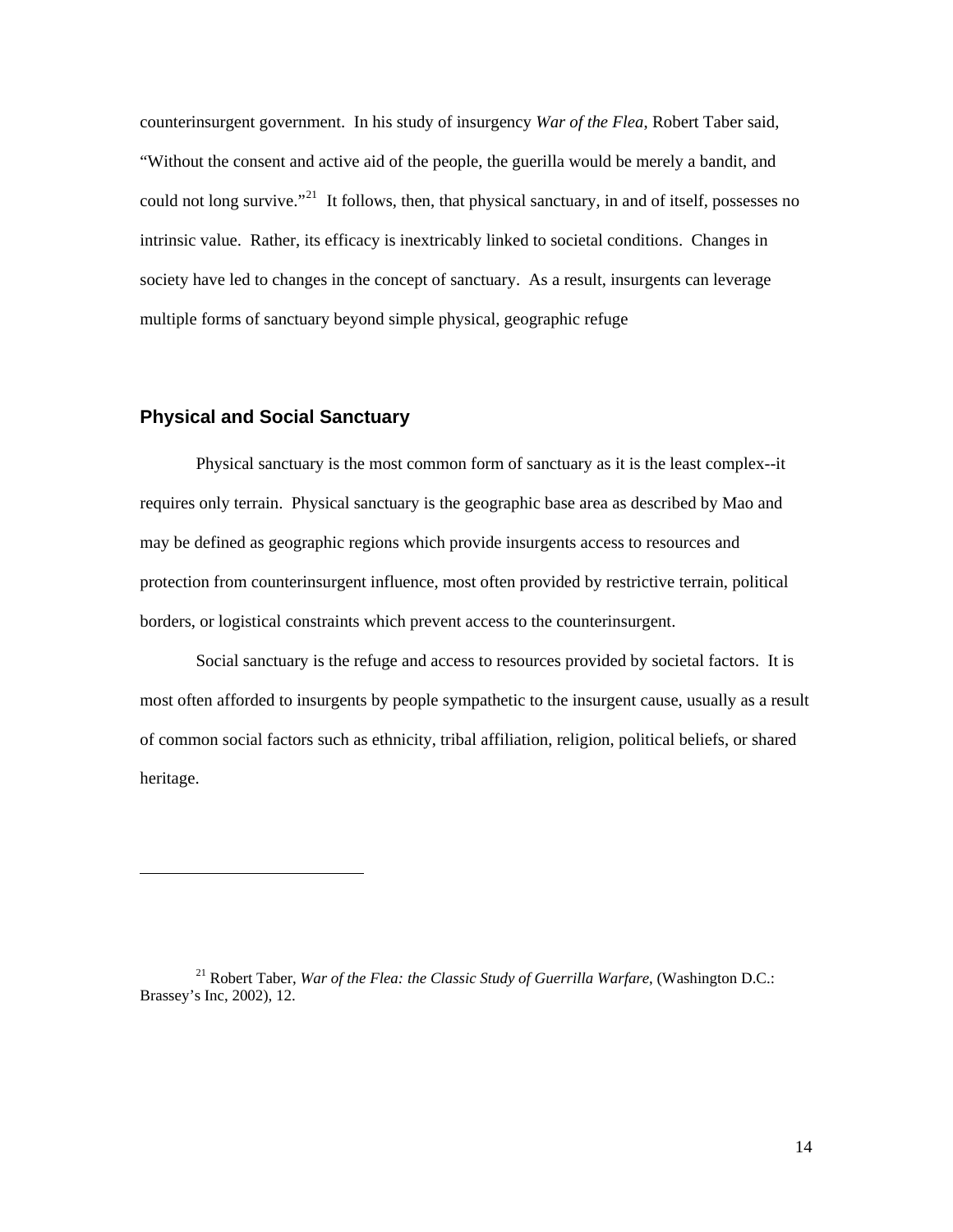The Chinese Communists leveraged popular support as an effective form of social sanctuary. The Chinese Communist revolt originated as a response to the feudal system still in place at the beginning of the twentieth century. The Communist party's proposed socialist reforms were an attractive alternative. Mao acknowledged that, "The richest source of power to wage war lies in the masses of the people."<sup>[22](#page-19-0)</sup> As such, he admonished Communist soldiers not to alienate the populace through brigandry; advocating, instead, unity between the army and the people through respect and enthusiastic political mobilization. As Communist forces gained control of areas, they implemented land reforms, confiscating land from the wealthy and redistributing it throughout the population. They also established regional political cadre to recruit and indoctrinate the population.  $23$  These methods to gain popular support strengthened the Communist base areas by providing willing manpower, food and other resources. When Communist forces defeated National forces, they offered their defeated foe clemency and employment. In addition to manpower and weapons, this tactic provided them information and intelligence as Nationalist soldiers switched allegiance in considerable numbers.

Mao's dictums regarding the conduct of his Communists soldiers among the populace illustrate the importance he placed on the social aspect of sanctuary. When combined, physical and social sanctuary form a formidable system. The synergy of physical and social factors contributing to the Communist's sanctuary also suggests the complex nature of sanctuary. The efficacy of the Communist geographic base areas was greatly enhanced by the social conditions.

<span id="page-19-1"></span> $23$  Ibid, 35.

<span id="page-19-0"></span><sup>22</sup> Mao, *Selected Writings*, 260.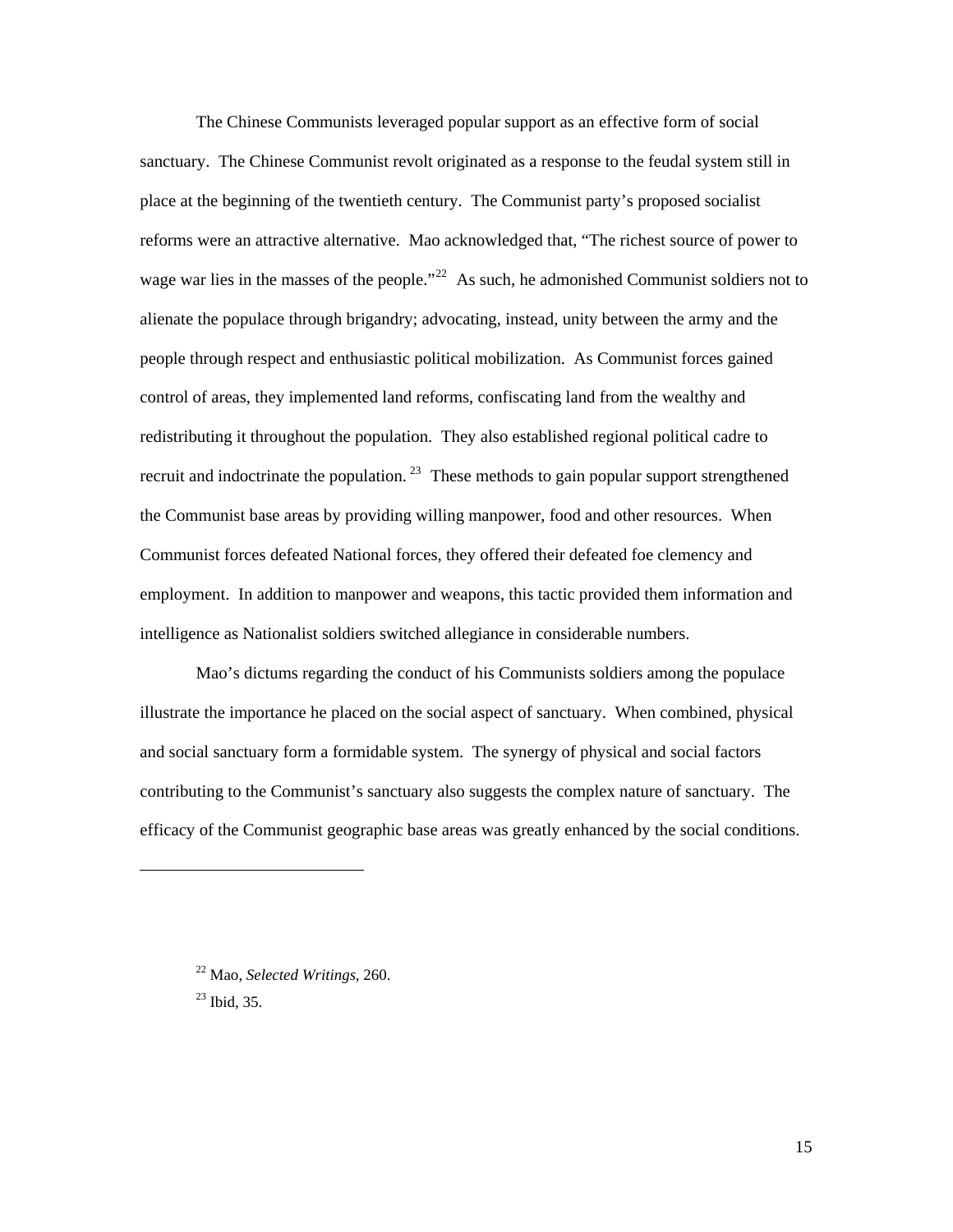The actions of sympathetic peasants and converted Nationalist soldiers helped provide refuge from Nationalist forces and critical resources to the Communists.

The experience of the Chinese Communists was most certainly not the first example of weaker opponents seeking geographic and social refuge from stronger opponents. At the turn of the nineteenth century, Napoleon's Grand Armee reigned supreme in Europe. In 1808, Napoleon seized Spain, beginning a six-year-long occupation during which the French army faced persistent resistance from Spanish guerillas. Despite maintaining over 250,000 troops in Spain through 1812, the French army was unable to mass against the elusive Spanish resistance while guarding its long lines of communication through the rugged mountainous terrain of the Navarre, Aragon and Basque provinces of Spain.<sup>[24](#page-20-0)</sup> Furthermore, the mountains served as ideal physical sanctuary for Spanish guerrillas as they provided shelter from French forces and access to critical resources. The French combined arms tactics using infantry, artillery and cavalry were poorly suited for the rugged confines of Spain's mountains. The terrain was impassable to French artillery and cavalry, prevented the employment of massed formations of infantry, and left dangerously exposed lines of communication back to French bases in the plains and urban areas.

<span id="page-20-0"></span>The Spanish mountains also provided sufficient resources for the insurgents. The mountains' ample annual rainfall and mild weather ensured adequate agricultural productivity to sustain a large guerilla force. Farmers in the mountains could grow two crops per year, whereas farmers on the plains could only grow one. Without ready access to large markets, the mountain communities produced a wider variety of crops and kept more livestock than the urban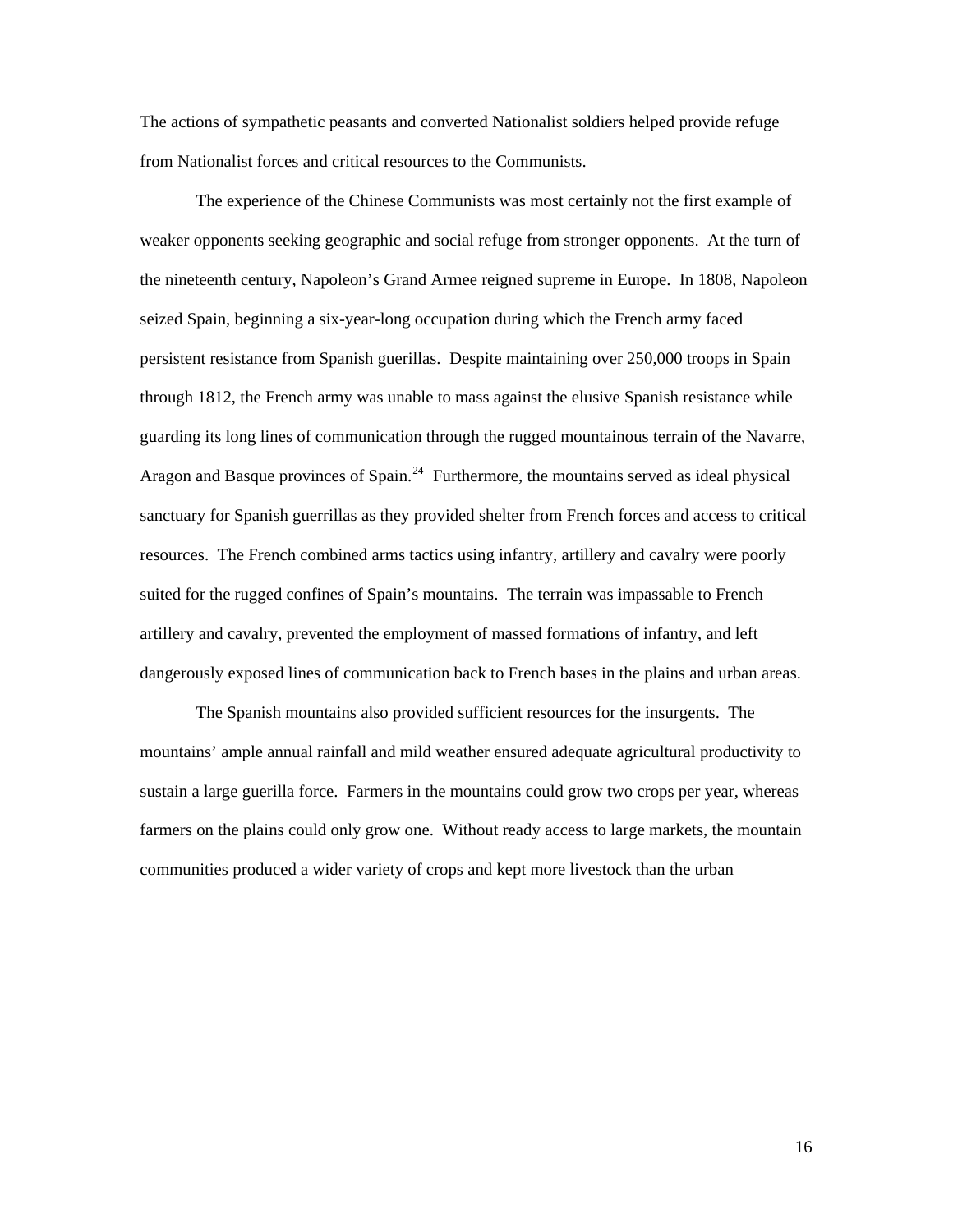<span id="page-21-0"></span>communities.<sup>[25](#page-21-0)</sup> Each of these factors made the mountain villages more self-sufficient than the towns in the lowlands.

Social conditions in the mountains also contributed to the French inability to deny the sanctuary provided to the Spanish guerrillas. A long history of political and economic egalitarianism and independence heavily contributed to the efficacy of the mountains as a sanctuary. The Navarre region was one of the few in Spain that maintained its own ancient constitution, or *fuero*, dating back to the Middle Ages.<sup>[26](#page-21-1)</sup> Under this traditional agreement, in return for limited interference by the Spanish monarch the people of the Navarre agreed to contribute people and funds for war against invaders. The *fuero* also allowed the people of the Navarre to maintain their own executive and legislative bodies. The regional Congress, the *Cortes*, was comprised of ecclesiastics, nobles, and commoners. This ensured a balance of power among the three major social castes in the region and gave each a sense of ownership for and responsibility to the system. This unique system contributed to the low social stratification in the society.

The low social stratification was also a function of the concept of nobility in the region. In the Navarre, nobility was considered to belong inalienably to all native inhabitants.<sup>[27](#page-21-2)</sup> Impervious to past foreign invaders, the population in the mountainous regions of Spain

<sup>&</sup>lt;sup>24</sup> John L. Tone, *The Fatal Knot*, (Chapel Hill: The University of North Carolina Press, 1994), 4.

 $25$  Ibid, 26-27.

<span id="page-21-1"></span> $26$  Ibid, 32.

<span id="page-21-2"></span> $27$  Ibid, 14.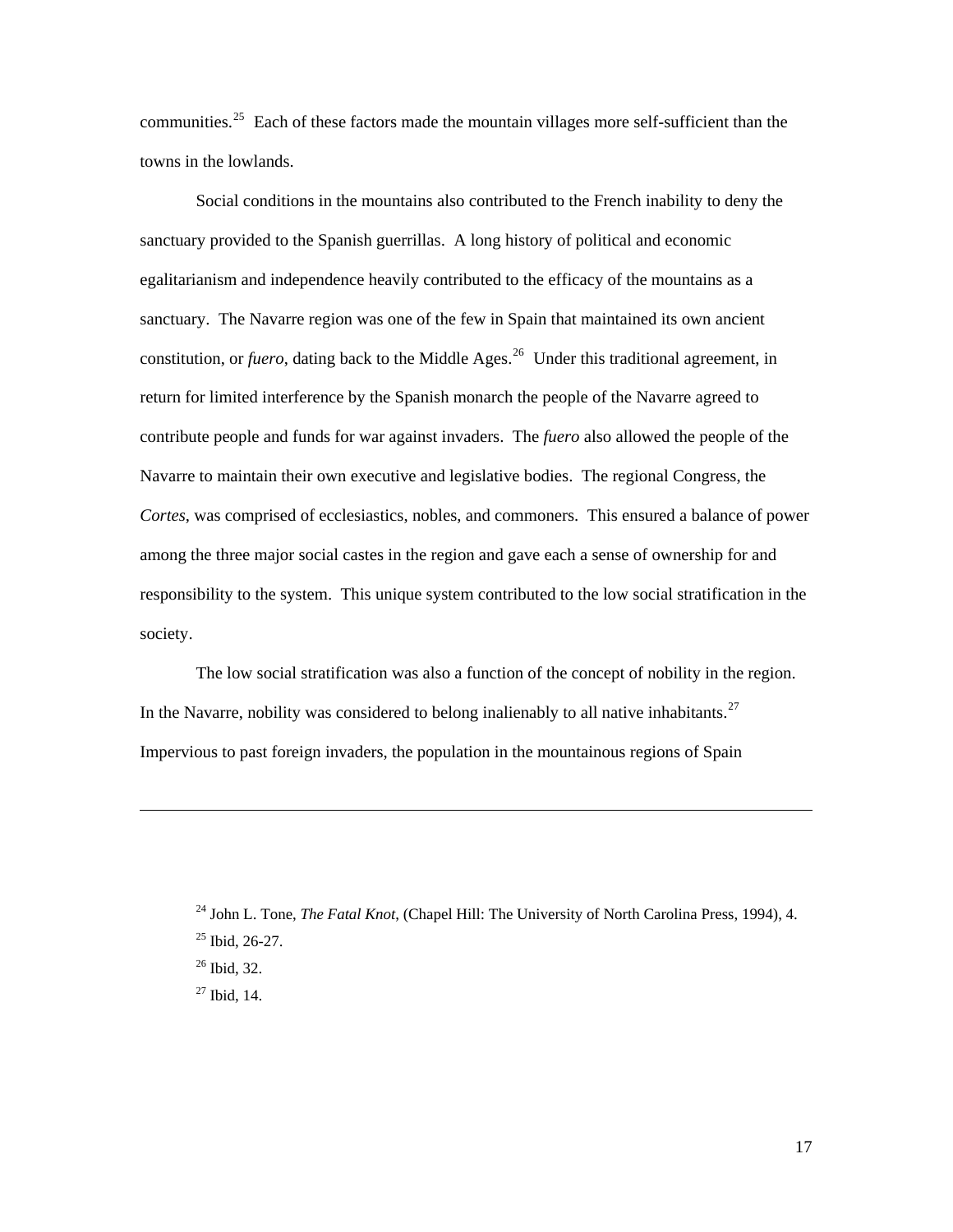maintained pure bloodlines. This ensured a high rate of nobility among the villages and little distinction between nobles and commoners. This also meant that the majority of people in the region owned the land they farmed. This sense of ownership led to increased productivity. Conversely, in the lowland regions of Spain, there were far fewer nobles, resulting in a less equitable distribution of wealth and land ownership and higher social stratification.

Regional agricultural practices also contributed to low social stratification in the Navarre. Peasants employed an ancient, small spade called a *laya*, instead of a plow as the *laya* was better suited for the steep terrain and small plots. The small size of the *laya* meant that all citizens, including women, had to contribute to the planting and maintenance of the fields. This established women as an integral part of society in the Navarre. Since women were accustomed to taking part in all aspects of society, when the men were away fighting, there was little disruption of agricultural production.<sup>[28](#page-22-0)</sup>

The economy of the Navarre ensured insurgent access to resources. The *fuero* allowed the Navarre to establish its own fiscal policy. The region established its own customs system which provided significant revenue. The Navarrese exported a tremendous amount of raw materials, such as wool, to France and levied its own tariffs, separate from those of Spain. This income allowed the region to maintain its economic independence from the rest of Spain and to fix local prices to protect small farmers and landless laborers.<sup>[29](#page-22-1)</sup> The independent customs policy also contributed to a healthy smuggling industry which contributed to the widespread availability

<span id="page-22-0"></span> $28$  Ibid, 28-29.

<span id="page-22-1"></span> $29$  Ibid, 36.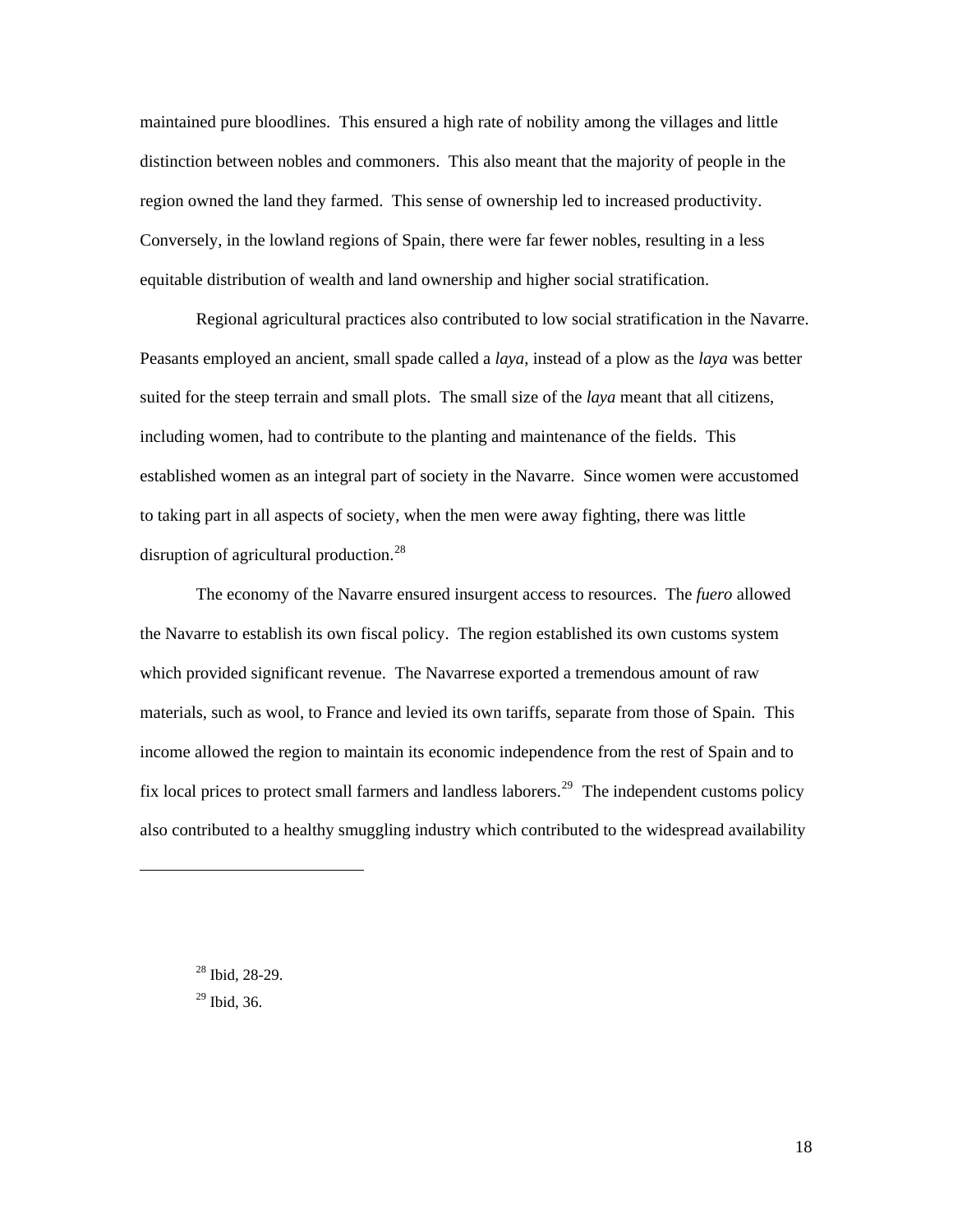of weapons in the region and a well developed system of clandestine routes and methods suitable for the conduct of the insurgency. There were more guns available in the Navarre than in any other region in Spain. During the French occupation, the region's economic independence provided the insurgency with excellent access to resources.

Economic independence was further facilitated by the physical composition of the villages. The population was widely dispersed among numerous small independent villages comprised of large *caserios.* The *caserio* was a large stone house designed to "contain the family, the animals, the tools, and the harvest."<sup>[30](#page-23-0)</sup> Inhabitants possessed all of the necessities for survival within the *caserios*. So, in addition to being somewhat naturally fortified positions, the villages relied less upon trade with regions outside the mountains.

For the French, the geographic and social factors proved too difficult an obstacle to overcome. The low social stratification provided horizontal solidarity which prevented the French from using the distribution of wealth and privilege to combat resistance as they did in the urban areas.<sup>[31](#page-23-1)</sup> Social and economic inequalities were the foundations of the French Revolution. In the Navarre, the low social stratification and economic independence offered no social, economic, or political seams for the French to exploit—the French Revolution had little appeal. To make matters worse, the French attempted to dissolve the system of regional independence granted by the *fuero*. This act constituted a direct attack against the fiercely independent Navarrese.

30 Ibid, 13.

<span id="page-23-1"></span><span id="page-23-0"></span> $\overline{a}$ 

 $31$  Ibid, 14-15.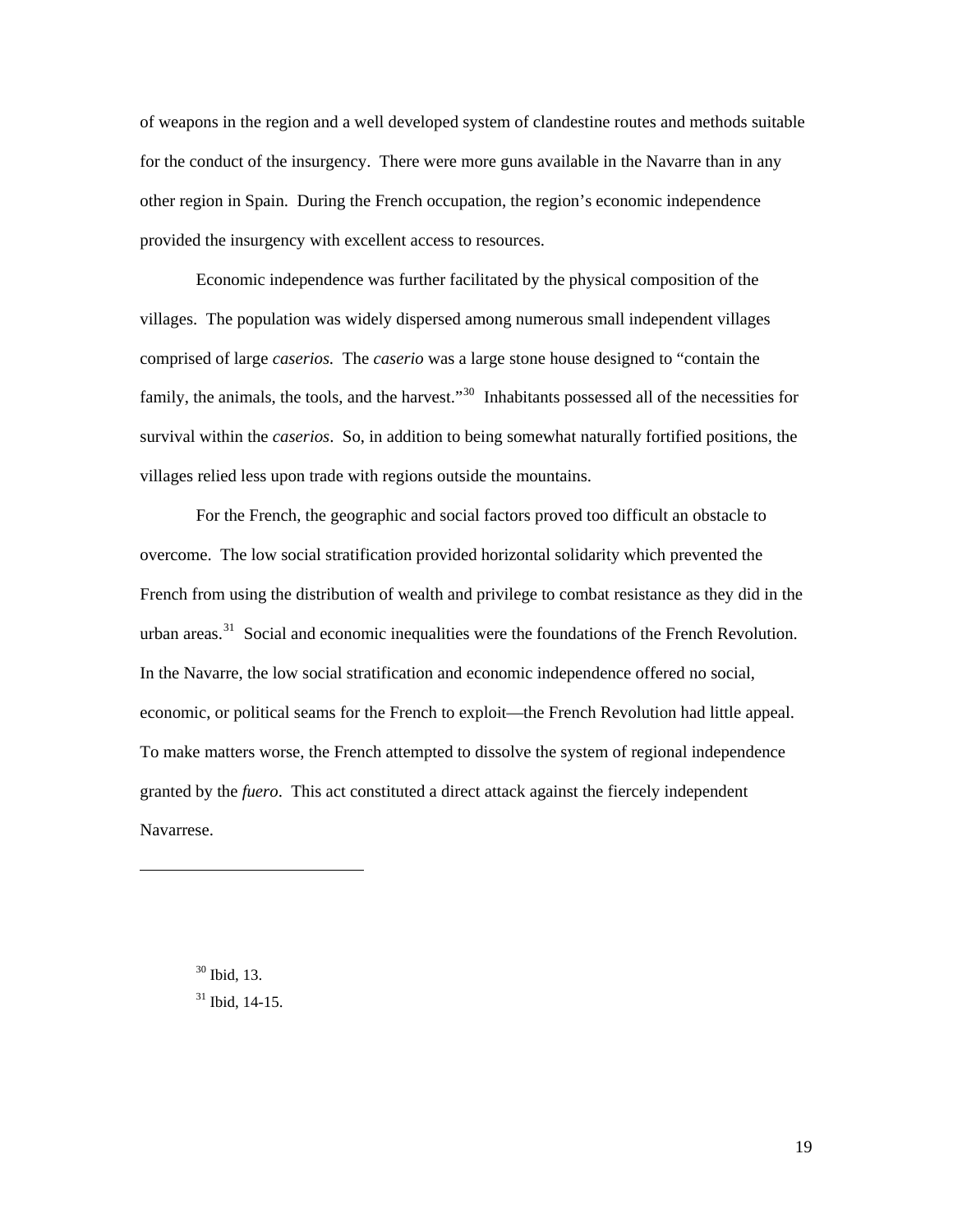<span id="page-24-0"></span>Much like the Chinese Nationalists a century and a half later, the French were never able to establish a secure foothold in the mountains and were forced to concede the region to the guerillas. From their prosperous and protected refuge, the Spanish guerrillas continued to tie up French forces that may have otherwise been used during the invasion of Russia, as well as threaten French lines of communication between France and forces fighting the British in Portugal. In 1813, Napoleon suffered defeats in both Russia and Portugal. Due to the deleterious effects of the guerilla campaign in Spain, Napoleon's Peninsula Campaign became widely known as his "Spanish Ulcer."[32](#page-24-1)

The political, cultural, and economic self reliance of the society and ruggedness of the physical geography all combined to provide an ideal physical and social sanctuary for the Spanish guerillas. Despite living a largely agrarian existence, the Spanish were able to develop a complex system of physical and social sanctuary. Modern insurgents have access to considerable advances in technology, information sharing, and social structures to create considerably more complex sanctuaries.

### **Virtual Sanctuary**

 $\overline{a}$ 

Information has always been a crucial component in warfare. Ho Chi Minh and Vo Nguyen Giap effectively used information to leverage the media and international opinion as a

<span id="page-24-1"></span><sup>32</sup> BBC.co.uk, *Napoleon Bonaparte, from Empire to Waterloo*, (created October 7, 2004), [http://www.bbc.co.uk/dna/h2g2/A2875421,](http://www.bbc.co.uk/dna/h2g2/A2875421) accessed April 16, 2008.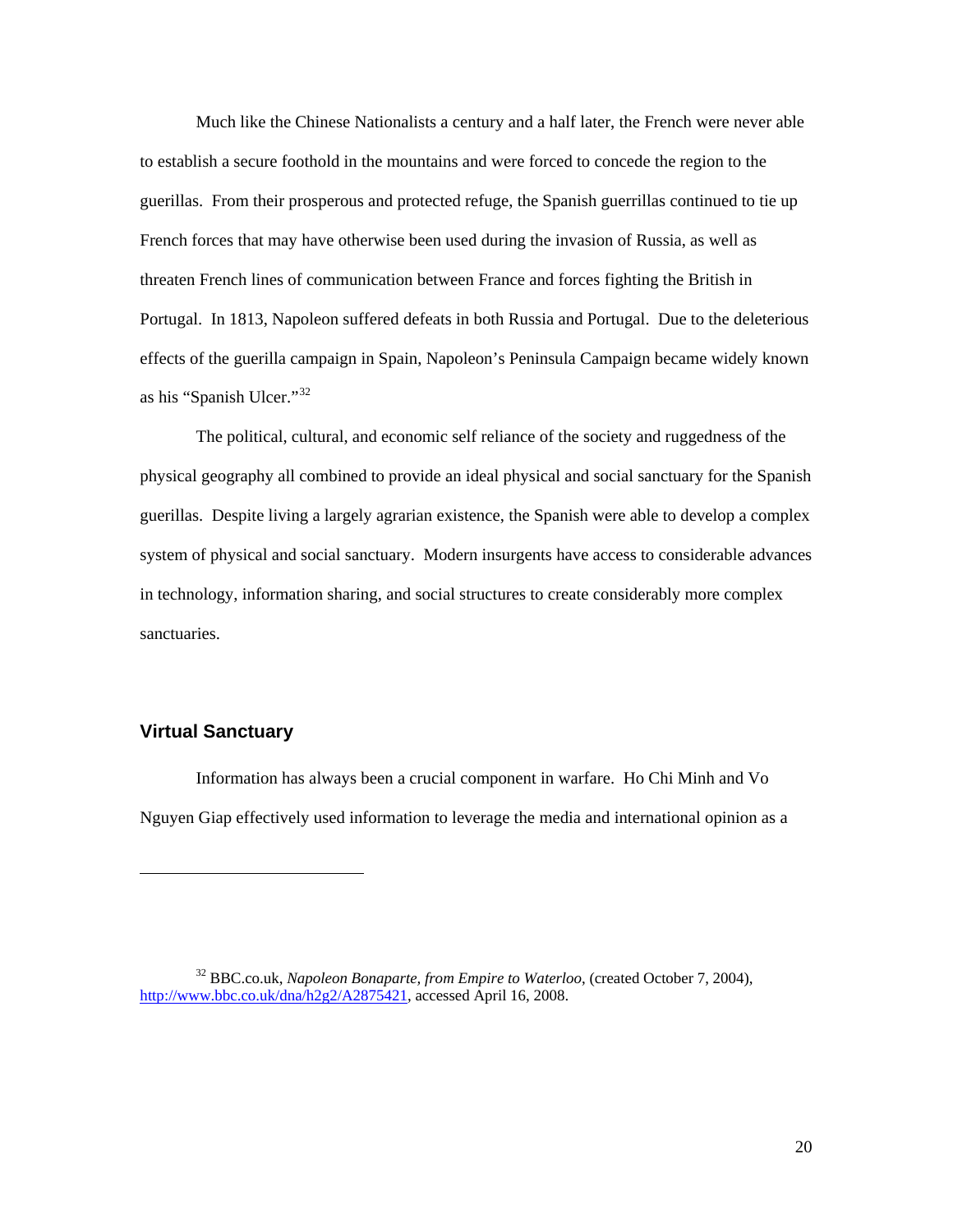form of sanctuary during their struggle to obtain Vietnamese independence. Modern information technology and practices made available by the information revolution, however, have expanded the means and potency of information as a weapon.

 For the insurgent, the anonymity and security provided by modern communication and information technologies serves as a form of virtual sanctuary from which insurgents gain critical resources and protection from counterinsurgent action. Both of these dynamics can, and have been, applied by insurgencies to both increase their security and resilience to counterinsurgent actions, enhance the effectiveness and efficiency of clandestine guerilla tactics, and communicate with a wider, global audience.

As communication technology advances in the form of digital media devices, cellular phones, and internet connectivity, both access to information and the speed with which information can be transmitted is increasing exponentially. In their Rand publication: *The Future of Terror, Crime and Militancy*, John Arquilla and David Ronfeldt suggest that the information revolution has had two significant impacts on the nature of conflict, the strengthening of network forms of organization over hierarchical structures and the increasing dependence on information and communications.<sup>[33](#page-25-0)</sup> The increased access to and speed of information allows insurgencies to abandon traditional hierarchical organizations for a more dispersed, decentralized, and amorphous structure conjoined by a virtual network of modern information technologies. This networked organizational structure and more efficient sharing of information also greatly enhances the

<span id="page-25-0"></span><sup>33</sup> John Arquilla and David Ronfeldt, *Networks and Netwars: the Future of Terror, Crime*, and Militancy, (Santa Monica: RAND, 2001), 1.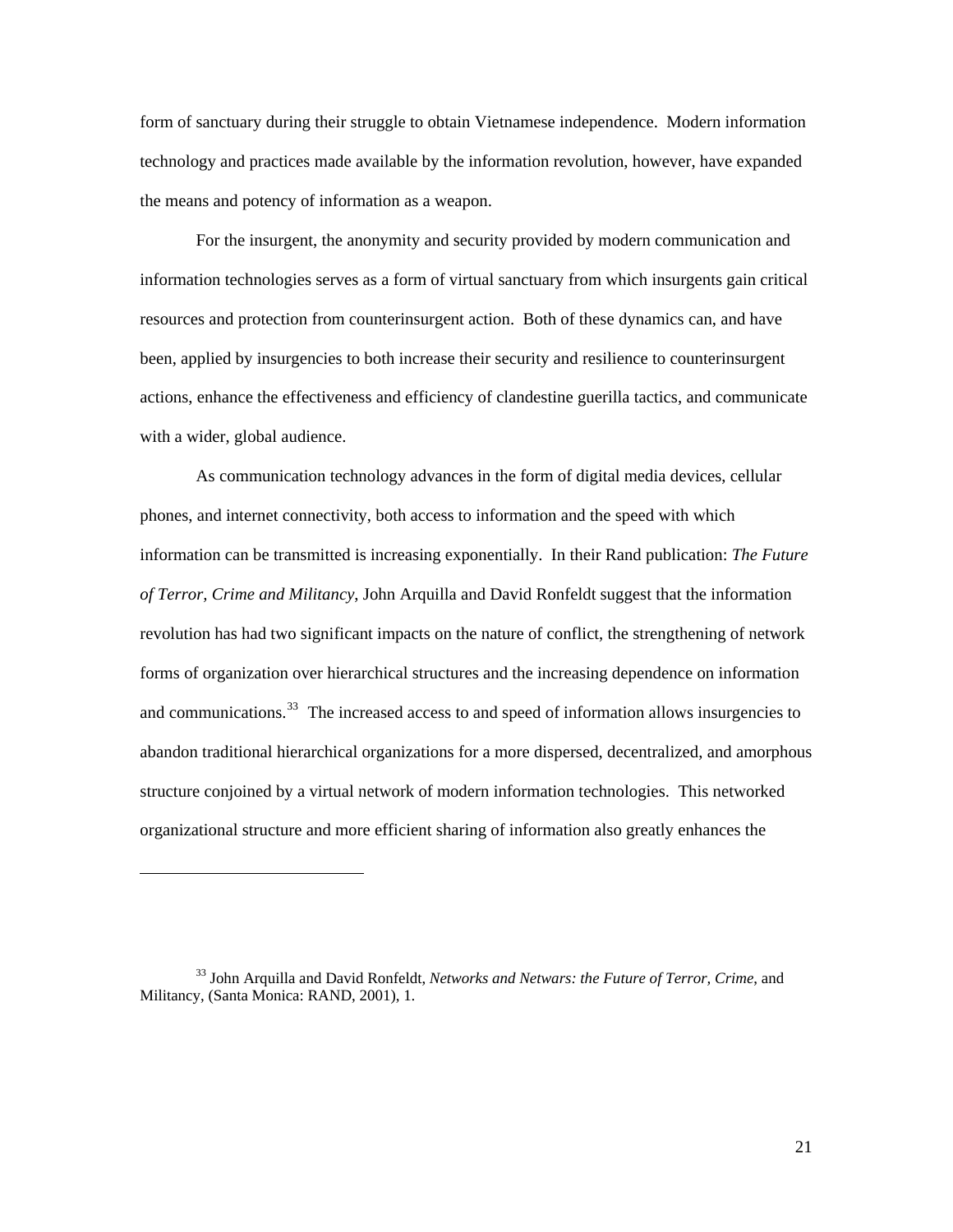security and command of insurgencies which, traditionally, have relied upon cellular organizational structures and clandestine guerilla communications as a means of security. Instead of relying upon physical means of communications such as messengers, dead drops, or meetings—all vulnerable to counterinsurgent disruption—modern insurgent leaders can now send instructions via email, electronic dead-drops at an internet café, disposable cell phones, encoded innocuously on a website, or transmitted though a video-taped message provided to the media.<sup>[34](#page-26-0)</sup> Insurgents may not know specifically from whom they receive direction and, thus, if captured, cannot reveal the identities of their superiors.

The increased speed of information and power to network provided by modern information technology also exponentially increases an insurgency's access to resources. Within the virtual sanctuary provided by modern technology, insurgencies can leverage multiple sources of modern media to reach diverse audiences worldwide. This allows insurgents to access funds electronically, coordinate recruiting efforts outside the boundaries of their physical sanctuary, gather information on their adversaries, and to mobilize a group or Diaspora to action.<sup>[35](#page-26-1)</sup>

The Zapatista movement in Mexico during the 1990s is an example of the use of virtual sanctuary. On 1 January 1994, an army of indigenous people initiated an uprising in the southern Mexican state of Chiapas. The Zapatista National Liberation Army (EZLN) seized the city of

<span id="page-26-1"></span><span id="page-26-0"></span>35 Ibid, 37-44.

<sup>34</sup> Thomas, *Cyber Silhouettes*, 32-45.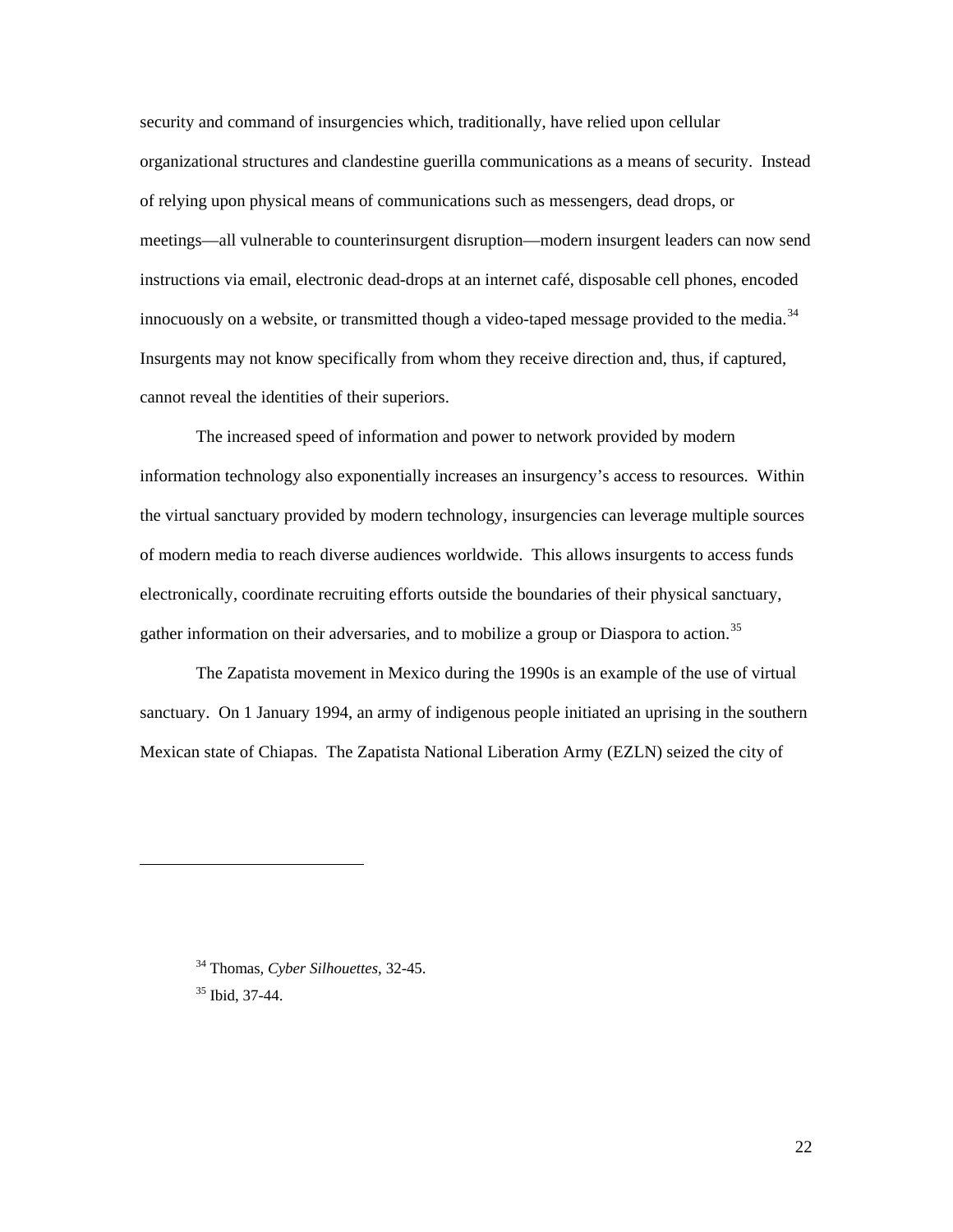San Cristobal de las Casas and several other small towns.<sup>[36](#page-27-0)</sup> The Mexican government responded with a conventional air and ground military offensive.

Taking a page from Ernesto "Che" Guevara's "*foco*"[37](#page-27-1) theory of guerilla warfare, the Zapatistas hoped that the example of armed struggle would motivate the peasants and disadvantaged throughout Mexico, sparking a revolution that would at best, overthrow the government and, at worst, force the government to abandon economic policies that disadvantaged the poor. With this armed struggle in mind, the Zapatistas formed into dispersed battalion-sized formations under centralized command and control and attempted to stand their ground against the Mexican army forces.<sup>[38](#page-27-2)</sup> The dispersed forces and centralized command and control proved disastrous as the Zapatistas were not able to effectively mass against the Mexican Army forces and, consequently, suffered numerous casualties and were forced to abandon the cities they captured.<sup>[39](#page-27-3)</sup> The EZLN fled to the physical sanctuary of the jungles and mountains

With the failure of their armed efforts, the EZLN moved their struggle into the information realm. When the Zapatistas initiated their revolution, they posted a printed declaration of war against the Mexican government calling for the liberation of the people of

<span id="page-27-3"></span> $39$  Ibid.

<sup>36</sup> Arquilla and Ronfeldt, *The Zapatista Social Netwar in Mexico*, p. 1.

<span id="page-27-2"></span><span id="page-27-1"></span><span id="page-27-0"></span><sup>37</sup> Ernesto "Che" Guevara, *Che Guevara on Guerrilla Warfare*, ed. Harries-Clichy Peterson, (New York: Frederick A. Praeger Publisher, 1961). While both Mao and Che understood the role of popular support during an insurgency, they differed on how to best achieve popular support. Mao believed in mobilizing the masses prior to waging open warfare against government forces. Che, on the other hand, believed that a well armed and trained core group of guerrillas could "spark" the masses to action by attaining military victories against government forces.

<sup>38</sup> Arquilla et al., *The Zapatista Social Netwa in Mexicor*, 46-47.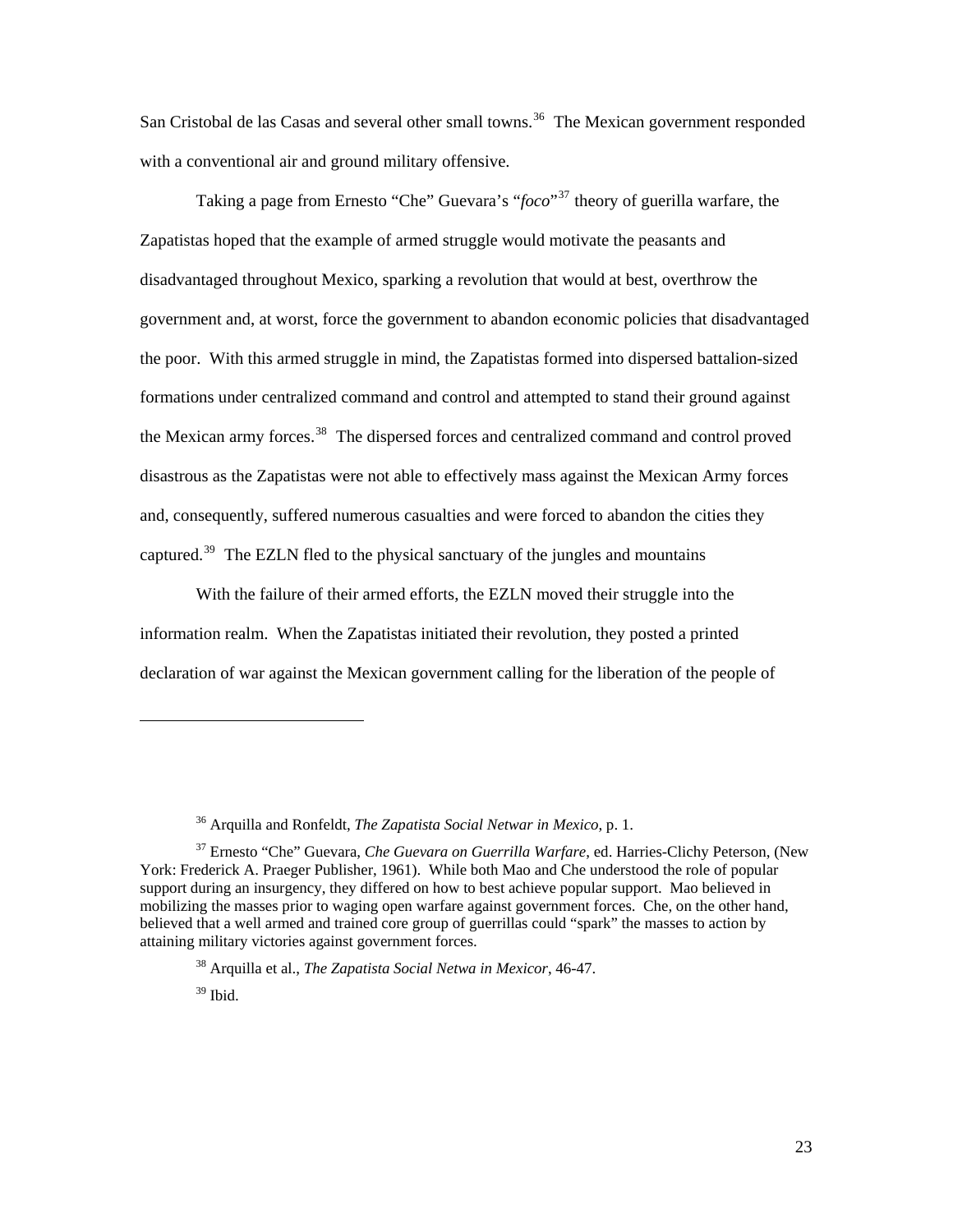Chiapas. This declaration was quickly transmitted through a student's call to CNN and from there, to the world.<sup>[40](#page-28-0)</sup> As media outlets flooded to Chiapas to report on the situation, the EZLN took full advantage to publish communiqués, letters, and newspapers detailing alleged human rights abuses committed by the Mexican forces. The information was propagated via television, radio, print, and the internet. The EZLN also utilized an eloquent spokesperson known as "Subcomandante Marcos" to declare their grievances and anti-globalization positions.

The EZLN's media offensive was extremely effective in limiting the Mexican government's response and garnering international support for the insurgent movement. Human rights activists, indigenous rights activists, fellow anti-globalizationist organizations, and numerous nongovernmental organizations (NGOs) mobilized to voice their support for the EZLN. The network of NGOs and other supporters used fax-writing campaigns, public assemblies, press conferences, interviews, and other measures to pressure the Mexican government for a cease-fire, the withdrawal of the Mexican army, and access to monitor conditions in the conflict zone.<sup>[41](#page-28-1)</sup> As a result, on January 12, the Mexican president agreed to enter negotiations and halted combat operations. The network of organizations and the virtual space through which the insurgents communicated, organized, and mobilized successfully provided the EZLN with refuge from the Mexican government as well as virtual access to international resources and support.

<span id="page-28-1"></span><span id="page-28-0"></span><sup>40</sup> Harry Cleaver, "The Zapatistas and the Electronic Fabric of Struggle," *Zapatista: Reinventing Revolution in Mexico*, ed. John Holloway and Eloina Pelaez, (London: Pluto Press, 1998), 82

<sup>41</sup> Arquilla et al, *The Zapatista Social Netwar in Mexico*, 50-51.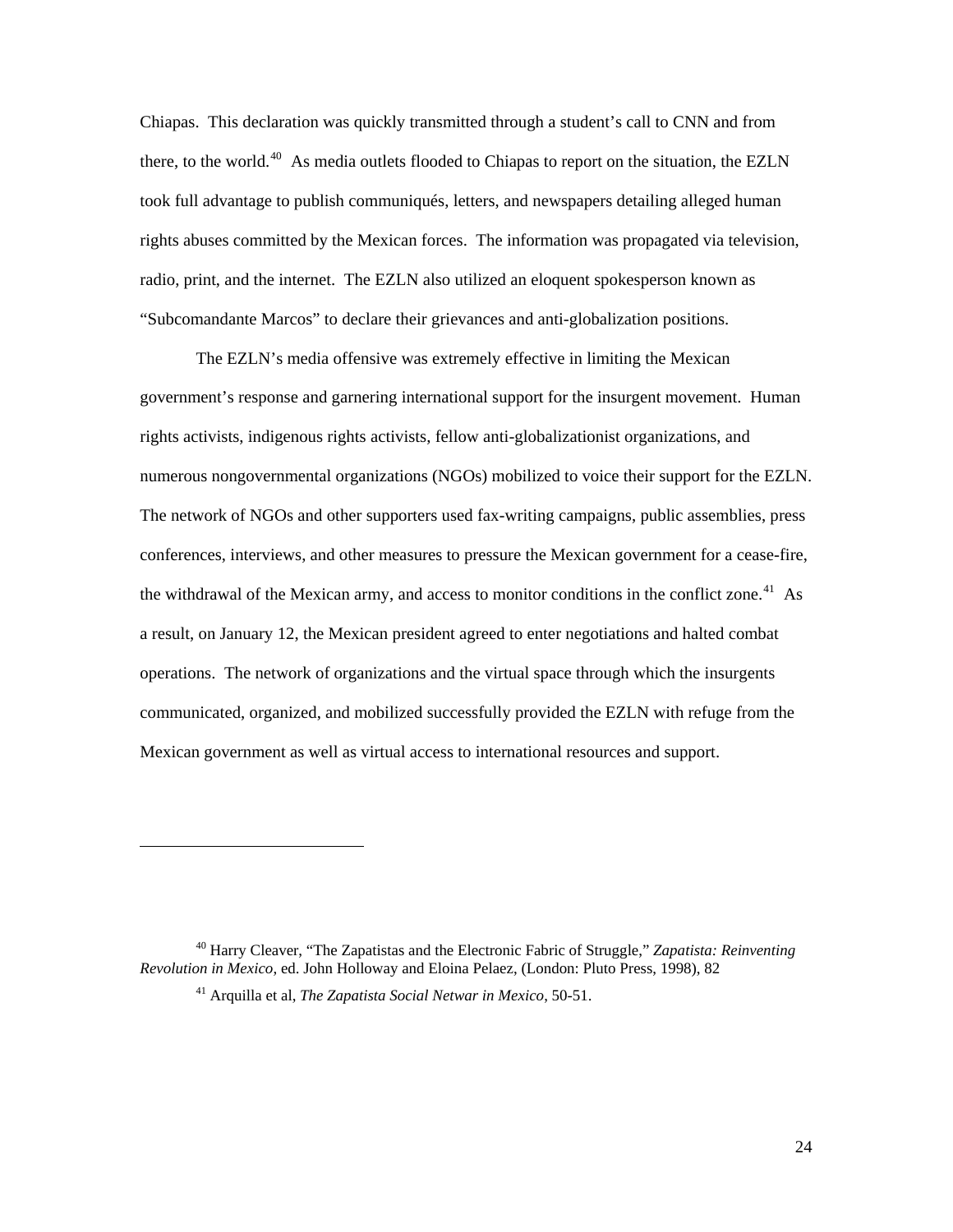<span id="page-29-0"></span>Computer, cell-phone, and other information technologies have advanced considerably since the Zapatista revolt. Today's insurgent can potentially access the internet and other communication networks from nearly anywhere. These capabilities provide modern insurgents with an unprecedented level of refuge from counterinsurgent action and access to resources. No longer constrained by physical contact, insurgents leverage the anonymity and security of the internet to recruit, plan, train, and fund their operations. Though not invincible, these virtual methods are much more challenging to identify, interdict, and exploit.

### **Legal Sanctuary**

A fourth form of sanctuary is provided by both external laws governing the world order and internal laws within sovereign states. Legal sanctuary is the refuge and access to resources provided by laws limiting exercise of power. These laws are intended to protect the rights of law abiding citizens, but are exploited by insurgents and criminal elements. The primary utility of legal sanctuary is intensifying the protection from counterinsurgent influence and providing secure access to critical resources within an insurgent system of sanctuary. There is a long history of insurgencies using international borders as protection from counterinsurgent influence, but that is not the only form of legal sanctuary. Insurgents may also take refuge in legal protections within states, limitations imposed by national codes of justice, constitutional laws, and international laws and statutes.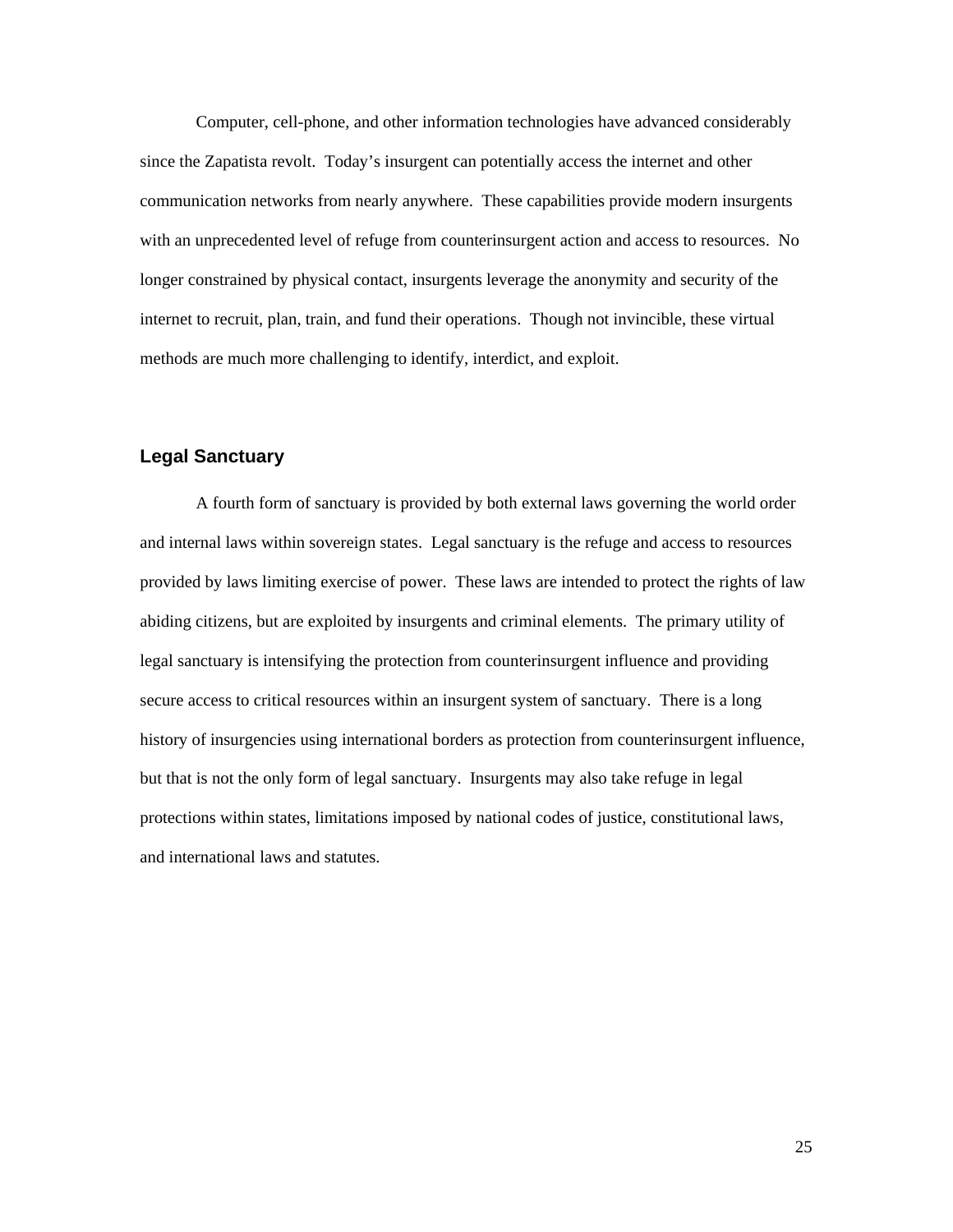Though a comprehensive discussion of international geopolitics, law, and world order is beyond the scope of this paper, the concept of legal sanctuary requires the establishment of some foundational concepts. This paper generally accepts the modernist theory that sovereign states with internationally recognized boundaries remain the dominant unit of action in international politics, but also acknowledges the validity of many post-modernist concepts which suggest that globalization is changing the nature of traditional, state-centric power relations.<sup>[42](#page-30-0)</sup> As the predominant unit of political action, states generally act in accordance with accepted rules of conduct or action prescribed or generally accepted as binding.<sup>[43](#page-30-1)</sup> These international rules of conduct generally deal with ensuring stability and order by restraining or limiting a state's exercise of power.<sup>[44](#page-30-2)</sup> The Peace of Westphalia, which refers to the pair of treaties ending the Thirty Years War in 1648, is most well known for establishing the current international system of sovereign states, legal equality between states, and non-intervention of one state in the internal affairs of another.<sup>[45](#page-30-3)</sup>

The existence of sovereign state borders has provided insurgencies with the most common form of legal sanctuary. Insurgents often take advantage of the counterinsurgent's

<span id="page-30-0"></span><sup>&</sup>lt;sup>42</sup> Gearoid O Tuathail, "De-Territorialised Threats and Global Dangers: Geopolitics and Risk Society," *Boundaries, Territory, and Postmodernity*, ed. David Newman, (Portland, OR: F. Cass, 1999), 17-19.

<span id="page-30-1"></span> $43$  From the Merriam Webster Dictionary definition of "law," [http://www.merriam](http://www.merriam-webster.com/dictionary/law)[webster.com/dictionary/law](http://www.merriam-webster.com/dictionary/law), accessed April 16, 2008.

<sup>44</sup> Tuathail, "De-Territorialised Threats and Global Dangers," 17.

<span id="page-30-3"></span><span id="page-30-2"></span><sup>&</sup>lt;sup>45</sup> The text of the 1648 Treaty of Westphalia can be accessed at: <http://www.yale.edu/lawweb/avalon/westphal.htm>, (accessed April 16, 2008)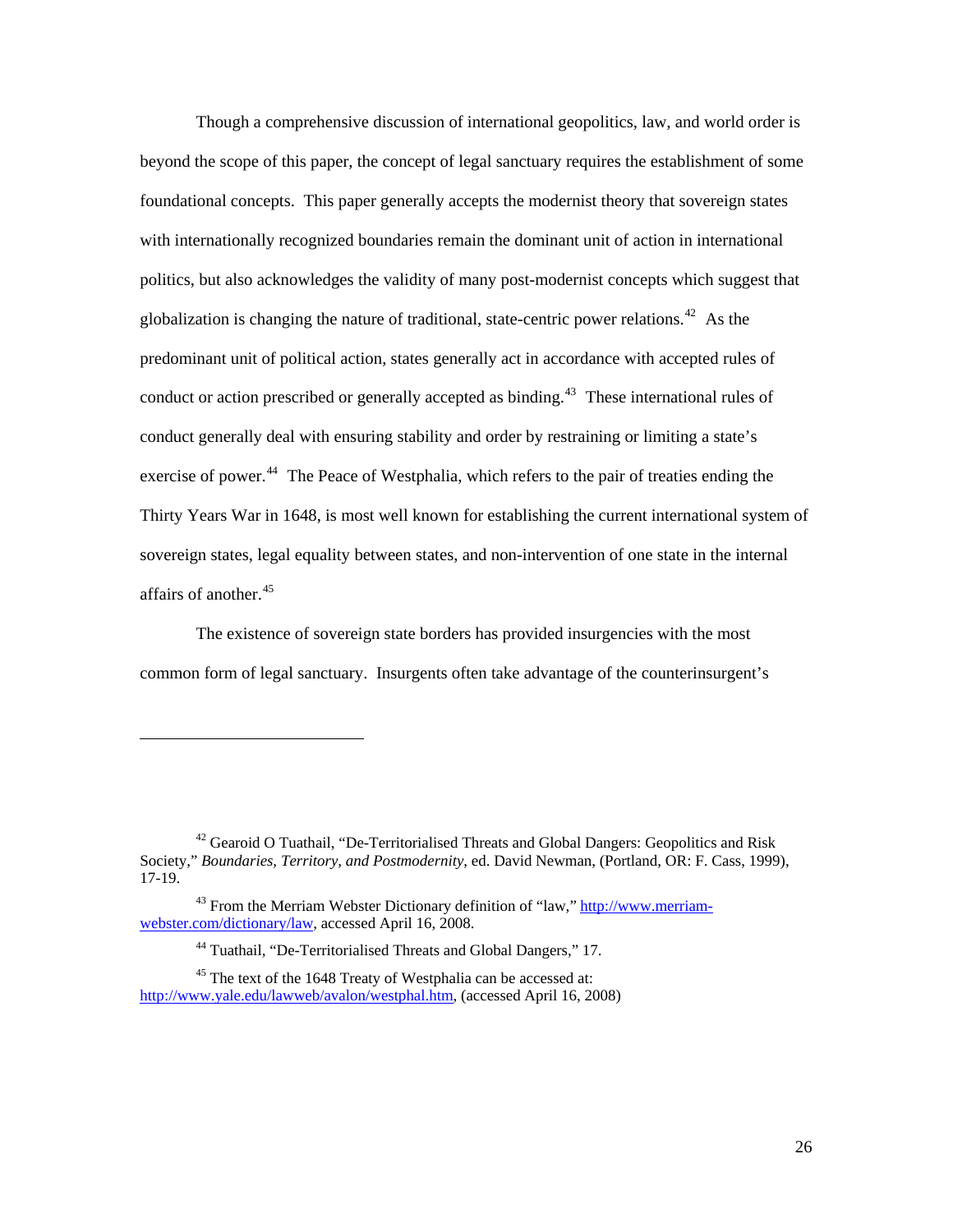inability to violate the border of a neighboring sovereign country. In his study of transnational sanctuary, Thomas Bruscino cites several examples:

"In the Greek Civil War (1946-1949), the communist rebels enjoyed the use of sanctuaries in Albania, Yugoslavia, and Bulgaria. The communist insurgents fighting the British-supported government in Malaya from 1948 to 1960 had some sanctuaries in neighboring Thailand. Anti-French rebels in Indochina (1946-1954) could look to China for supply and refuge, and anti-French fighters in the Algerian War of Independence (1954-1962) had sanctuaries in Morocco and Tunisia."[46](#page-31-0)

In the modern American experience, the North Vietnamese used transnational sanctuary within Laos and Cambodia to both move troops and supplies from North to South Vietnam and to rest and refit their forces. $47$  Additionally, as mentioned earlier, the Taliban have used transnational sanctuary within the sovereign borders of Pakistan to rearm, retrain, and as a base for launching offensives into Afghanistan. It is widely believed that insurgents are also leveraging sanctuary within Syria and Iran to fight American and Iraqi forces in Iraq.<sup>[48](#page-31-2)</sup>

Legal sanctuary is not isolated to manipulating the international state system to provide legal cover for physical sanctuary. Insurgents can manipulate the laws within a state as legal sanctuary, as well. This is particularly effective in Western-style democracies which protect the rights of citizens by placing constitutional limits on the national government's use of power. Under this protective legal umbrella, insurgents are free to recruit, secure funding, train, and

<span id="page-31-2"></span><span id="page-31-1"></span><span id="page-31-0"></span><sup>46</sup> Thomas A. Bruscino, *Out of Bounds: Transnational Sanctuary in Irregular Warfare*, (Fort Leavenworth: Combat Studies Institute, 2006), 7.

 $47$  Ibid, 9.

<sup>48</sup> Angel Rabasa et al., *The Global Jihadist Movement*, (Santa Monica: RAND, 2006), 138-145.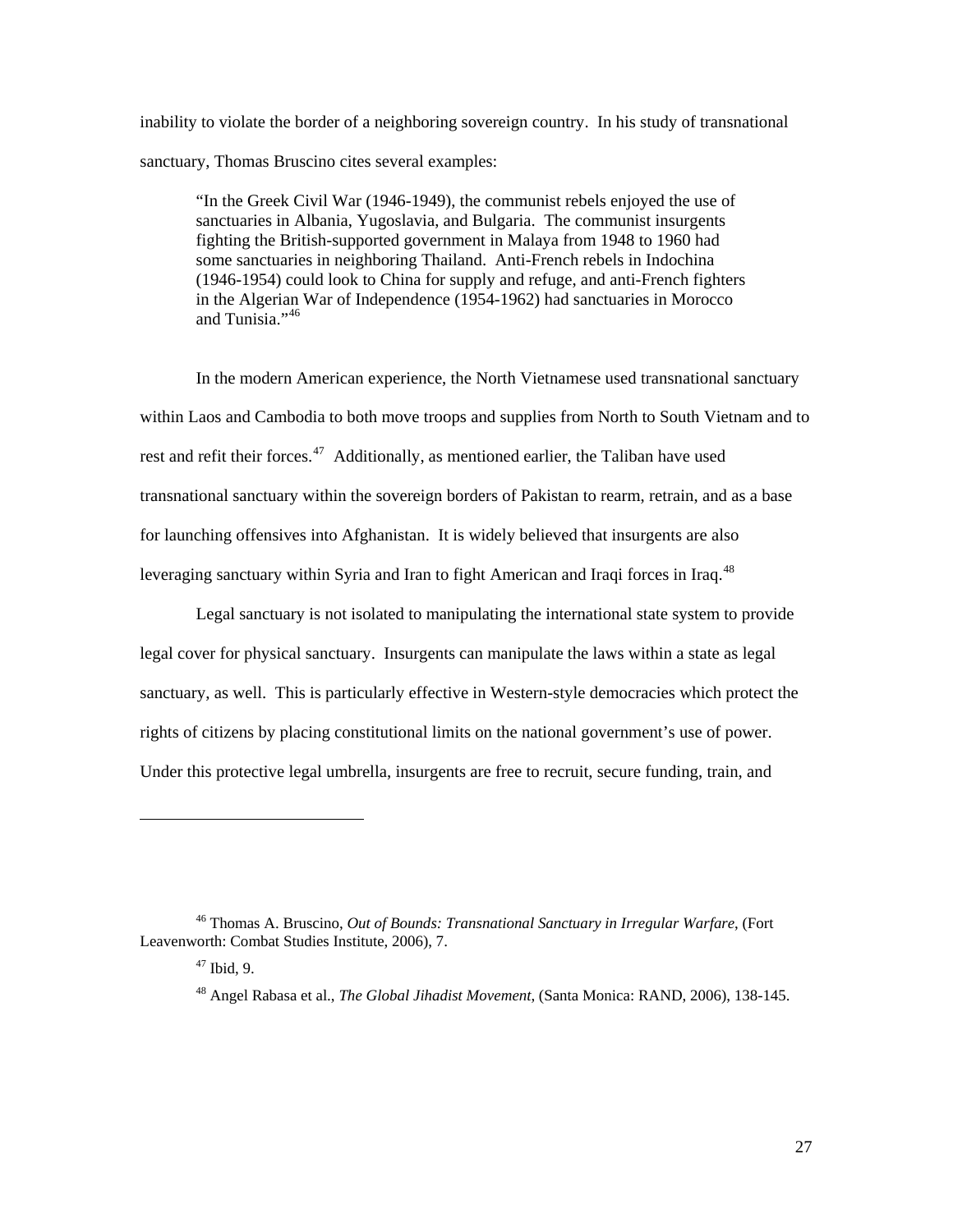operate. David Galula cited this as a common tactic in the early stages of an insurgency. He claimed that an incipient insurgency will wage what he terms "cold revolutionary war" by operating legally and non-violently within a sovereign state. The government is unable to prove that the potential risks posed by the budding insurgency warrant the efforts and sacrifices required to defeat the insurgency. Galula suggested that the insurgent intentionally slows the transition from peace to war in order to leverage this advantage over the counterinsurgent.<sup>[49](#page-32-0)</sup>

The current debate in the United States surrounding the USA PATRIOT Act exemplifies the difficulty in combating legal sanctuary. Signed into law shortly after the September 11th attacks, the PATRIOT Act expanded the authorities of US law enforcement agencies to search telephone, email, medical, and financial records, and it also eased the restrictions on foreign intelligence gathering within the United States for the purpose of fighting terrorism.<sup>[50](#page-32-1)</sup> President George W. Bush also issued a secret presidential order authorizing the National Security Agency (NSA) to eavesdrop on international phone calls and email communications that originate from or are received within the United States without the normally-required court approval.<sup>[51](#page-32-2)</sup> Passage of the PATRIOT Act and discovery of the warrantless surveillance ignited considerable resistance

<sup>49</sup> Galula, *Counterinsurgency Warfare*, 63-64.

<span id="page-32-1"></span><span id="page-32-0"></span><sup>&</sup>lt;sup>50</sup> 107<sup>th</sup> Congress, 1<sup>st</sup> Session, *Uniting and Strengthening America by Providing Appropriate Tools Required to Intercept and Obstruct Terrorism (USA PATRIOT ACT) Act of 2001*, (Electronic Privacy Information Center, October 24, 2001) [http://epic.org/privacy/terrorism/hr3162.html,](http://epic.org/privacy/terrorism/hr3162.html) (accessed April 16, 2008)

<span id="page-32-2"></span><sup>&</sup>lt;sup>51</sup> Media Matters, "Candidates still not asked about wiretaps, FISA, or telecom immunity in debates," (January 24, 2008), [http://mediamatters.org/items/200801240006,](http://mediamatters.org/items/200801240006) (accessed March 9, 2008).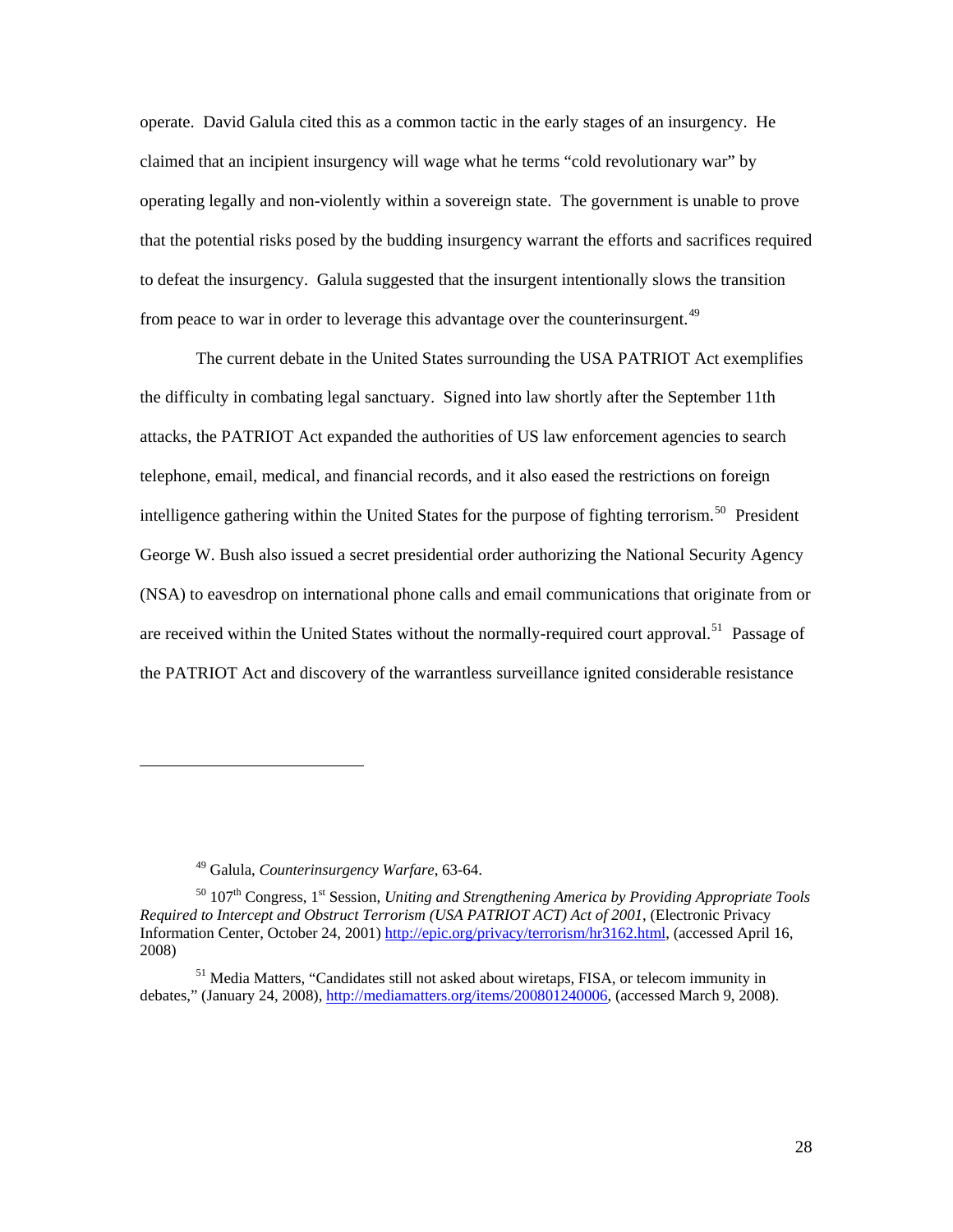from many citizens and civil-rights organizations who feared the act enabled abuses of power that may infringe upon constitutionally guaranteed individual liberties.<sup>[52](#page-33-0)</sup>

 The warrantless surveillance program, in particular, sparked considerable debate and litigation against the government and against private sector communications companies who assisted in collecting or recording emails and telephone calls. Members of the US Congress initiated legislation requiring more significant Congressional and judicial oversight of the program and, in 2006 a federal judge in Detroit declared the warrantless wire-tapping program unconstitutional.<sup>[53](#page-33-1)</sup> At the time of this writing, the issue remains unresolved.

As the debate over the USA PATRIOT Act and domestic surveillance plan continues, reports suggest that foreign terrorist organizations like Al Qaeda and Hamas have established cells within the Unites States.<sup>[54](#page-33-2)</sup> These cells use the legal sanctuary of US civil liberties to collect information, recruit, solicit funds, and conduct operations.

Another form of legal sanctuary is that caused by international "peer pressure" upon the counterinsurgent state. During the Zapatista revolt in Mexico, international consternation about alleged human rights abuses played a significant role in the cancelation of the Mexican Army's

<span id="page-33-0"></span><sup>52</sup> Larry Abramson and Maria Godoy, "The Patriot Act: Key Controversies," National Public Radio website (December 16, 2005), <http://www.npr.org/news/specials/patriotact/patriotactdeal.html>, (accessed March 10, 2008)

<span id="page-33-1"></span><sup>53</sup> Larry Abramson, "Bush's Wiretaps Ruled Unconstitutional," National Public Radio website (August 17, 2006), [http://www.npr.org/templates/story/story.php?storyId=5665192,](http://www.npr.org/templates/story/story.php?storyId=5665192) (accessed March 9, 2008)

<span id="page-33-2"></span><sup>54</sup> The Associated Press, "Military Commander Sees Increased Al Qaeda Threat in US," The International Herald Tribune (July 24, 2007), [http://www.iht.com/articles/ap/2007/07/24/america/NA-](http://www.iht.com/articles/ap/2007/07/24/america/NA-GEN-US-Terror-Threat.php)[GEN-US-Terror-Threat.php](http://www.iht.com/articles/ap/2007/07/24/america/NA-GEN-US-Terror-Threat.php), (accessed April 16, 2008).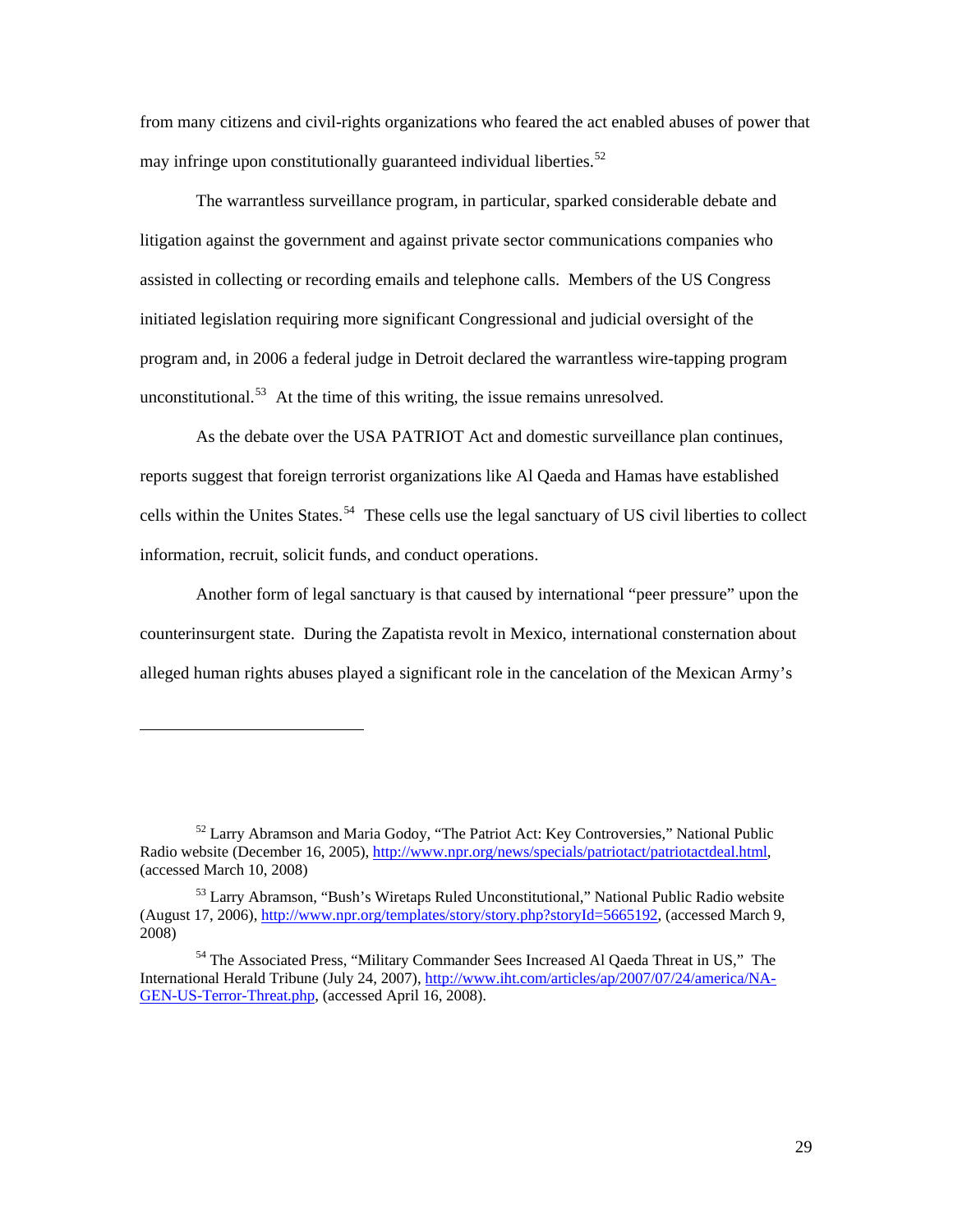<span id="page-34-0"></span>offensive. As a responsible member of the international community, Mexico was obligated to provide transparency and access to Chiapas for the NGOs, human rights organizations and other members of the international community. Failure to do so would have reflected poorly upon the Mexican government and aroused further international suspicion of wrongdoing. The Zapatistas took advantage of the forced lull in government COIN actions to reorganize and adapt. The legal sanctuary provided by international pressure on the counterinsurgent Mexican government, combined with the virtual sanctuary offered by modern information technology, ensured the survival of the insurgency.

The synergy created by insurgents combining the various forms of sanctuary—physical, social, virtual, and legal--presents a highly complex and adaptive system which limits the ability of counterinsurgent forces to effectively deny refuge and resources to insurgents. The next chapter will describe what constitutes a system and what makes it complex and adaptive.

# **Chapter 3: Sanctuary as a Component of a Complex Adaptive System**

Systems theory is being integrated into current joint doctrine. It advocates a systems approach to planning to help planners identify elements of operational design.[55](#page-34-1) JP 3-0, *Joint Operations*, defines a system as "a functionally related group of elements forming a complex

<span id="page-34-1"></span><sup>55</sup> Joint Publication 5-0, *Joint Operation Planning*, (December 26, 2006), III-17.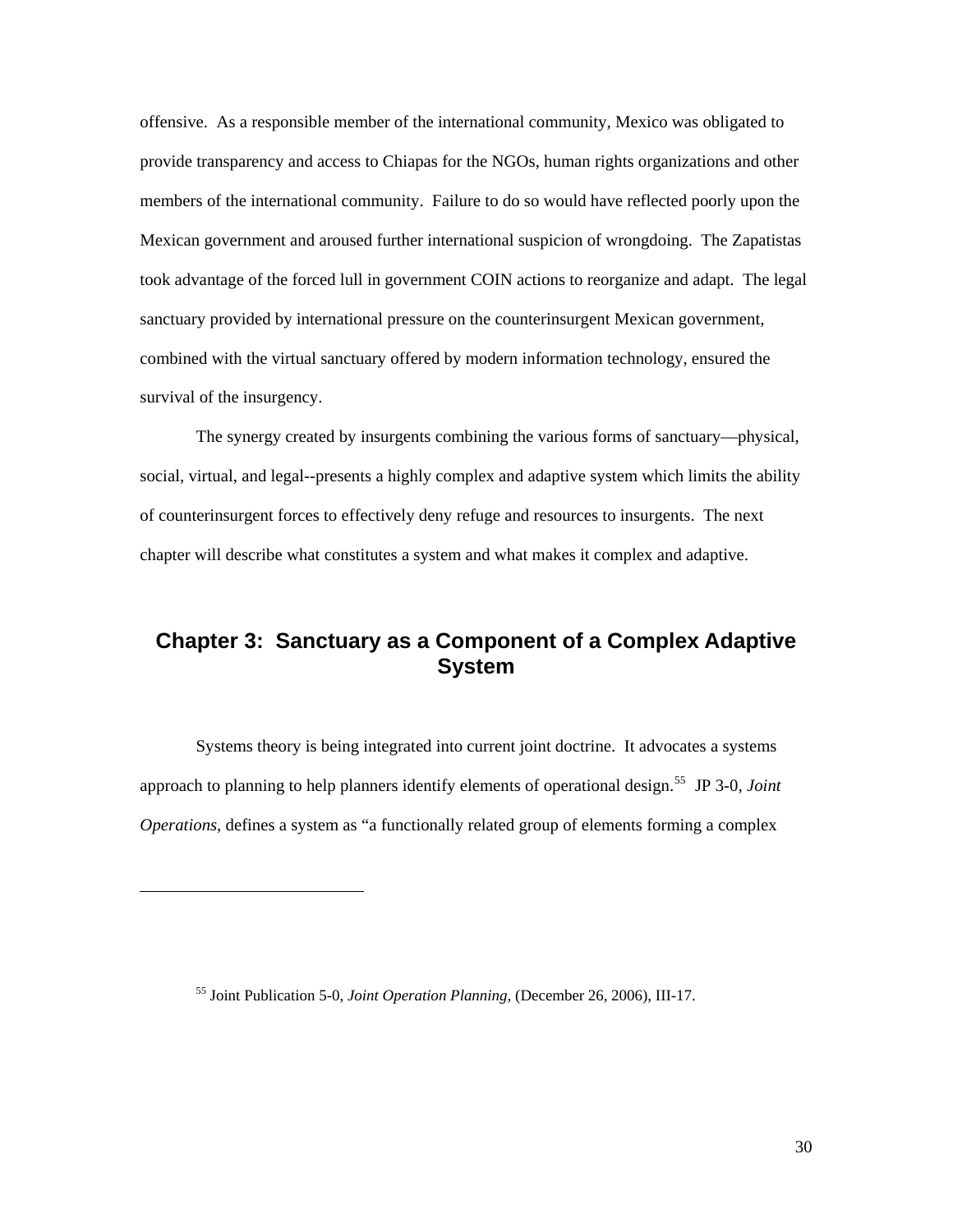whole."<sup>[56](#page-35-0)</sup> It suggests that a system consists of nodes<sup>[57](#page-35-1)</sup> and links<sup>[58](#page-35-2)</sup>-- the variables and linkages of a complex adaptive system -- which may be targeted to achieve effects. The concept of targeting elements of the system suggests that one must first understand the nodes and links—their structure, purpose, actions, motivations, and relationships between one another—in order to have an informed idea as to what effects actions on them may have. Nodes are further sub-categorized into interrelated groups, specifically, Political, Military, Economic, Social, Information, and Infrastructure (PMESII).

The concept of sanctuary, with its different facets and multiple dimensions, is best viewed as a complex system of nodes and relationships between the nodes. The geographic, social, technological, economic, legal, and military components are all nodes within the system whose roles and behaviors are shaped by the relationships between them. The multitude of nodes and links also give the system of sanctuary a high degree of complexity and potential for adaptation. This chapter will explain complex and adaptive systems and apply a systems analysis to the Spanish system of sanctuary during Napoleon's Peninsula Campaign and the Zapatista Revolution in Mexico to demonstrate the complex and adaptive nature of sanctuary.

<sup>56</sup> Joint Publication 3-0, *Joint Operations,* (September 17, 2006), II-21.

<span id="page-35-2"></span><span id="page-35-1"></span><span id="page-35-0"></span> $57$  System Nodes are tangible elements within a system that can be "targeted" for action. (JP 3-0, IV-4).

<sup>&</sup>lt;sup>58</sup> Links are the behavioral or functional relationships between nodes (JP 3-0, p. IV-4).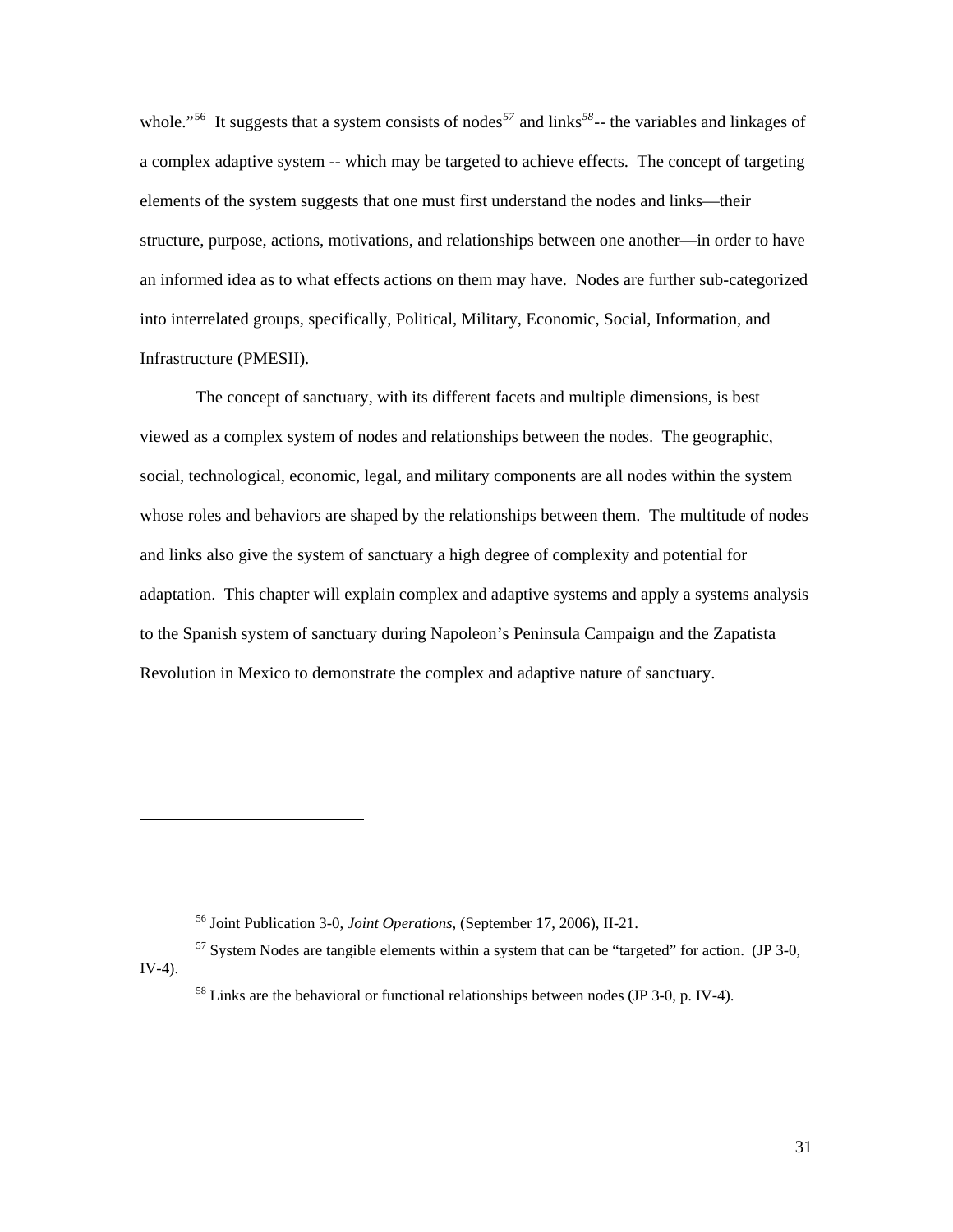# **Complexity**

<span id="page-36-0"></span>Complexity has many definitions, most of which indicate two components: several variables and significant interdependence among them.<sup>[59](#page-36-1)</sup> TRADOC Pam 525-FW-X, *Commanders Appreciation and Campaign Design*, categorizes these as Structural Complexity and Interactive Complexity. A system with many parts has great structural complexity. The greater the number of linkages between the parts, and the freedom of action of each part increases the system's interactive complexity. A system may be structurally complex, but not interactively so and vice versa. For example, many modern machines such as automobiles possess many parts, but the behaviors and relationships between each part are predictable. These systems are complicated, but not necessarily complex. The terms "parts" and "linkages" are synonymous with the terms "nodes" and "links" from joint doctrine.

In the case of insurgent sanctuary, the physical and social sanctuary in Napoleonic Spain contained significant structural and interactive complexity. Figure 1 is a simple systems model of the Navarre Region that shows various critical nodes within political, social, economic, military, and physical infrastructure subsystems and the links between them. The diagram is not a final product but, rather, a starting point to facilitate understanding of the system. Changes in behavior among the various nodes will require changes in the system model. Additionally, further analysis

<span id="page-36-1"></span><sup>59</sup> In *Harnessing Complexity*, (New York: Basic Books, 2000), Robert Axelrod and Michael Cohen define complexity as indicat[ing] that the system consists of parts which interact in ways that heavily influence the probabilities of later events. In *The Logic of Failure*, (New York: Metropolitan Books, 1996), Dietrich Dorner defines it as "the existence of many interdependent variables in a given system. The more variables and the greater their interdependence, the greater the complexity."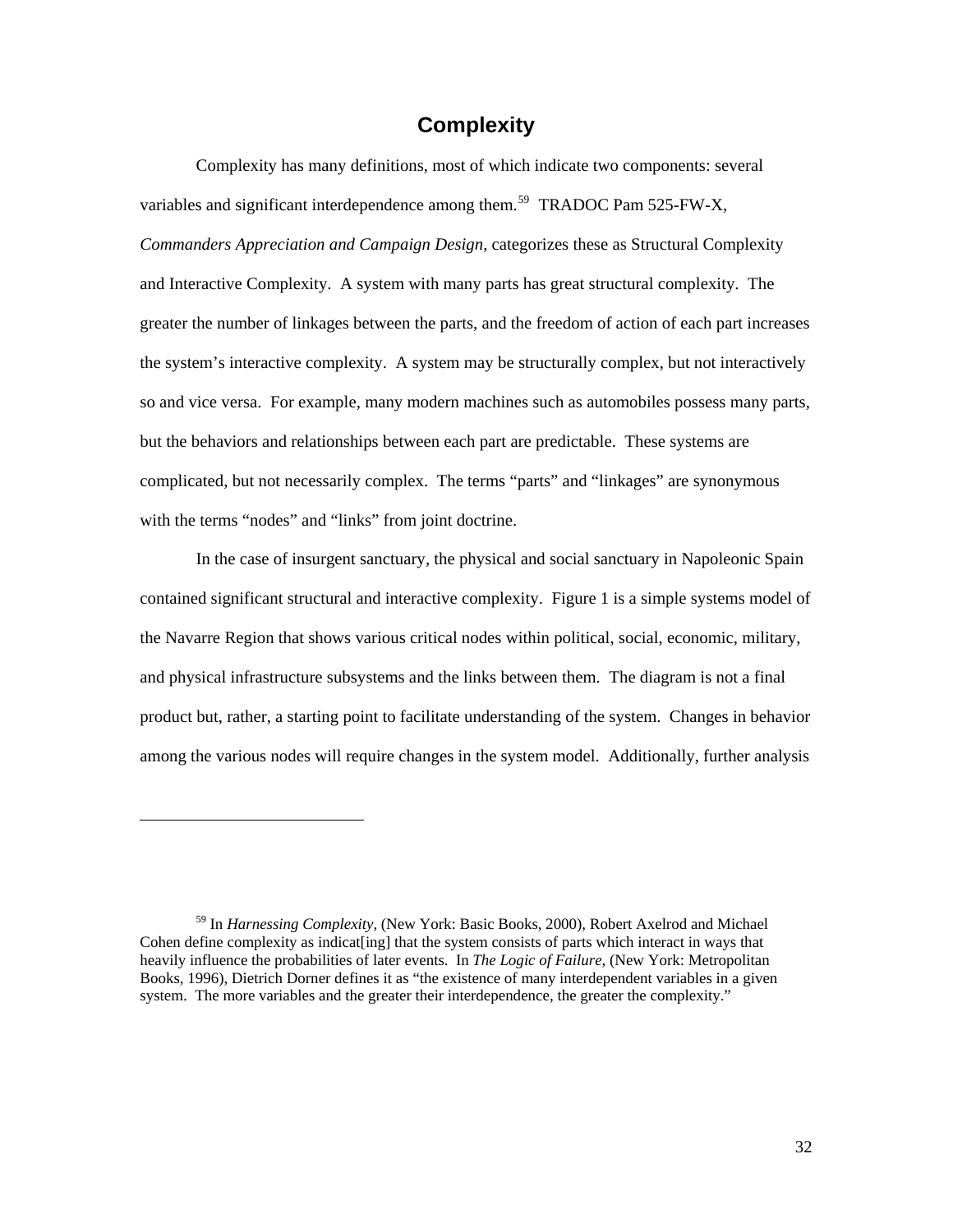would reveal more complex links between the various nodes in each subsystem or additional nodes within each subsystem.



**Figure 1: Internal system analysis of Navarre region during Napoleon's 1808 Spanish Campaign** 

Furthermore, the internal system in Navarre was merely a node within a larger system. Many of the nodes and links in the Navarre's internal and external systems contributed to the insurgents sanctuary. As shown in figure 2, the quantity of nodes displays significant structural complexity while the interaction between the nodes displays interactive complexity. The system's interactive complexity was largely a function of the human nodes in the system. The geographic and environmental nodes do not have a high degree of "freedom of action," as weather patterns and geography are relatively fixed, but the human social factors do. Under Spanish rule, the people of the Navarre provided limited support to the king in exchange for relative autonomy under the *fuero* constitution. The populace did this out of choice and was free to change its behavior at any time. By contrast, the terrain was not free to change its behavior. Though the terrain contributed to high structural complexity, it did not contribute to the systems interactive complexity.

33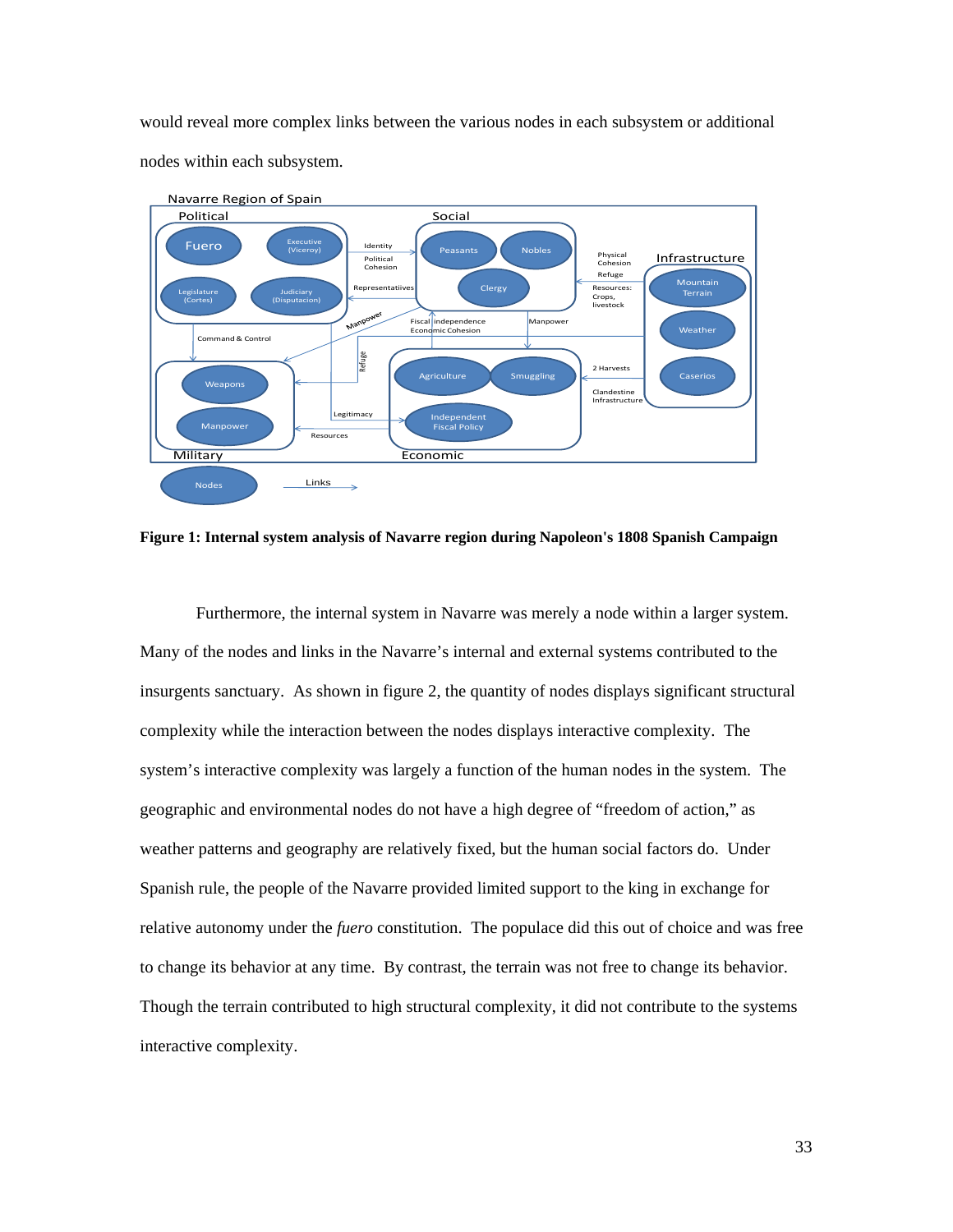

**Figure 2: External system analysis of Navarre region during Napoleon's 1808 Spanish campaign.** 

Understanding the nodes and links is crucial to operating within a complex environment. Increased understanding of the insurgents system of sanctuary allows operational planners to predict behavior within the system and determine what effects their intervention within the system may cause.<sup>[60](#page-38-0)</sup> The behavior and traditions of the populace in Spain's lowlands differed remarkably from those in the mountains.

Figure 3 demonstrates how in the lowlands high social stratification laid the seeds of discontent between peasants and nobles. The nobles "feared the [peasant] mob more than the

<span id="page-38-0"></span><sup>60</sup> Axelrod & Cohen, *Harnessing Complexity*, 14-15.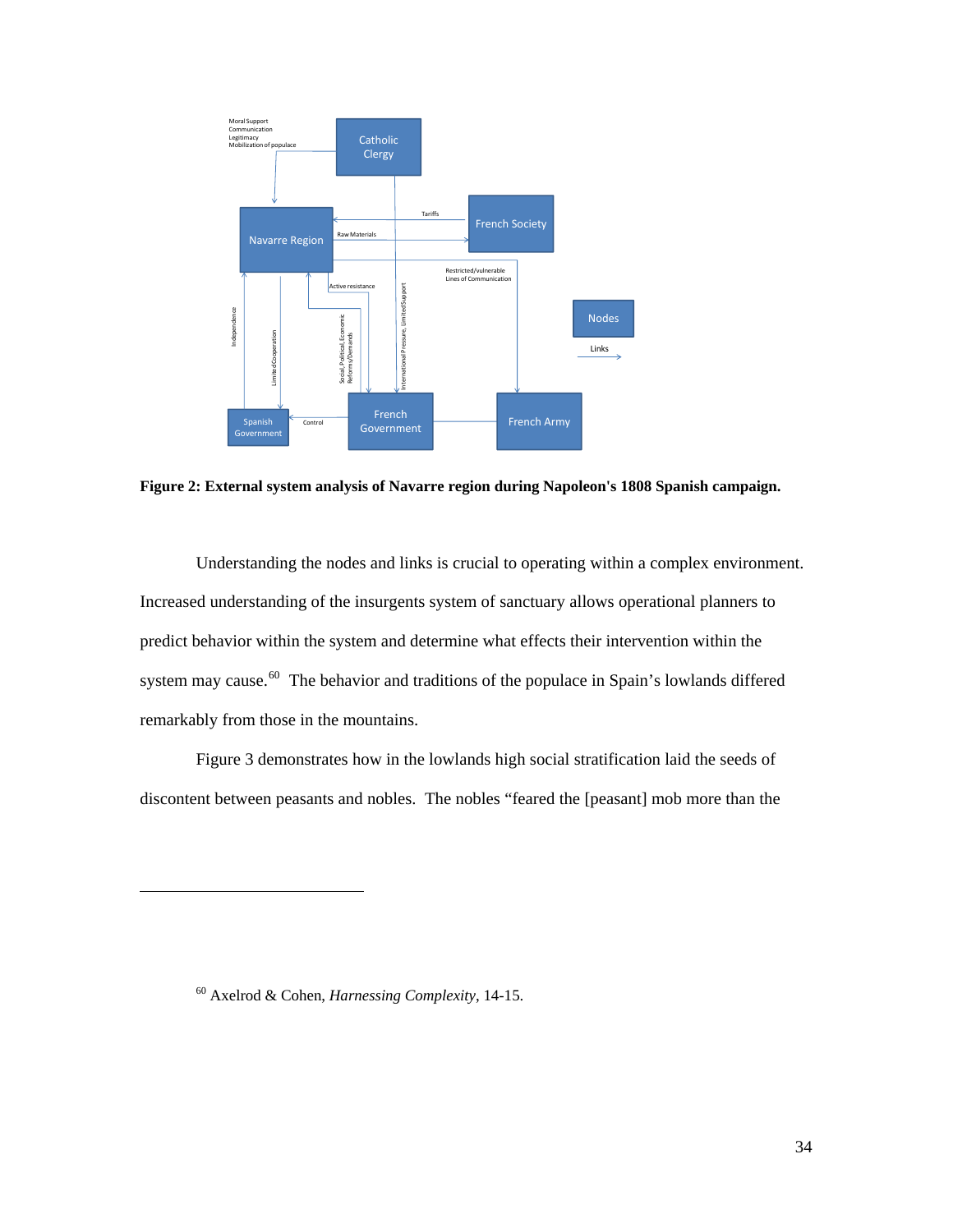

**Figure 3: System analysis of the lowland regions in Spain during Napoleon's 1808 Spanish campaign.** 

French and were easily induced to cooperate."<sup>[61](#page-39-0)</sup> Additionally, the economy in the lowlands was not independent and self-sufficient. Society relied heavily on importing raw materials and exporting finished goods. This allowed the French to exploit these seams to pit the nobles, peasants, and clergy against one another. In the lowlands, the French revolutionary ideology of social and financial equality had significant appeal to the populace.

The French incorrectly applied their understanding of the social system in the Spanish lowlands to their interventions in the Navarre. Much to their chagrin, the French soon discovered that the actions they took in the lowlands to eliminate resistance resulted in a much different reaction in the highlands. This was largely due to the freedom of action of the human nodes within the system. This freedom of action greatly enhanced the complexity of the problem for the French.

<span id="page-39-0"></span>61 Tone, *The Fatal Knot*, 16.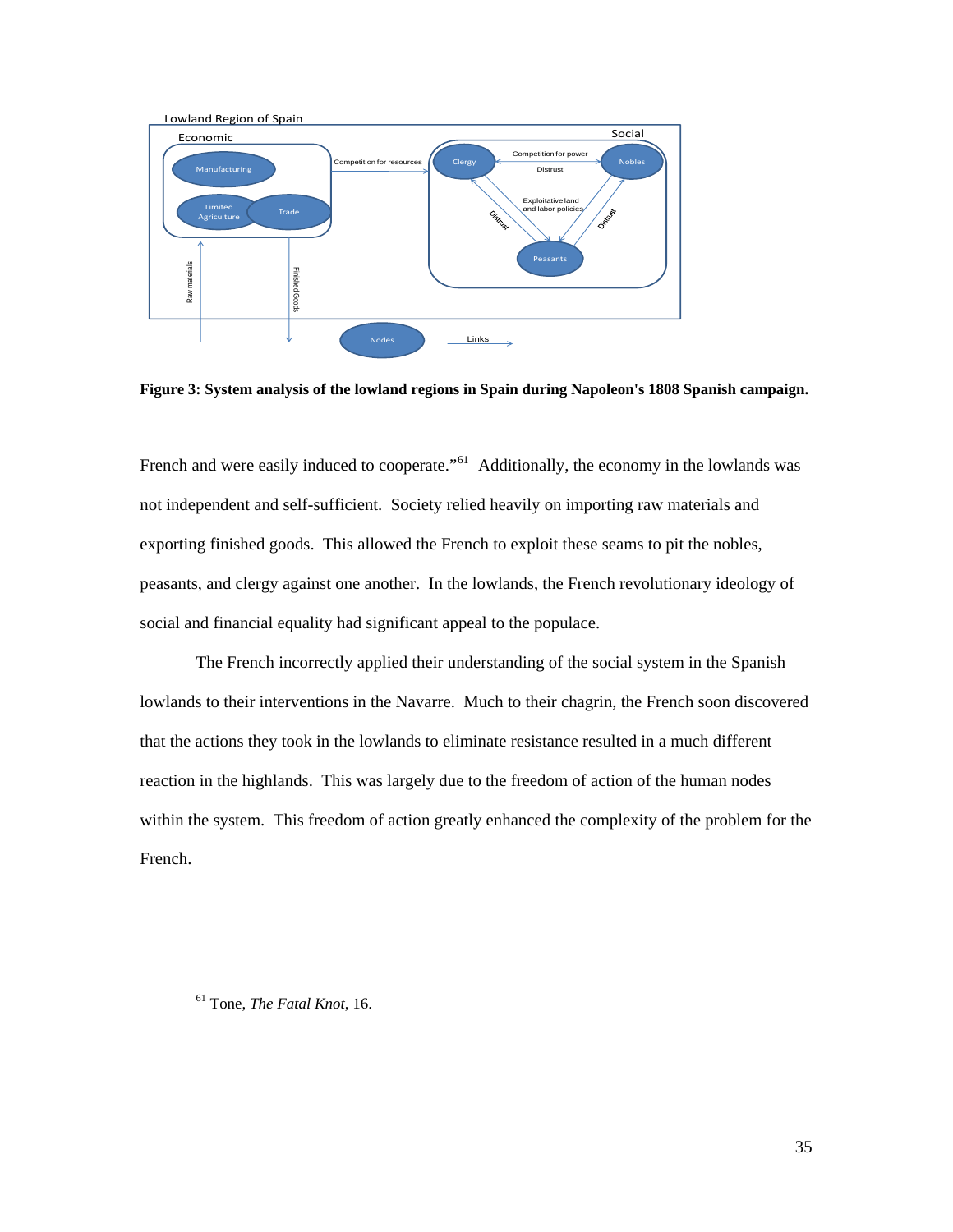Modern systems of insurgent sanctuary display even more complexity. Access to virtual sanctuary and the increased impact of legal sanctuary due to globalization greatly increases the level of structural and interactive complexity. In Mexico, the Zapatistas not only possessed the physical sanctuary of the jungle and the mountains, but the virtual sanctuary of the news media and internet and the legal sanctuary of the international community.

As figure 4 below illustrates, sanctuary for the EZLN was largely a function of the physical sanctuary provided to the EZLN by the towns, mountains and jungles of Chiapas. During the initial military offensive, the Mexican Army successfully recaptured the towns and placed pressure on the EZLN forces in the jungles and mountains. By leveraging the global reach of modern information technology, the Zapatistas were able establish an effective virtual sanctuary to compensate for their diminishing physical sanctuary. Modern information technology also provided a conduit to NGOs and other members of the international community who, in turn, provided legal sanctuary and resources to the EZLN. As a result, the complexity of the situation facing the government of Mexico compounded exponentially. The new nodes added to the system by the EZLN provided a form of legal refuge from Mexican governmental action.



**Figure 4: Internal system analysis of the Mexican State of Chiapas during the Zapatista Revolt**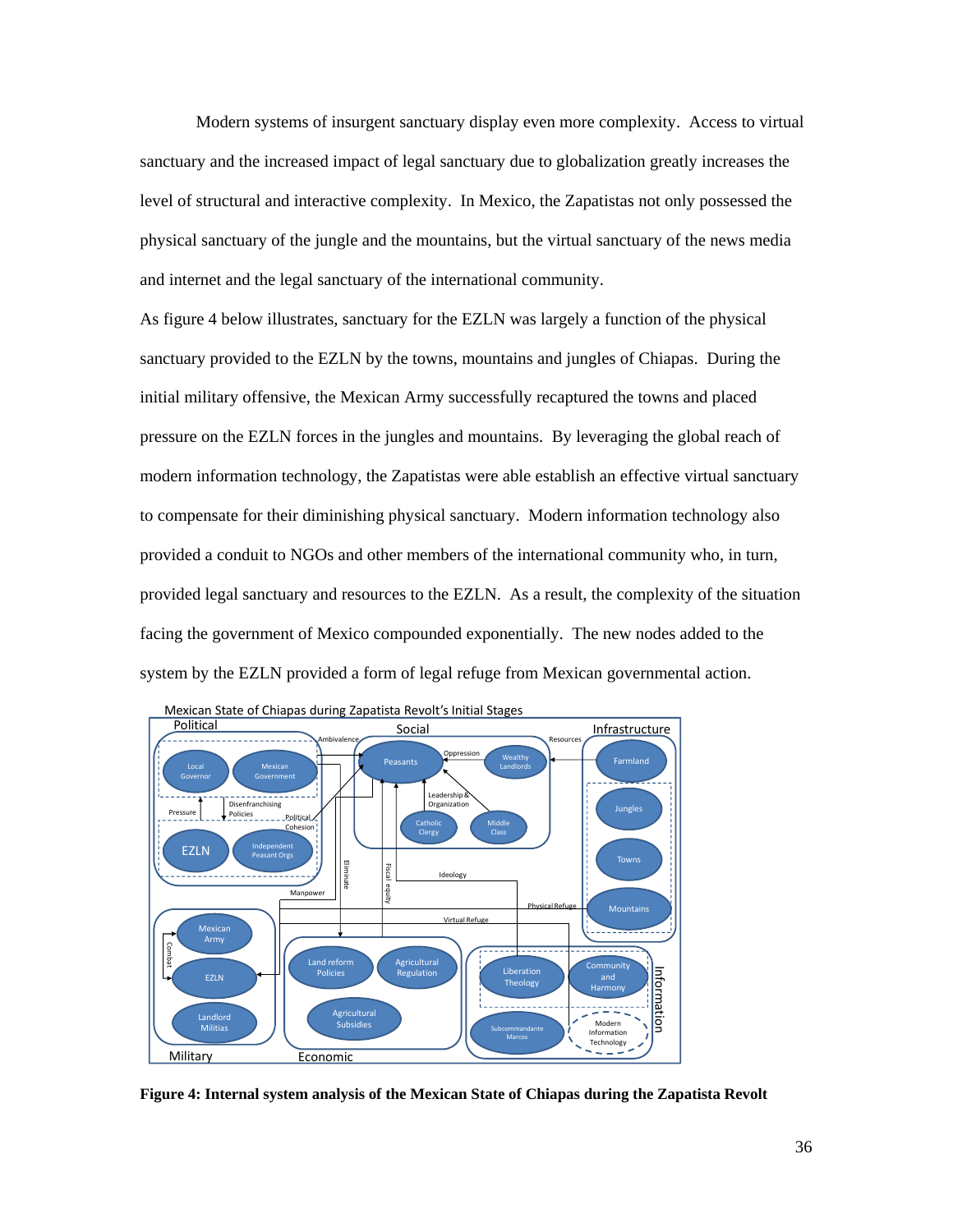With the additional global scrutiny, the Mexican government found its response options constrained. The Mexican government could no longer focus only on a military response against an isolated hierarchical opponent, but rather had to adapt and apply all elements of national power to face a widespread, networked collection of actors.



**Figure 5: External system analysis of the Mexican state of Chiapas during the Zapatista revolt** 

 The transformation of the EZLN's system of sanctuary highlights the second component of complex adaptive systems—adaptation.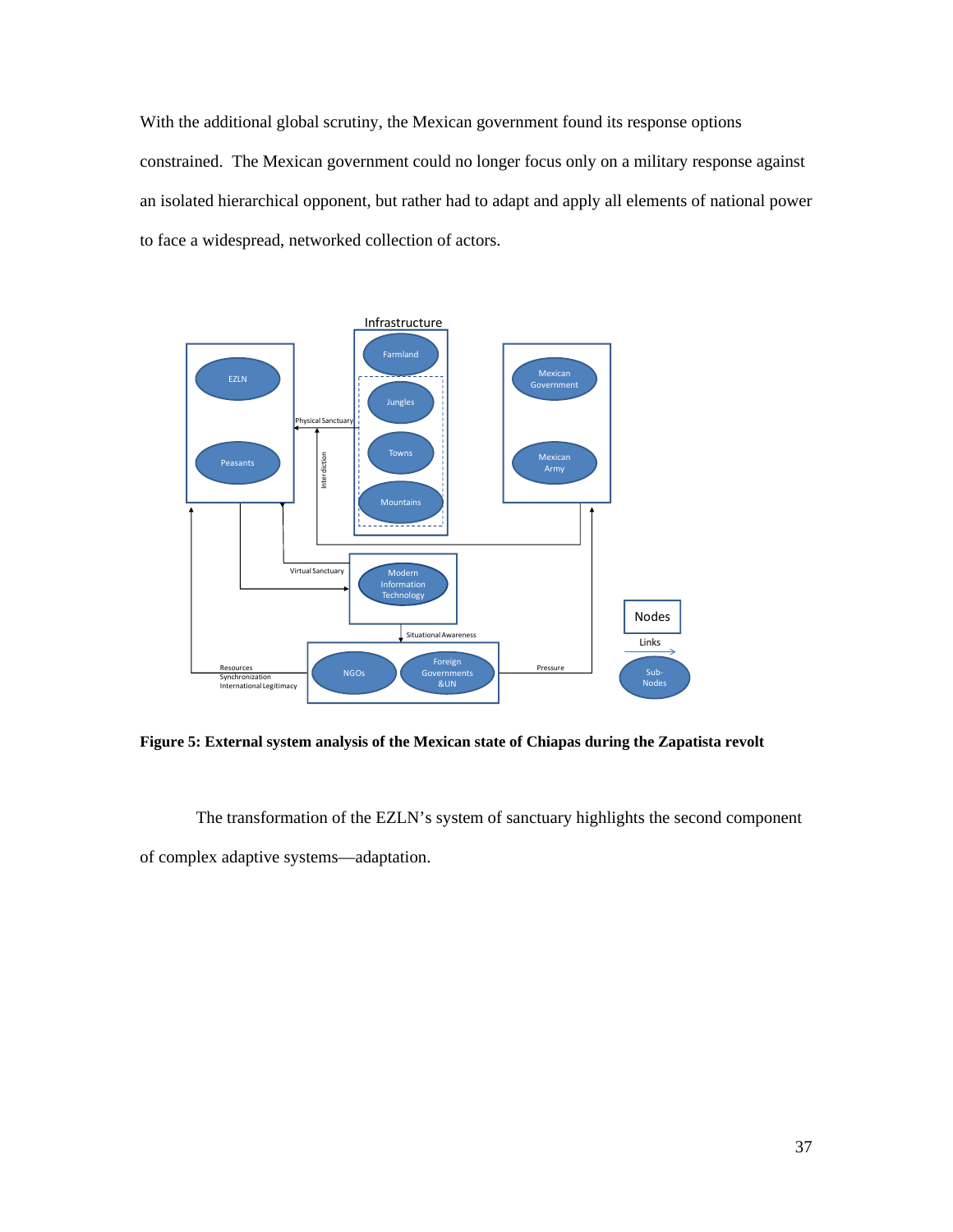## **Adaptation**

<span id="page-42-0"></span>In addition to complexity, complex adaptive systems also "exhibit coherence under change, via conditional action and anticipation, and they do so without central direction."<sup>[62](#page-42-1)</sup> This ability to adapt to change creates a dilemma for planners as it makes the behavior of elements within the system nonlinear and difficult to predict.  $63$  Elements within the system may exhibit different behavior than previously observed. They may establish new interactions with other variables. New variables may form.

In Chiapas, after the initial 10 days of failed military combat operations, the Zapatistas shifted the conflict to the information realm. Rather than inspiring the poor within Mexico, they inspired international sympathizers with the power to pressure and influence the Mexican government. True to the concept of adaptation, the Zapatistas exhibited different behavior than previously observed and established new interactions with other variables. The newly established virtual sanctuary provided by modern information technology and the legal sanctuary provided by the cooperation of numerous international organizations allowed them to adapt and expand their system to nodes they would not otherwise have access to.

 $\overline{\phantom{a}}$ 

<span id="page-42-2"></span><span id="page-42-1"></span><sup>62</sup> John H. Holland, *Hidden Order: How Adaptation Builds Complexity*, (Reading: Addison-Wesley Publishing Co., 1995), 55.

<sup>63</sup> Axelrod & Cohen, *Harnessing Complexity*, 14.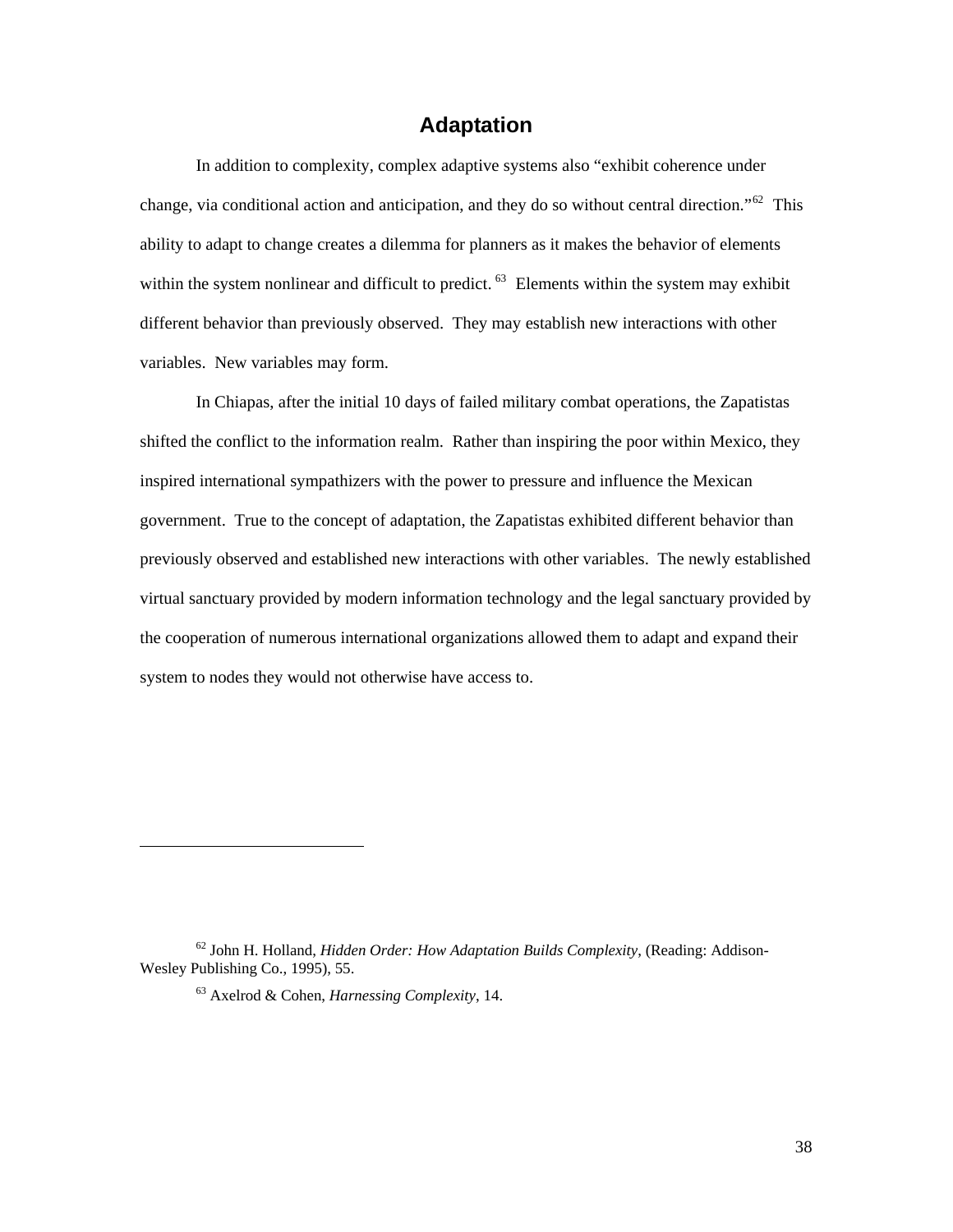## <span id="page-43-0"></span>**Impact of Complexity and Adaptation to Operational Design**

Complexity and adaptation are the bane of operational planners. By definition, complexity and adaptation add disorder to the system planners are attempting to impose some semblance of order and control upon. Continuous change within the system being studied forces planners to continually reassess and reframe their understanding of the system. Previous assumptions and courses of action will likely have to change. The speed with which these adaptations occur adds to the complexity. The planners' processes must maintain the flexibility and responsiveness to observe and react to changes within the system before the system changes yet again. As stated in the TRADOC PAM 525-FW-X*,* "the study of interactively complex systems must be systemic rather than systematic, holistic rather than reductionist, and qualitative rather than quantitative, and must use different heuristic approaches rather than the scientific method."<sup>[64](#page-43-1)</sup>

## **Chapter 4: Commanders Appreciation and Campaign Design**

Current US joint doctrine offers an introductory explanation of systems theory. A debate exists among military leaders how to apply systems theory to operational planning. Commander's Appreciation and Campaign Design (CACD) is an emerging concept in response to the complexity of modern warfare. TRADOC Pam 525-FW-X defines CACD as a "method to gain a systemic appreciation, or understanding, of a complex adaptive problem and design a

<span id="page-43-1"></span><sup>64</sup> TRADOC Pam 525-FW-X, *Commander's Appreciation and Campaign Design* (2007), 5.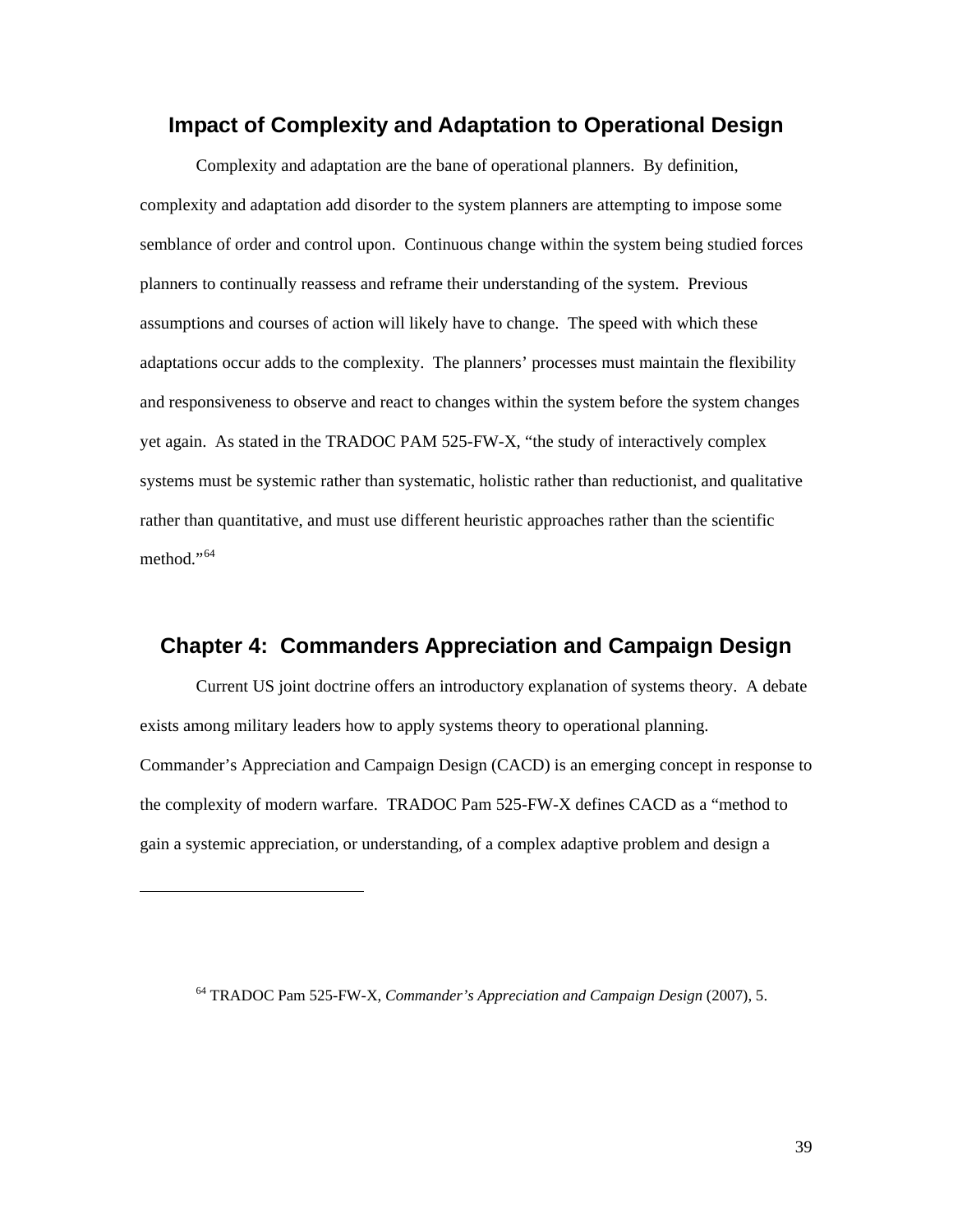broad approach for its resolution."<sup>[65](#page-44-0)</sup> CACD offers a method to operationalize systems theory in joint doctrine by providing a holistic, systemic and qualitative cognitive process. Instead of dictating "what to think" the CACD approach suggests "how to think." Applied properly, CACD allows planners to analyze and identify the problem while consciously making an effort to reduce bias and while analyzing the system. Additionally, CACD leads planners to consider and account for multiple threats, both conventional and asymmetric. Finally, CACD advocates a cyclical, continuous approach of analysis, learning, reframing, and adaptation necessary for complex adaptive environments. This chapter will illustrate the utility of applying CACD to complex and adaptive problems such as insurgent sanctuary.

Systemic Operational Design (SOD) is the foundation of CACD. Retired Israeli general Shimon Naveh is one of the progenitors of SOD. In his 1997 book *In Pursuit of Military Excellence: The Evolution of Operational Theory*, Gen Naveh champions systemic processes applied at the operational level of war as the bridge between tactics and strategy. He claims that the search for a decisive 'Battle of Destruction' (*Vernichtungsschlach*) has biased military theory for centuries towards tactical innovation at the expense of operational art.<sup>[66](#page-44-1)</sup> Gen Naveh cites the Soviet deep operation theory (*Glubokaia Operatsiia*) as a return to systemic operational theory.

Since publishing *In Pursuit of Military Excellence*, Gen Naveh has continued to develop his theory of SOD and codified it into two general processes: System Framing and Operational

 $\overline{\phantom{a}}$ 

 $65$  Ibid, 3-4.

<span id="page-44-1"></span><span id="page-44-0"></span><sup>66</sup> Shimon Naveh, *In Pursuit of Military Excellence: The Evolution of Operational Theory*, (Portland: Frank Cass Publishers), 16.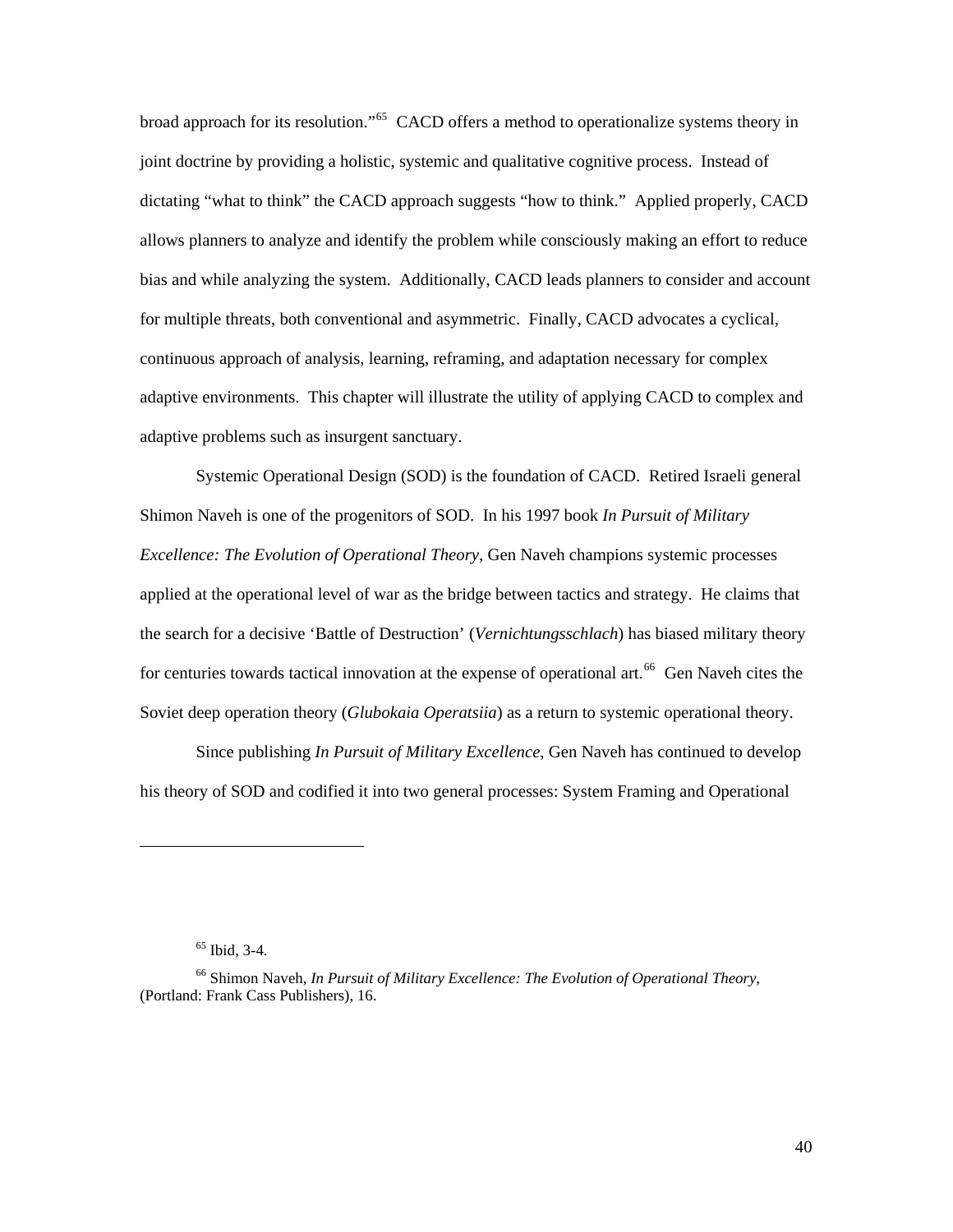<span id="page-45-0"></span>Framing<sup>[67](#page-45-1)</sup>. In general, the first process is the unbiased analysis of the system and the second is the analysis and establishment of the mission within that system.

A problem with the current theory of SOD is that it is largely conceptual and lacks sufficient systematic processes to translate it into action for planners. Commander's Appreciation and Campaign Design offers commanders a cognitive model to operationalize the SOD concepts and nest them with current planning doctrine.

The title itself provides the link to SOD theory. *Commander's Appreciation* is used to "describe the commander's understanding of the situation."[68](#page-45-2) *Campaign Design* "produces a framed problem (understanding) and a framework for problem solving, and it identifies the required capabilities and resources"<sup>[69](#page-45-3)</sup>

# **System Framing: Commander's Appreciation**

The process of System Framing seeks to gain a holistic understanding of the system. System Framing is similar to the Joint Intelligence Preparation of the Operational Environment (JIPOE) process of defining the battlespace environment except it is more inductive and inclusive. Planners use guidance from higher level headquarters to establish the initial boundaries of the system being analyzed. Through discourse that eschews process in favor of analysis and

68 TRADOC Pam 525-FW-X, 13.

 $69$  Ibid.

 $\overline{\phantom{a}}$ 

<span id="page-45-3"></span><span id="page-45-2"></span><span id="page-45-1"></span><sup>67</sup> LTC William T. Sorrells et al., *Systemic Operational Design: An Introduction*, (Fort Leavenworth: United States Army Command and General Staff College School of Advanced Military Studies, 2005), 23.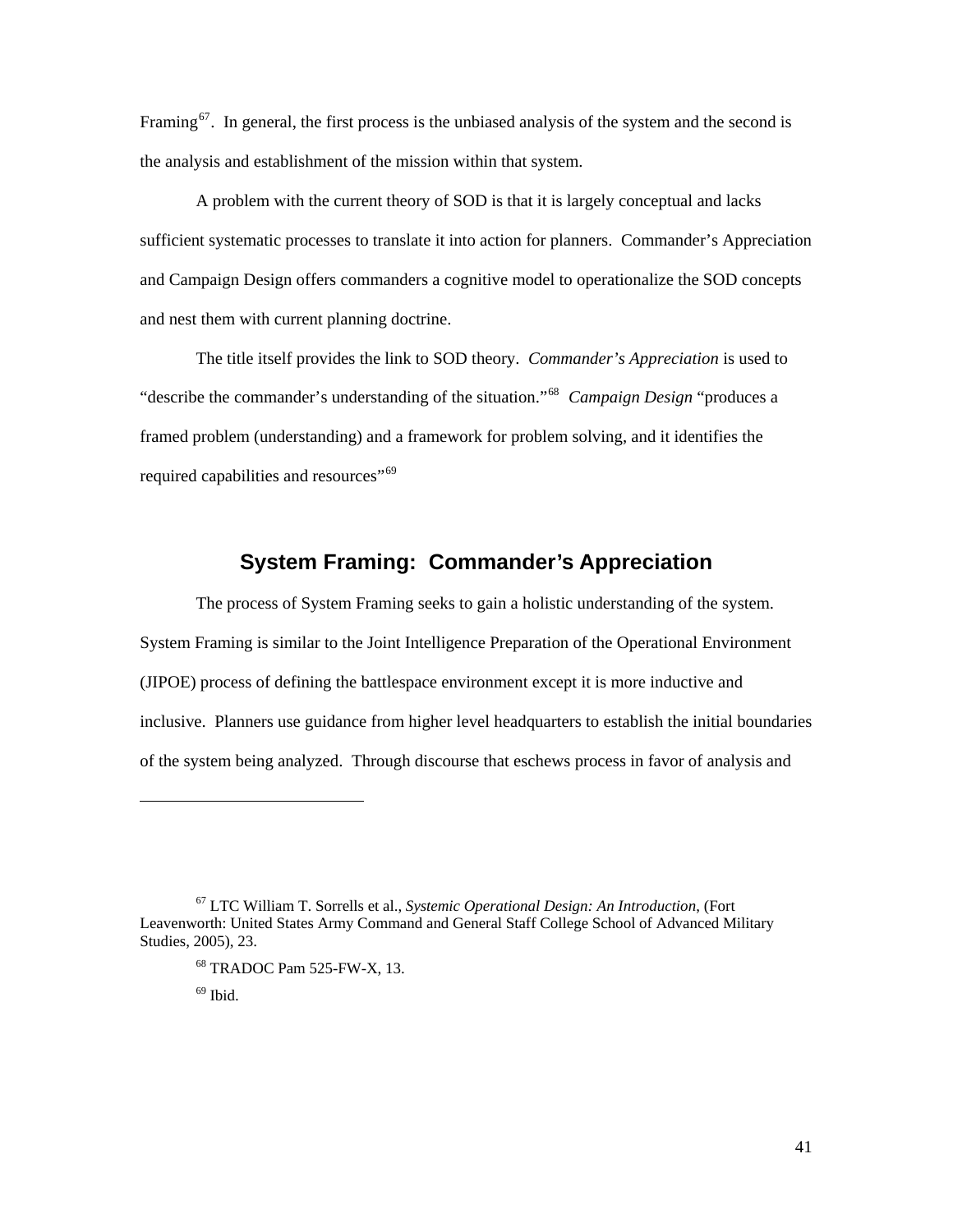learning, planners outline their understanding of the system by identifying nodes and linkages between the nodes. Through this analysis, they may modify their initial boundaries and reframe the system.

The system is analyzed without regard to the friendly mission or goals in order to understand the dynamics inherent within the system, free of bias. This difference is subtle, but crucial. Instead of analyzing the system with preconceived notions of how to think about the problem (i.e. mission and commander's intent), planners approach the analysis with the attitude of "what have we learned and how should we think about it?"<sup>[70](#page-46-0)</sup> This bottom-up approach is the essence of problem setting and analysis in CACD.

A key sub-step of system framing is "Rival as Rationale."[71](#page-46-1) This involves identifying the rival in the system—the fundamental problem either causing instability within the system or with the potential to destabilize it.<sup>[72](#page-46-2)</sup> This process differs from the JIPOE step of evaluating the threat in that it takes a holistic approach towards analyzing the threat and does not focus on identifying a single, state-centric threat with established doctrine. Where JIPOE attempts to reduce the threat to predictable doctrine and limited courses of action, SOD/CACD attempts to understand various threats and their relationships within the system. Also, in SOD/CACD, the threat evaluation is an integral part of the System Framing. Current joint doctrine separates the analysis of the threat from that of the environment. This is a weakness in the current method in that planners may fail

<span id="page-46-2"></span> $\overline{\phantom{a}}$ 

42

<span id="page-46-1"></span><span id="page-46-0"></span><sup>70</sup> BG (RET) Huba Wass de Czege & LTC Reb Yancey. *Why Systemic Operational Design: Unified Quest/Irregular Warfare Study* slides, April 2006, slide 11.

<sup>71</sup> LTC William T. Sorrells et al., *Systemic Operational Design: An Introduction*, 23.,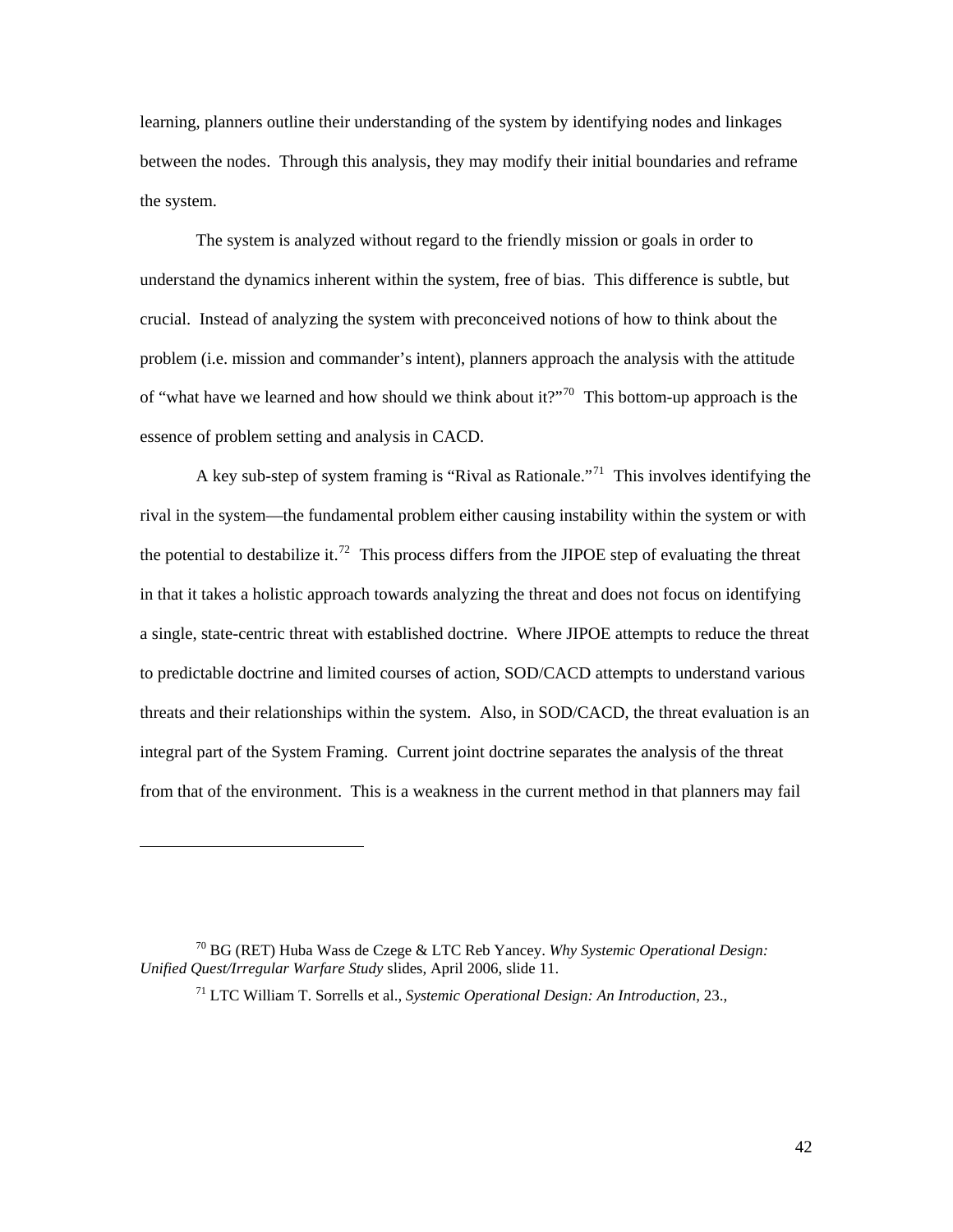to identify or account for key linkages between the threat and other nodes in the environment as they establish their doctrinal template. The end result of System Framing is an initial system framework, an unbiased and neutral understanding of the various nodes, linkages, and threats within the system, and an understanding of the various potentials within the system. Unfortunately, operational planners will rarely have all of the information required to form a complete understanding of the system. Establishing an initial node and link diagram, however, allows planners to identify knowledge gaps and take measures to fill in the missing pieces. This may often require intelligence, political, financial, or diplomatic assets outside of the planners normal purview. Appreciating this fact early in the process gives planners time to coordinate for resources.

When analyzing an insurgency's system of sanctuary, framing the system involves establishing a comprehensive node and link analysis. Analyzing the rival in the system involves analyzing which nodes and links provide protection from counterinsurgent action and access to resources.<sup>[73](#page-47-0)</sup> This more inclusive type of reasoning is especially important when dealing with the complexity posed by insurgents leveraging multiple forms of sanctuary These open-ended questions force planners to consider the system from several different angles. Based upon this

#### $72$  Ibid, slide 12.

<span id="page-47-0"></span><sup>73</sup> Robert D. Lamb, *Ungoverned Areas and Threats from Safe Havens*, (Office of the Deputy Assistant Secretary of Defense for Policy Planning, OUSD(P), 2007), 2. This report published by the Office of the Undersecretary of Defense for Policy (OUSD(P)) offers an excellent analytical framework for problem analysis in dealing with sanctuary.<sup>73</sup> The report asks the question "What makes safe havens" possible?" and lists four focus areas: 1) Geographical considerations: What areas could be used for safe havens? 2) Political considerations: How is the area governed, 3) Civil considerations: How hospitable is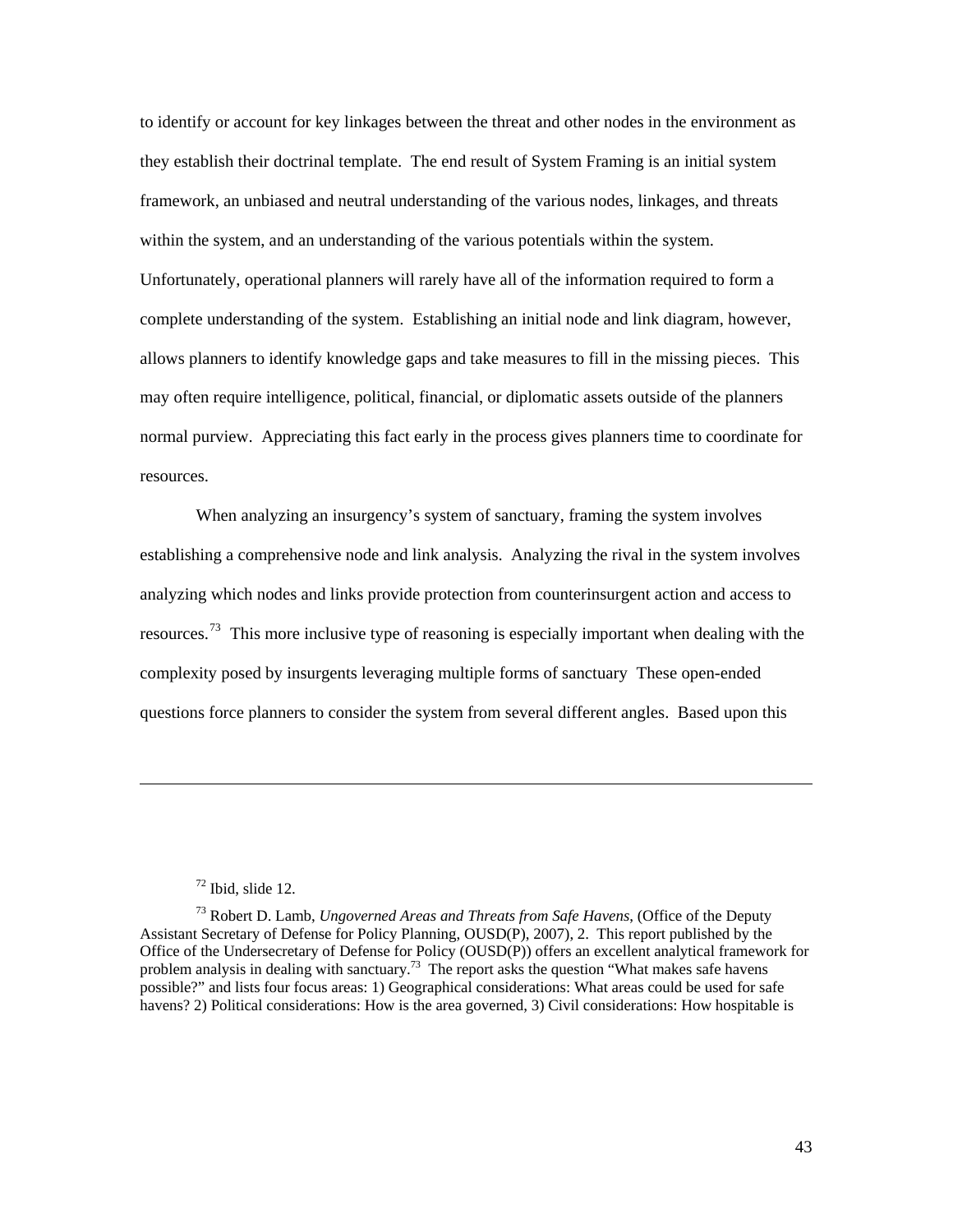analysis, planners may form a more complete understanding of the problem than if they began with an initial assumption based simply upon geographic or political boundaries.

The system node and link analyses of the Zapatista Revolt (figures 4 and 5) illustrate the process of System Framing. Analyzing the system models identifies not only the physical sanctuary provided by the terrain, but the financial, social, and political independence that established the social sanctuary. (figures 6 and 7).



**Figure 6: Sanctuary analysis of the Zapatista Revolt internal to Chiapas** 

 $\overline{\phantom{a}}$ 

the local population? And 4) Resource considerations: What is available to facilitate illicit operations? [http://www.cissm.umd.edu/papers/files/ugash\\_report\\_final.pdf](http://www.cissm.umd.edu/papers/files/ugash_report_final.pdf), (accessed 16 April, 2008).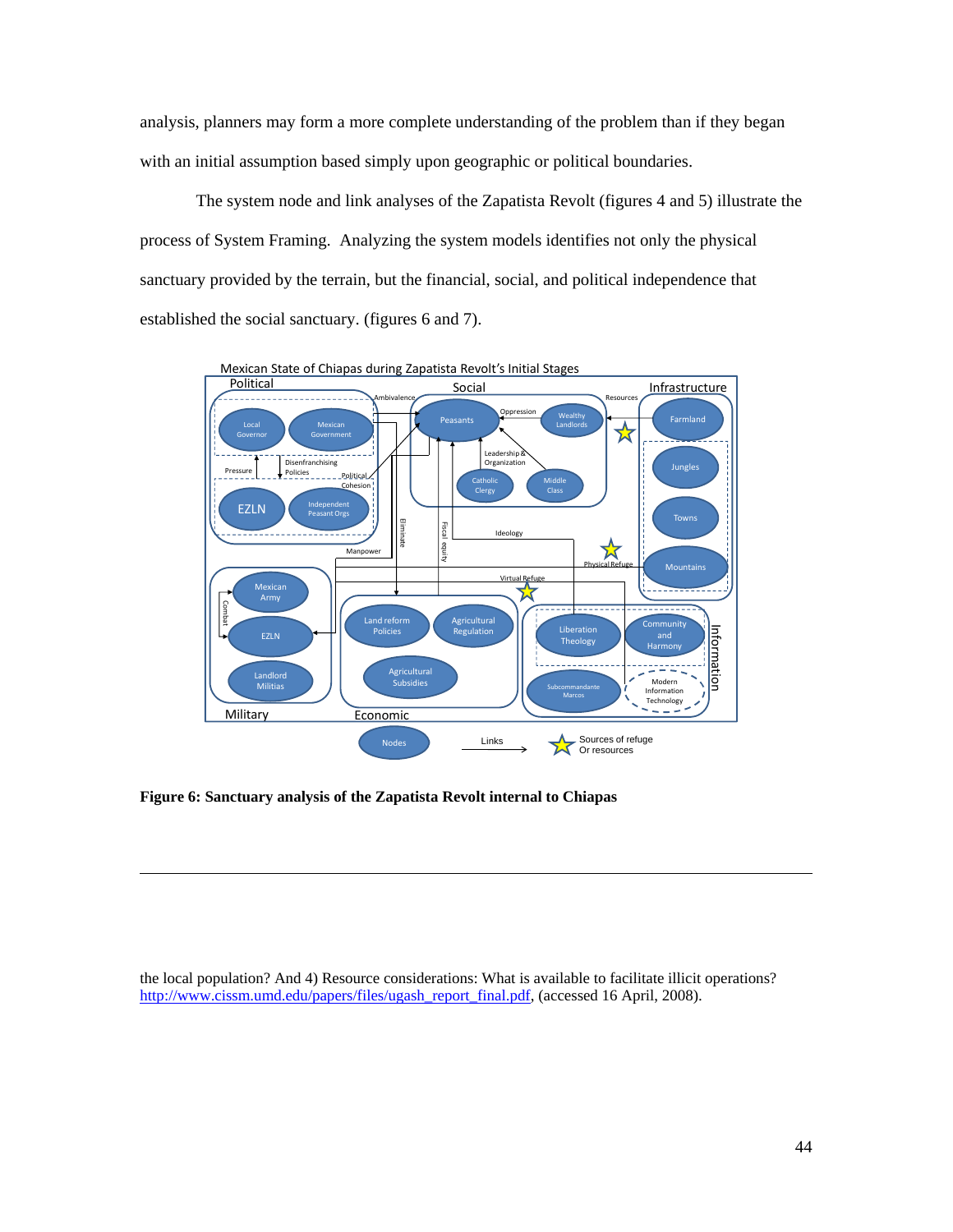#### Adaptation of Sanctuary in Chiapas



**Figure 7: Sanctuary analysis of the Chiapas Revolt external to Chiapas** 

Applying SOD/CACD is about gaining an understanding of the system. Asking the questions "why" and "how" these nodes and relationships provide refuge and access to resources leads to additional insights and understanding of the system. Specifically, analysis of the system provides insight into the root causes of the insurgent ideology. Chiapas is one of Mexico's poorest states. Since the economy of Chiapas is largely agrarian, farmland is a precious resource in Chiapas as. A feudal system exists in which wealthy landowners with private armies exploit the peasants—fueling a source of tension and instability within Chiapas. To appease the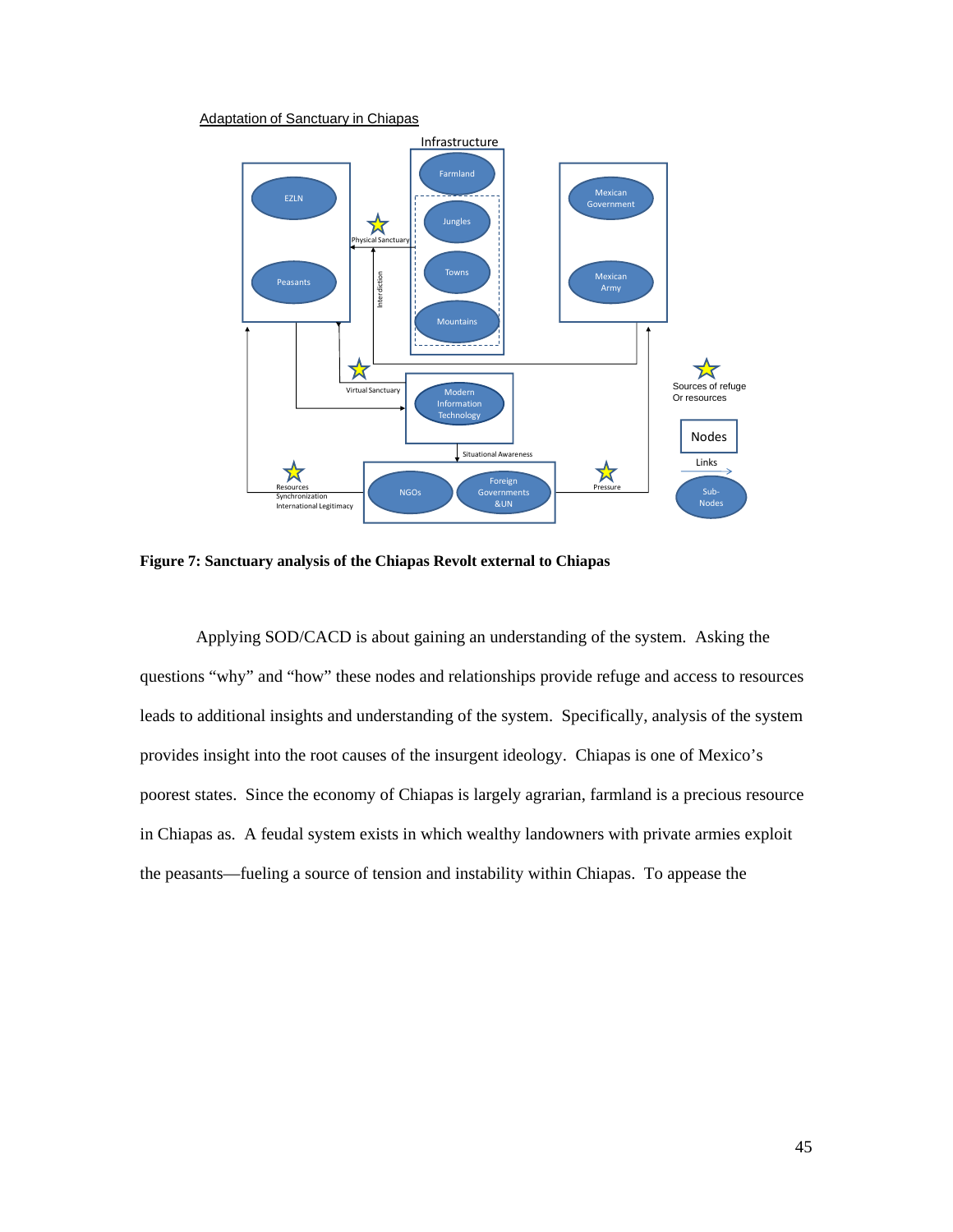<span id="page-50-0"></span>peasants, the Mexican government established laws providing land reform and redistribution and agricultural subsidies. Unfortunately, the Mexican government revoked the land reform policies and subsidies, creating an agricultural and economic crisis in Chiapas.<sup>[74](#page-50-1)</sup>

Understanding why and how eliminating the land reform policies and agricultural subsidies impacted the peasants leads to an appreciation of how the resulting agricultural and economic crisis fueled an ideology of social liberation among the peasants in Chiapas and motivated them to revolt. The addition of information technology to the system allowed the peasants in Chiapas to communicate their ideology to sympathetic international actors who, subsequently, intervened on their behalf, providing virtual and legal sanctuary. The rival in the system was not, in fact, the peasants, but the social, political, and economic inequities that existed in Chiapas. Establishing an operational framework and identifying the rival in the system frames the problem and facilitates the transition from Operational Framing to Campaign Design.

# **Operational Framing: Campaign Design**

Once an initial system frame is established, planners move on to the second major component of SOD/CACD, Operational Framing. This process involves reassessing mission, goals, or national objectives in light of the unbiased understanding of the system and then designing an operational concept to achieve them. During Operational Framing, planners also identify desired operational effects. This concept nests well with current Effects Based

<span id="page-50-1"></span><sup>74</sup> Arquilla et al., *The Zapatista Social Netwar in Mexico*, 26-30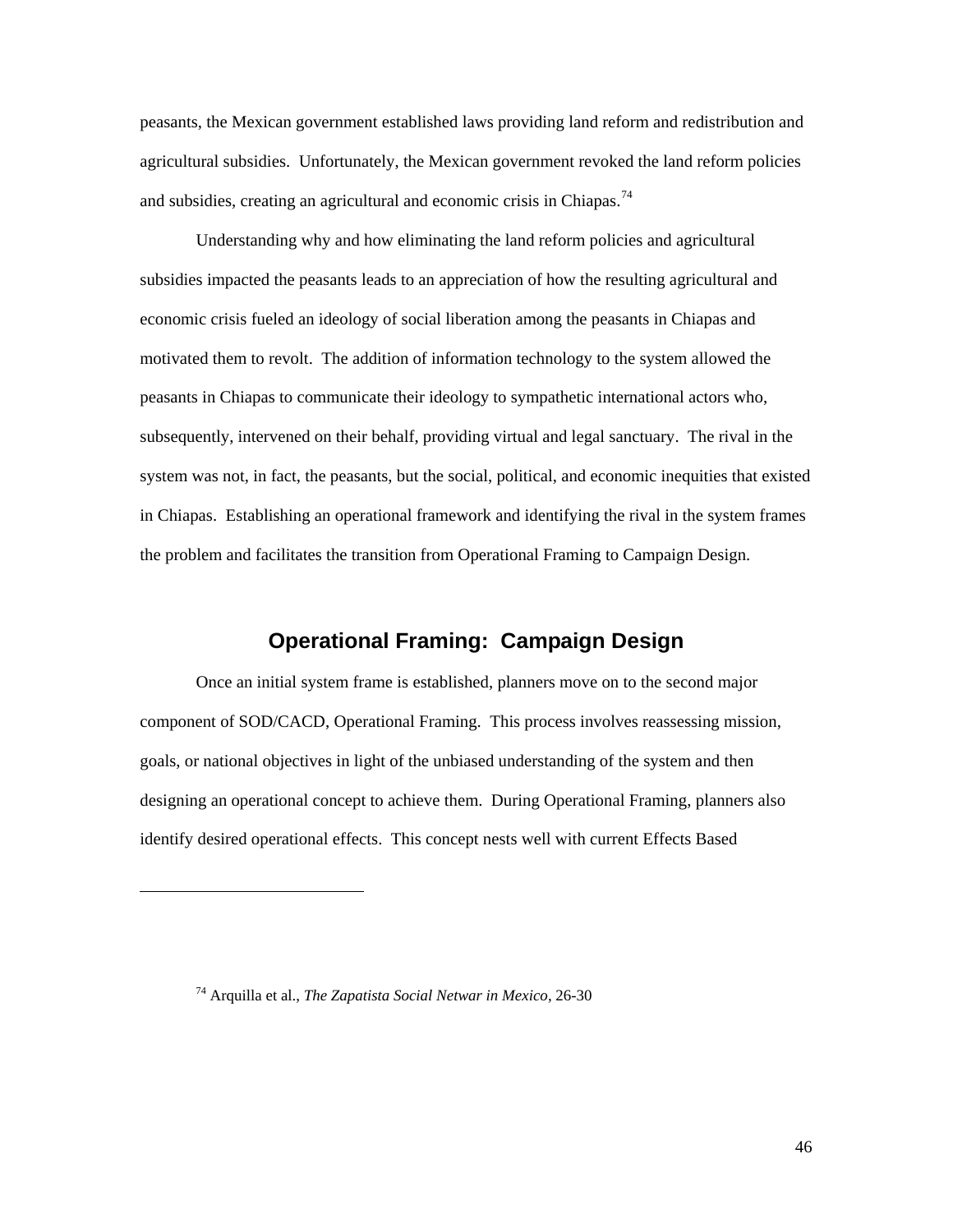Operations concepts in joint doctrine.<sup>[75](#page-51-0)</sup> Based upon planners' understanding of the complex relationships between nodes in the system, planners must account for effects upon multiple nodes within the system and subsequent effects.

Operational Framing is analogous to the application of operational design elements in current joint doctrine;<sup>[76](#page-51-1)</sup> The key difference, however, is the concept of reframing. Based upon the developed understanding of the system, planners may determine that the mission or commander's intent is not feasible and they may need to reframe their goals or objectives. This requires parallel planning between various echelons of headquarters with open and honest discourse. Open and honest discourse is critical because it forces planners to question and, hence, reassess, their understanding of the system and the problem.

This inductive process is the final key element of SOD/CACD and accounts for adaptation within the system. It accepts the fact that planners will find it nearly impossible to obtain a complete understanding of the system, predict every possible behavior within it, or observe and react to every change within it. As such, the concepts of reframing and continual learning are central to SOD/CACD. Current joint doctrine is very linear and final--planners analyze a system in terms of a predetermined problem, apply operational art, and reach a determined end state. SOD/CACD, on the other hand, is a more cyclical approach that attempts to account for second and third order consequences. The initial "end state" is merely a hypothesis

 $\overline{\phantom{a}}$ 

<span id="page-51-1"></span><span id="page-51-0"></span><sup>75</sup> See *Commander's Handbook for an Effects Based Approach to Joint Operations*, 24 Feb 2006 for more information on current EBO doctrine.

<sup>76</sup> JP 3-0, *Joint Operations*, IV-6.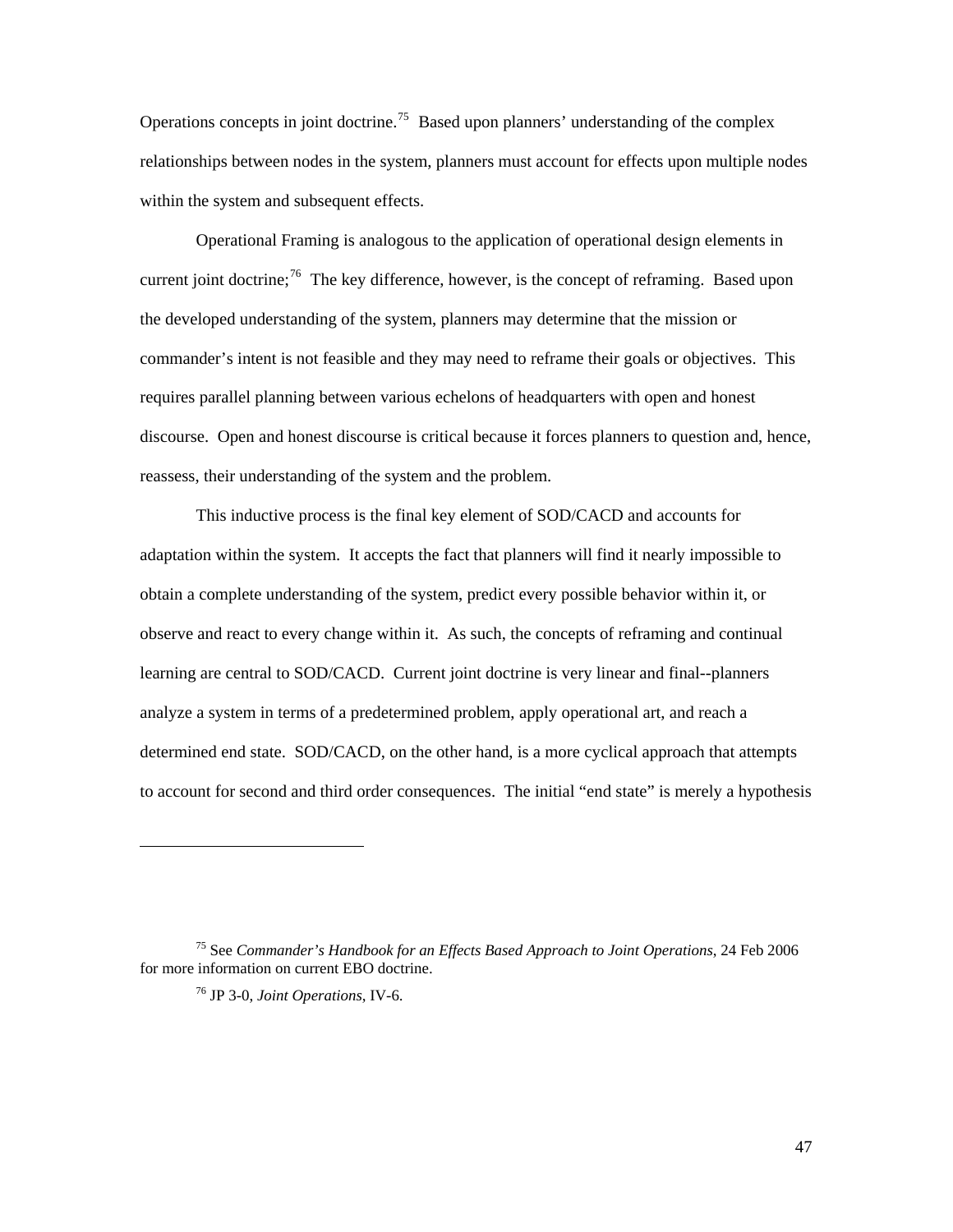based upon the planner's present understanding of the system. This suggests that one must continually reassess the system and the effects of actions upon it. This may lead to reframing the problem and changing the end state hypothesis. This built-in reassessment requires planners to incorporate learning and feedback mechanisms into their operational design.

In dealing with insurgent sanctuary, Operational Framing involves the analysis of how to defeat, mitigate, or contain the refuge and access to resources afforded to the insurgents. Upon establishing a thorough operational framework and understanding which nodes and links provide refuge and access to resources and how they do so, operational planners must identify which nodes or links they can affect. Armed with this understanding of the problem, planners can identify the effects they want to achieve, what resources they have available to apply, and what limitations or constraints may prevent them from doing so. Operational planners must also identify possible second or third order consequences of their actions. Establishment of a thorough operational framework allows them to do. If operational planners know and understand the relationships between various nodes, they can more accurately predict how actions taken upon one will affect the others. Most importantly, properly understanding the system allows planners to reframe their understanding of the problem quicker and more accurately.

In many cases, political, legal, or virtual protections may prevent counterinsurgent operational planners from acting upon one of the nodes. Understanding how these nodes relate to other nodes allows operational planners to either coordinate with other agencies to take action or use other means to monitor and affect the actions of the nodes. For example, prior to OEF, military cooperation with Pakistan was prohibited by sanctions imposed by the Pressler Amendment passed in 1985 in response to Pakistan's nuclear testing. Though the Brownback II Amendment gave the US President the authority to waive the provisions of the Pressler Amendment, it required consultation with various Congressional committees. First understanding the significance of Pakistan's NWFP to Al Qaeda's system of sanctuary and then understanding

48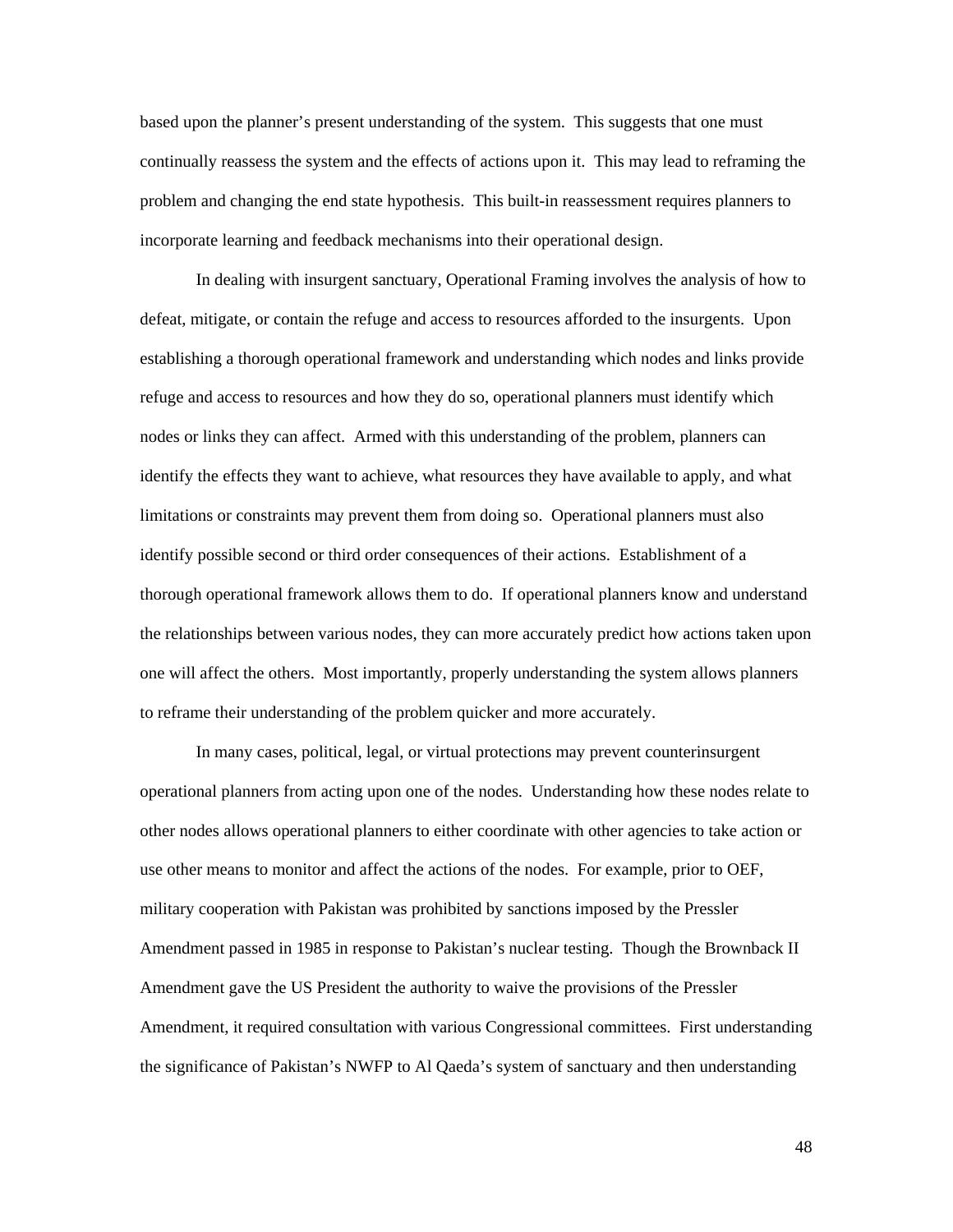<span id="page-53-0"></span>the impact of the limitations imposed by the Pressler Amendment should have forced operational planners to seek other means to affect Pakistan.

During the Zapatista revolt, the Mexican army was forced to reframe its understanding of the problem. Instead of waging conventional warfare against a group of armed peasants, the Mexican army conducted full-spectrum engagement against a multi-dimensional system of guerrillas, NGOs, the media, and waning popular support. The Army adapted its tactics and devoted its attention to public affairs, psychological operations, improving relations with the NGOs, and correcting human rights issues. The Army decentralized command and control of tactical units and dispersed smaller tactical detachments to blanket the region and deny the enemy physical sanctuary. The army also placed additional emphasis on intelligence gathering, enforced stringent rules of engagement, and developed an information strategy to cultivate better relations with both the media and the local populace.<sup>[77](#page-53-1)</sup> These actions allowed the Mexican army to affect the Zapatista's social, virtual, and legal sanctuaries. Understanding the adaptations in the system allowed the Mexican army to reframe its understanding of the problem and develop a new operational framework to combat the Zapatistas.

# **Chapter 5: Conclusion**

Insurgency is a time-honored form of warfare that allows a weaker opponent to subvert power from a stronger foe. At the turn of the nineteenth century, Spanish guerillas waged an

<span id="page-53-1"></span><sup>77</sup> Arquilla et al. *The Zapatista Social Netwar in Mexico*, 74-79.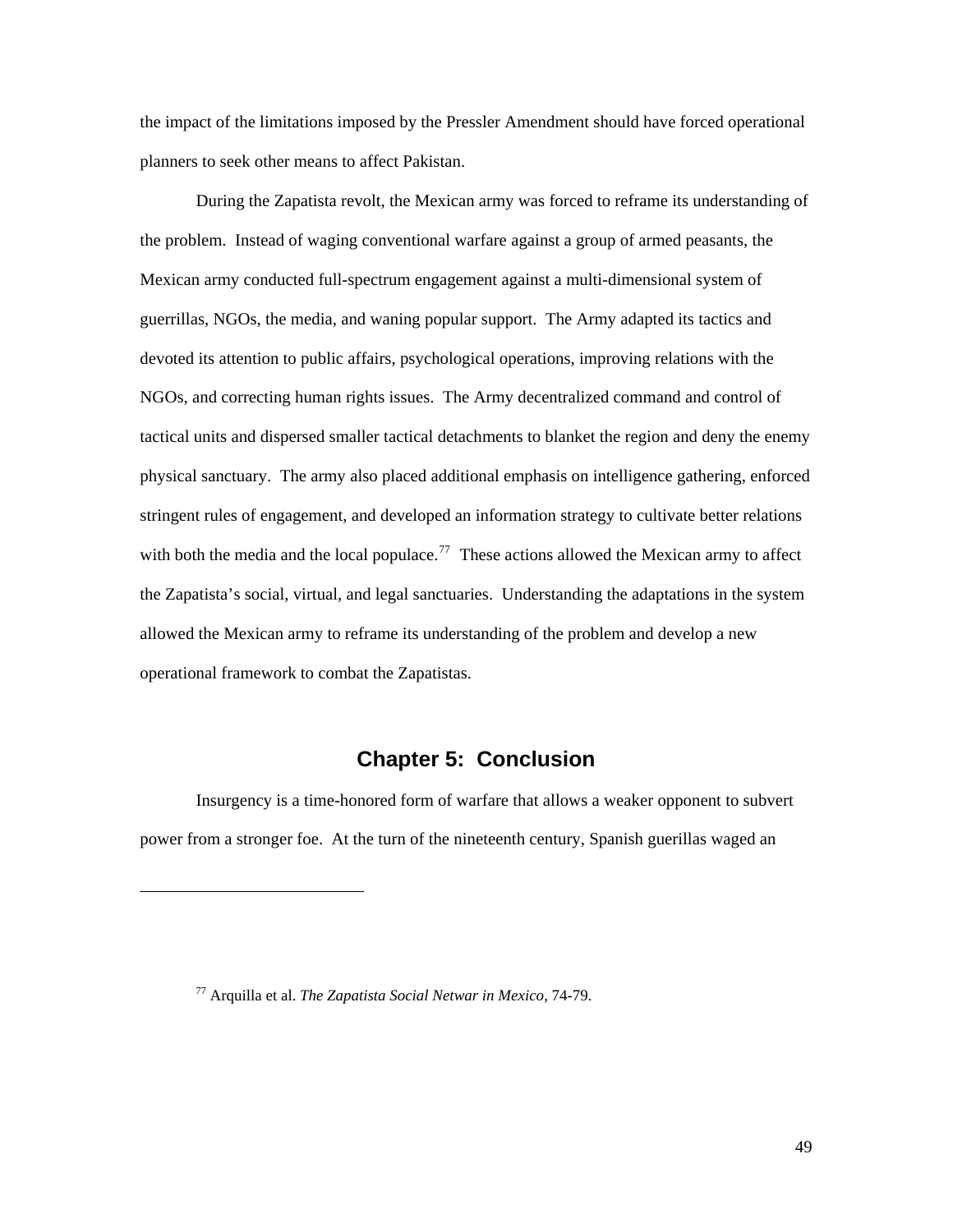effective insurgency against the premier army of the period—Napoleon's Grand Armee. In the eighteenth, nineteenth, and twentieth century, numerous European colonies around the globe used insurgent strategies to secure their independence. In each case, sanctuary served as a critical ingredient for the insurgent successes and the importance of all forms of sanctuary was acknowledged by insurgents and counterinsurgents alike.

The significance of insurgent sanctuary is that it allows the insurgent to preserve and protect limited resources and provides protected access to additional resources. Traditionally, insurgencies relied upon the physical and social sanctuaries provided by geography and social conditions. Advances in technology and globalization provide insurgents with additional forms of refuge unavailable during the eighteenth century--virtual and legal. Individually these modern modes of sanctuary consist of a complex array of nodes and links. Collectively, they form a system of great structural and interactive complexity.

The resulting complex, adaptive system forces planners to change the way they analyze and address insurgent sanctuary. Specifically, defeating, mitigating or containing sanctuary requires a holistic, qualitative, and systemic operational approach. SOD/CACD uses systemic framing to gain an appreciation of the entire insurgent system of sanctuary and to understand the behavior of the nodes and links across the entire spectrum of physical, social, virtual, and legal modes. This systemic appreciation facilitates analysis of which nodes and links provide the insurgency with refuge and access to resources. This informed analysis allows operational planners to design a comprehensive campaign to achieve desired effects on these nodes and links.

 Defeating, mitigating, or containing sanctuary is particularly salient in the current and future operational environment. Current and future adversaries are able to create and sustain complex and adaptive networks of physical, social, virtual, and legal sanctuary from which they wage global campaigns. As long as insurgents can claim refuge for their ideologies and control the resources necessary to impose their objectives, terrorist organizations will remain a threat to

50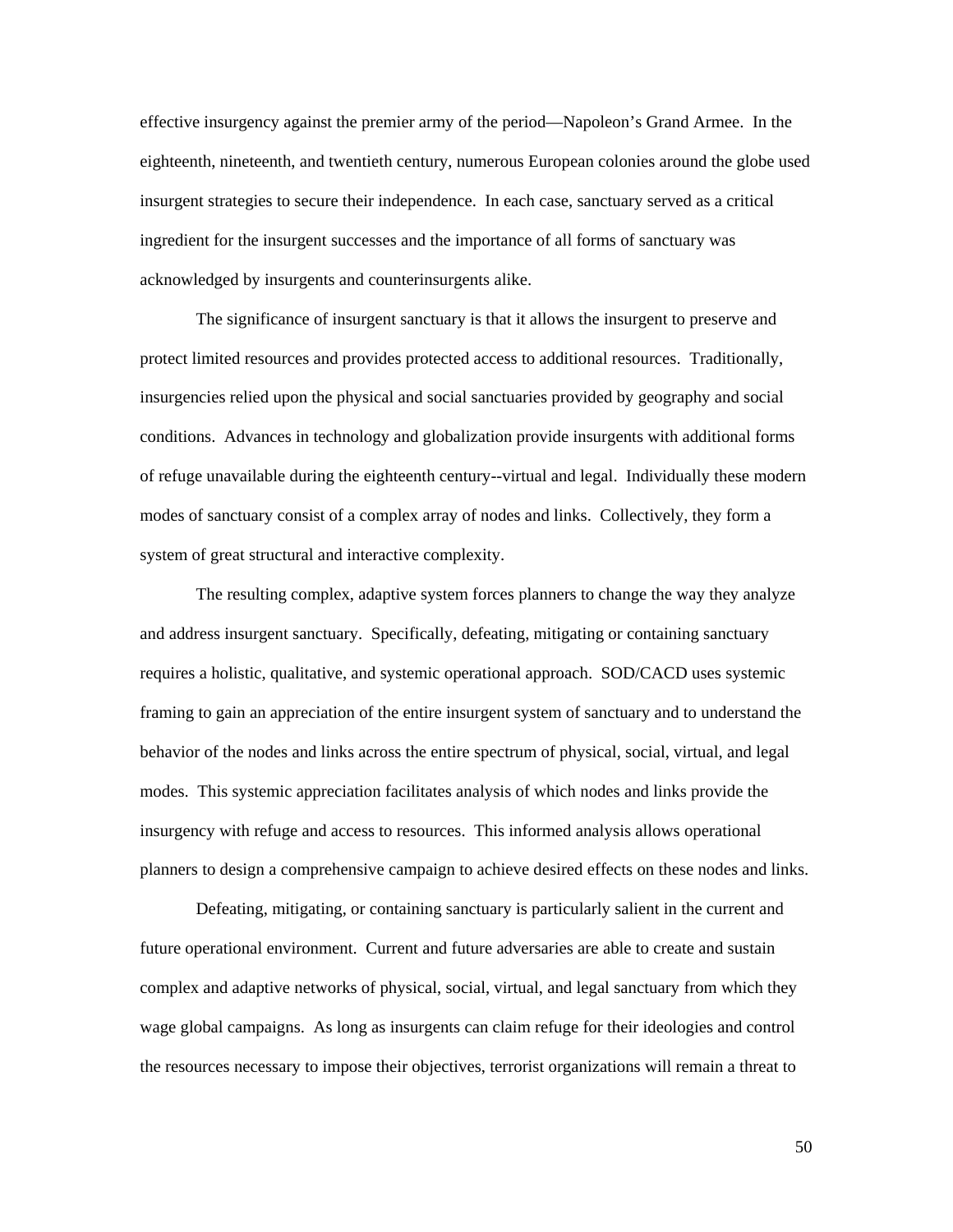international peace and prosperity. Changing the way we think and act against these complex adaptive adversaries will enable us to mitigate their impact.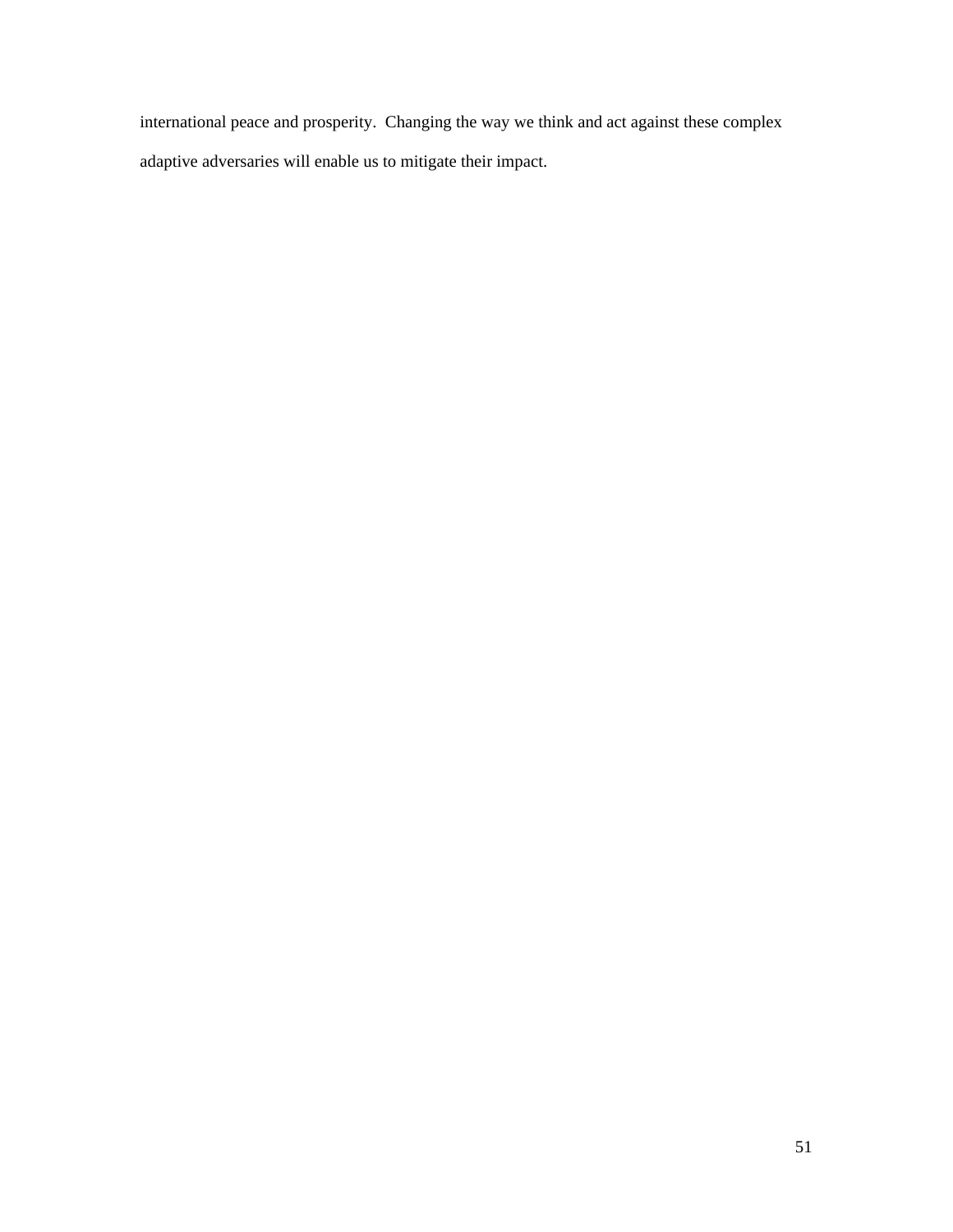# **BIBLIOGRAPHY**

- <span id="page-56-0"></span>Arquilla, John and David Ronfeldt, *Networks and Netwars: the Future of Terror, Crime and Militancy*, Santa Monica, CA: National Defense Research Institute and RAND, 2001.
- Arquilla, John, David Ronfeldt, Graham E. Fuller, and Melissa Fuller, *The Zapatista Social Netwar in Mexico*, Santa Monica, CA: RAND, 1998.
- Axelrod, Robert, and Michael D. Cohen. *Harnessing Complexity.* New York, NY: Basic Books, 2000.
- BBC.co.uk, *Napoleon Bonaparte 1805-1821, from Empire to Waterloo*, 2004, <http://www.bbc.co.uk/dna/h2g2/A2875421>, (accessed April 16, 2008)
- Bruscino, Thomas A. *Out of bounds: Transnational Sanctuary in Irregular Warfare*. Fort Leavenworth, KS: Combat Studies Institute Press, 2006.
- Dorner, Dietrich. *The Logic of Failure.* New York: Metropolitan Books Henry Holt and Company, 1996.
- Dooley, Kevin, *Complex Adaptive Systems: A Nominal Definition*, Arizona State University, online resource, 1996. [http://www.eas.asu.edu/~kdooley/casopdef.html](http://www.eas.asu.edu/%7Ekdooley/casopdef.html)
- Fall, Bernard B. *Street Without Joy*, Garden City, NY: Schocken Books, 1972.
- Galula, David, *Counterinsurgency Warfare: Theory and Practice*, New York, NY: Frederick A. Praeger Publishers, 1964.
- Guevarra, Ernesto, *Che Guevara on Guerrilla Warfare*, ed. Harries-Clichy Peterson, New York, NY: Frederick A. Praeger Publisher, 1961.
- Hawkins, Scott ed. *Asymmetry and complexity: Selected papers from the 2005 Rowell seminar and the 2005 chief of army's conference*. Canberra, Australia: Land Warfare Studies Centre, 2007.
- Ho Chi Minh, *On Revolution: Selected Writings, 1920-66*, ed. Bernard B. Fall, New York, NY: Frederick A. Praeger Publishers, 1967.
- Holland, John H. *Hidden Order: How Adaptation Builds Complexity*, Reading, Massachusetts: Addison-Wesley Publishing Co, 1995.
- Holloway, John and Eloina Pelaez ed, *Zapatista! Reinventing Revolution in Mexico*, London: Pluto Press, 1998.
- Johnston, Robert W. *The Resiliency of Terrorist Havens: A Social Mobilization Theory Approach*. Masters Thesis, Naval Post Graduate School, 2006.
- Jomini, Antoine H. *The Art of War.* In *Roots of Strategy: Book 2.* Harrison, PA: Stackpole Books, 1987.
- Joint Chiefs of Staff, *Joint Publication 1-02, Department of Defense Dictionary of Military and Associated Terms*, 12 April, 2001 (As amended through 4 Mar, 2008).
- Joint Chiefs of Staff, *Joint Publication 2-01.3 Joint Tactics, Techniques and Procedures for Joint Intelligence Preparation of the Battlespace*, 24 May 2000.
- Joint Chiefs of Staff, *Joint Publication 3-0, Joint Operations*, 17 September 2006